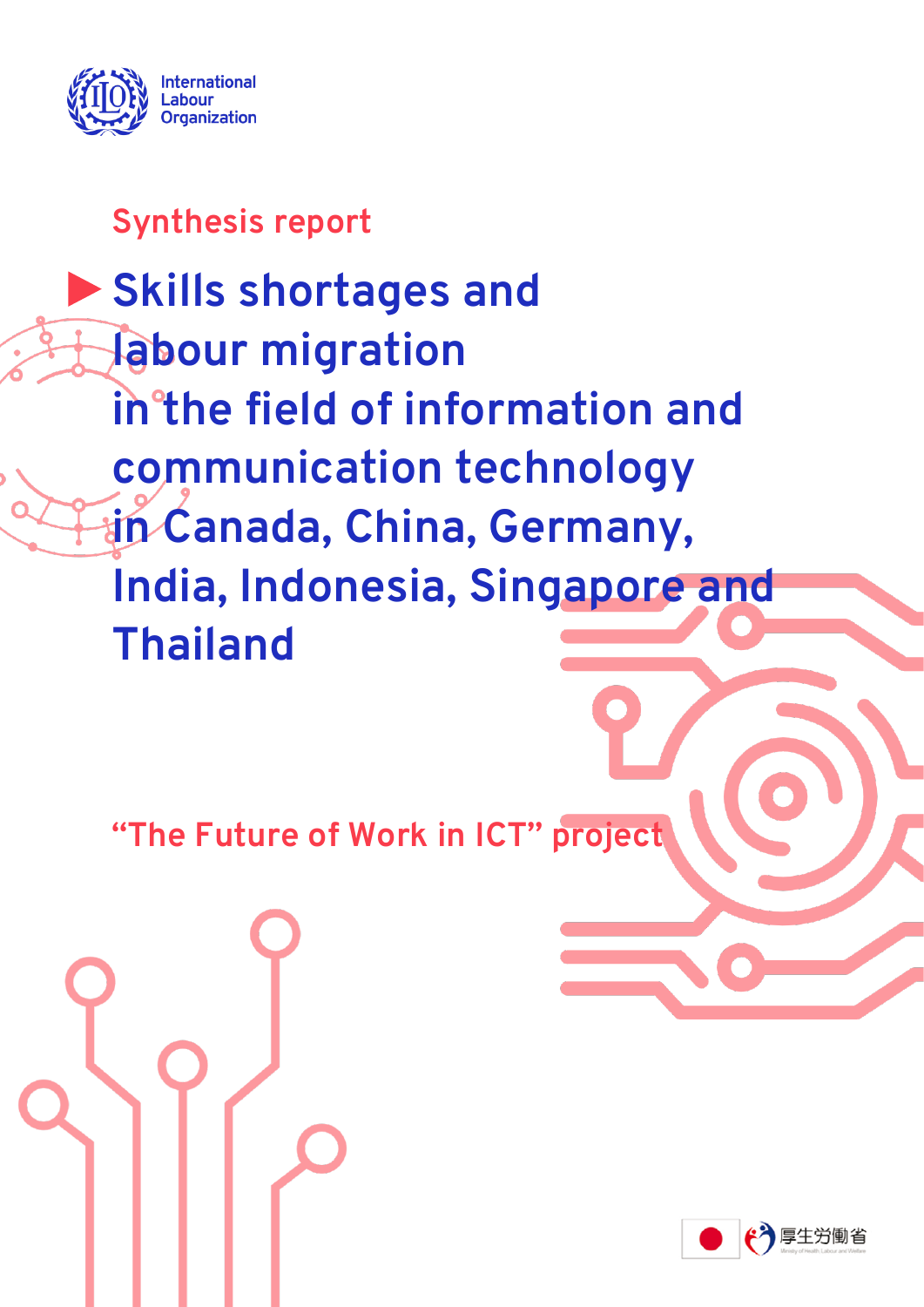<span id="page-1-0"></span>Copyright © International Labour Organization 2020

First published 2020

Publications of the International Labour Office enjoy copyright under Protocol 2 of the Universal Copyright Convention. Nevertheless, short excerpts from them may be reproduced without authorization, on condition that the source is indicated. For rights of reproduction or translation, application should be made to ILO Publishing (Rights and Licensing), International Labour Office, CH-1211 Geneva 22, Switzerland, or by email: [rights@ilo.org.](mailto:rights@ilo.org) The International Labour Office welcomes such applications.

Libraries, institutions and other users registered with a reproduction rights organization may make copies in accordance with the licences issued to them for this purpose. Visit [www.ifrro.org](http://www.ifrro.org/) to find the reproduction rights organization in your country.

ISBN 978-92-2-033020-3 (print)

ISBN 978-92-2-033019-7 (web PDF)

The designations employed in ILO publications, which are in conformity with United Nations practice, and the presentation of material therein do not imply the expression of any opinion whatsoever on the part of the International Labour Office concerning the legal status of any country, area or territory or of its authorities, or concerning the delimitation of its frontiers.

The responsibility for opinions expressed in signed articles, studies and other contributions rests solely with their authors, and publication does not constitute an endorsement by the International Labour Office of the opinions expressed in them.

Reference to names of firms and commercial products and processes does not imply their endorsement by the International Labour Office, and any failure to mention a particular firm, commercial product or process is not a sign of disapproval.

Information on ILO publications and digital products can be found at: [www.ilo.org/publns.](http://www.ilo.org/publns)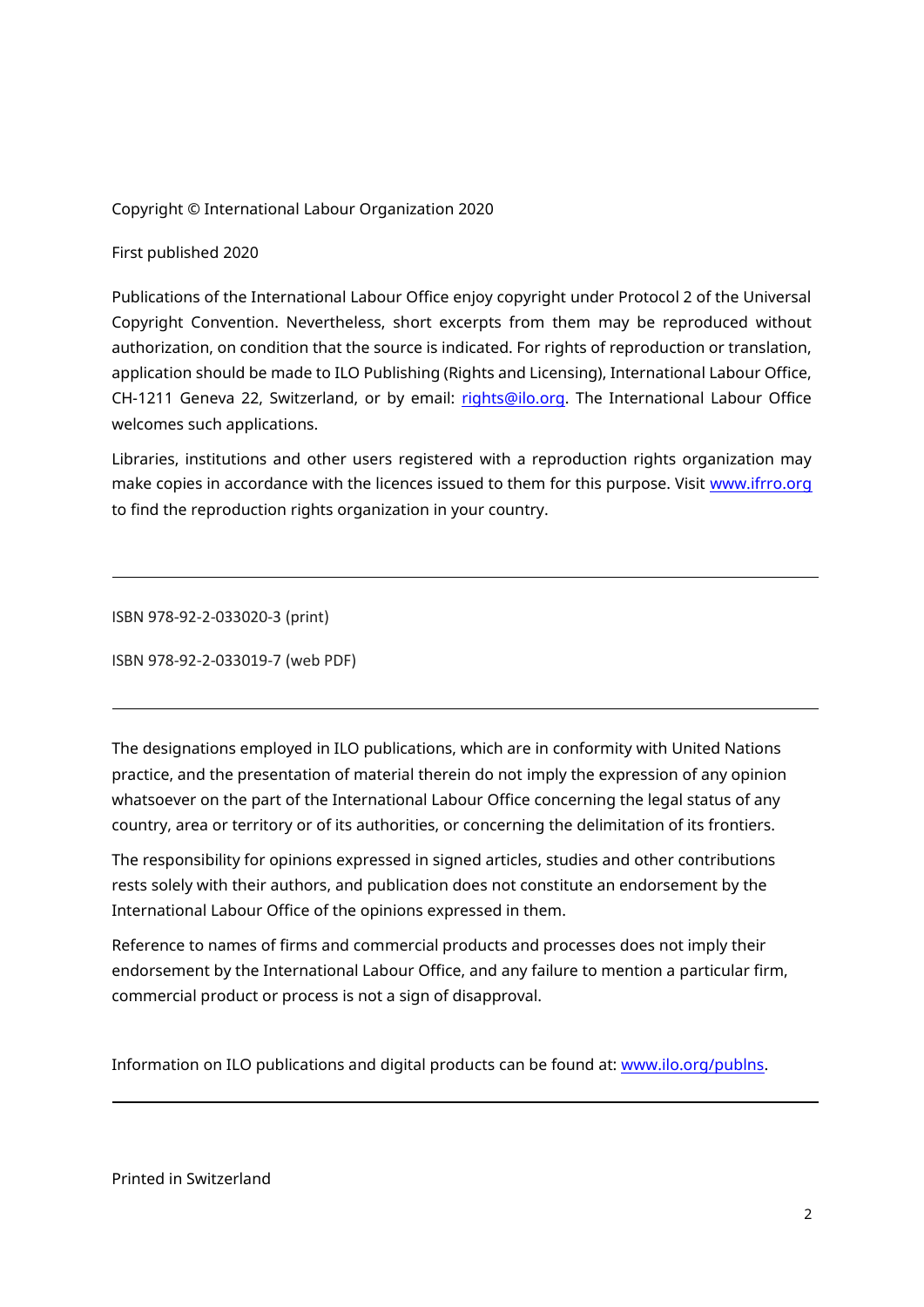# **Preface**

The International Labour Organization (ILO) is the United Nations specialized agency dedicated to advancing opportunities for women and men to obtain decent and productive work in conditions of freedom, equity, security and human dignity. The ILO Sectoral Policies Department promotes decent work by supporting the Organization's tripartite constituents, namely governments, employers and workers, in creating opportunities and addressing challenges in 22 different economic and social sectors at the global, regional and national levels.

Digitalization is a key driver of change. As information and communication technology (ICT) continues to advance and digital technologies are further integrated into sectors across our economies, the skills that are needed the most also continue to change and are increasingly in demand. To better understand the implications for the world of work, the ILO's 'Future of Work in Information and Communication Technology (ICT)' project has for the past two-and-a-half years conducted in-depth research on anticipated needs for skilled ICT workers and formulating strategies to address labour shortages, including the scaling up of investments in ICT education and training, and better governed international labour migration.

This report, the last of a series of three reports, summarizes the project's findings, which were formulated on the basis of research conducted in Canada, China, Germany, India, Indonesia, Singapore and Thailand. The findings presented in the three reports contribute to the ILO's knowledge base regarding the future of work, skills development and effective lifelong learning for all, with a view to supporting the efforts of the ILO's tripartite constituents to advance decent work in the digital economy.

This project responds to the call in the ILO Centenary Declaration for the Future of Work (2019) for "promoting the acquisition of skills, competencies and qualifications for all workers throughout their working lives". It furthermore makes a small but significant contribution to the achievement of several Sustainable Development Goals, particularly Goal 4 on "ensuring inclusive and equitable quality education and promote lifelong learning opportunities for all", Goal 5 on "achieving gender equality and empowering all women and girls", and Goal 8 on "promoting sustained, inclusive and sustainable economic growth, full and productive employment and decent work for all".

Finally, we would like to express our gratitude to the Japanese Ministry of Health, Labour and Welfare for the generous and strategic financial support it has provided for this research project.

> Alette van Leur Director Sectoral Policies Department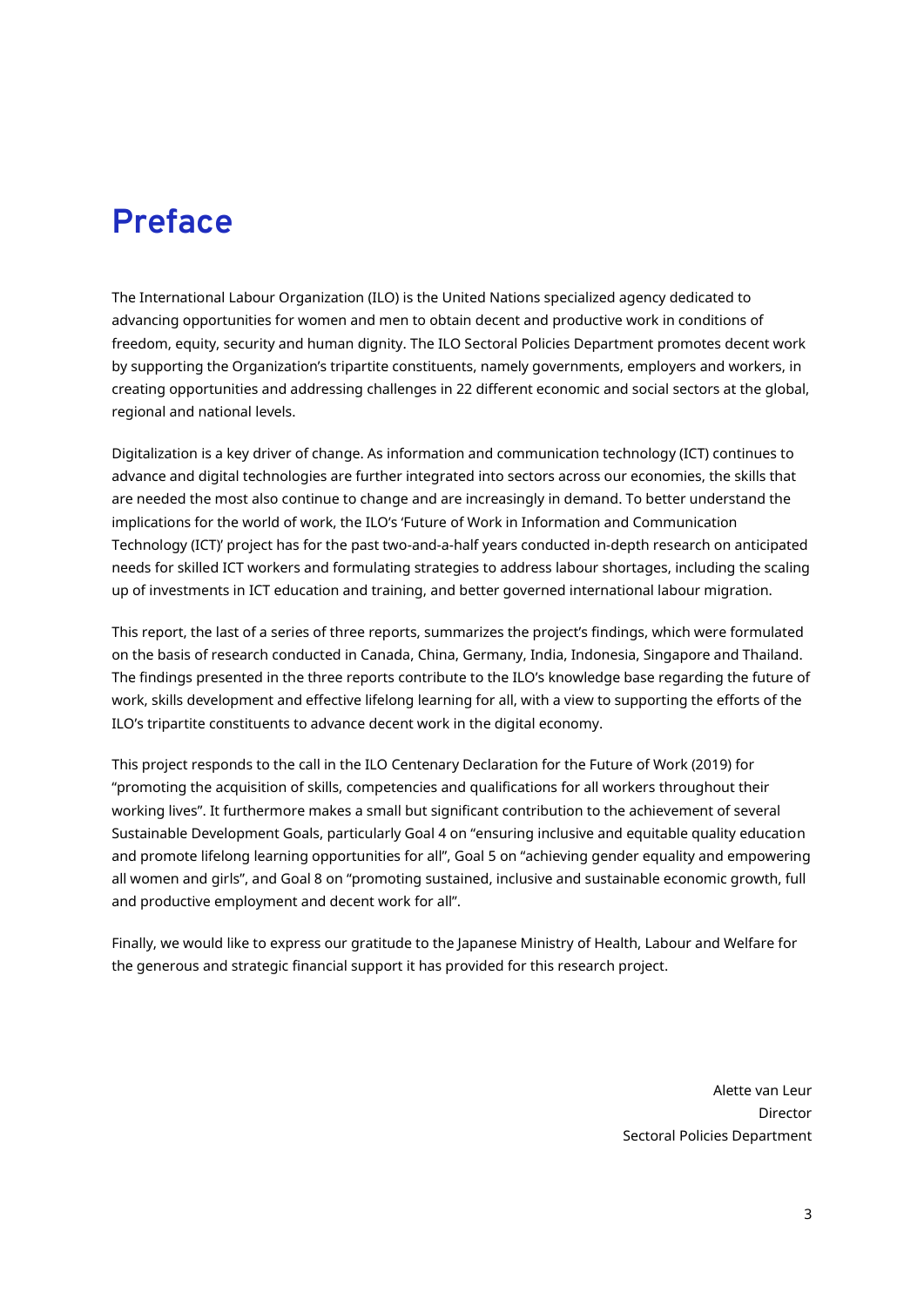# <span id="page-3-0"></span>**Acknowledgements**

The analysis presented in this report is based on the work of Dr. Nicola Düll (Economix Research & Consulting), who conducted much of the research and wrote the first two reports in the series.

This report was prepared by Shreya Goel, under the supervision of Hitomi Takeuchi-Nakagome, Project Manager, Casper N. Edmonds, Head of the Extractives, Energy and Manufacturing Unit, and Akira Isawa, Deputy Director and Alette van Leur, Director of the Sectoral Policies Department. Elizabeth Fagan, an external consultant, proofread and edited the report.

A sincere thank you is also due to Tomoko Nishimoto, former Regional Director, Rakawin Leechanavanichpan, Programme Officer, Jordi Prat Tuca, Regional Technical and Programme Coordinator, and Jittima Srisuknam, Programme Officer, at the ILO Regional Office for Asia and the Pacific, Graeme Buckley, Director of the ILO Decent Work Technical Support Team for East and South-East Asia and the Pacific and the ILO Country Office for Thailand, Cambodia and the Lao People's Democratic Republic, Claire Courteille-Mulder, Director, and Xiaochu Dai, Deputy Director, at the ILO Country Office for China and Mongolia, Annette Niederfranke, Director of the ILO Country Office for Germany, Dagmar Walter, Director, Sudipta Bhadra, Senior Programme Officer, and Gabriel Bordado, Specialist for Skills and Employability, at the ILO Country Office for India, Michiko Miyamoto, Director, and Tendy Gunawan, Programme Officer, at the ILO Country Office for Indonesia, and, Kevin Cassidy, Director, and Jennifer Mansey, former Public Policy and Communications Officer, at the ILO Office for the United States for their valuable contributions and support in preparing for and carrying out the country-level fact finding missions.

This work also benefitted from valuable input, comments and guidance from a larger group of ILO colleagues, including but not limited to, Uma Rani Amara, Hae Kyeung Chun, Sara Elder, Adam Greene, Christine Hofmann, Rafael Peels, Natalia Popova, Olga Strietska-Ilina and Valentina Stoevska.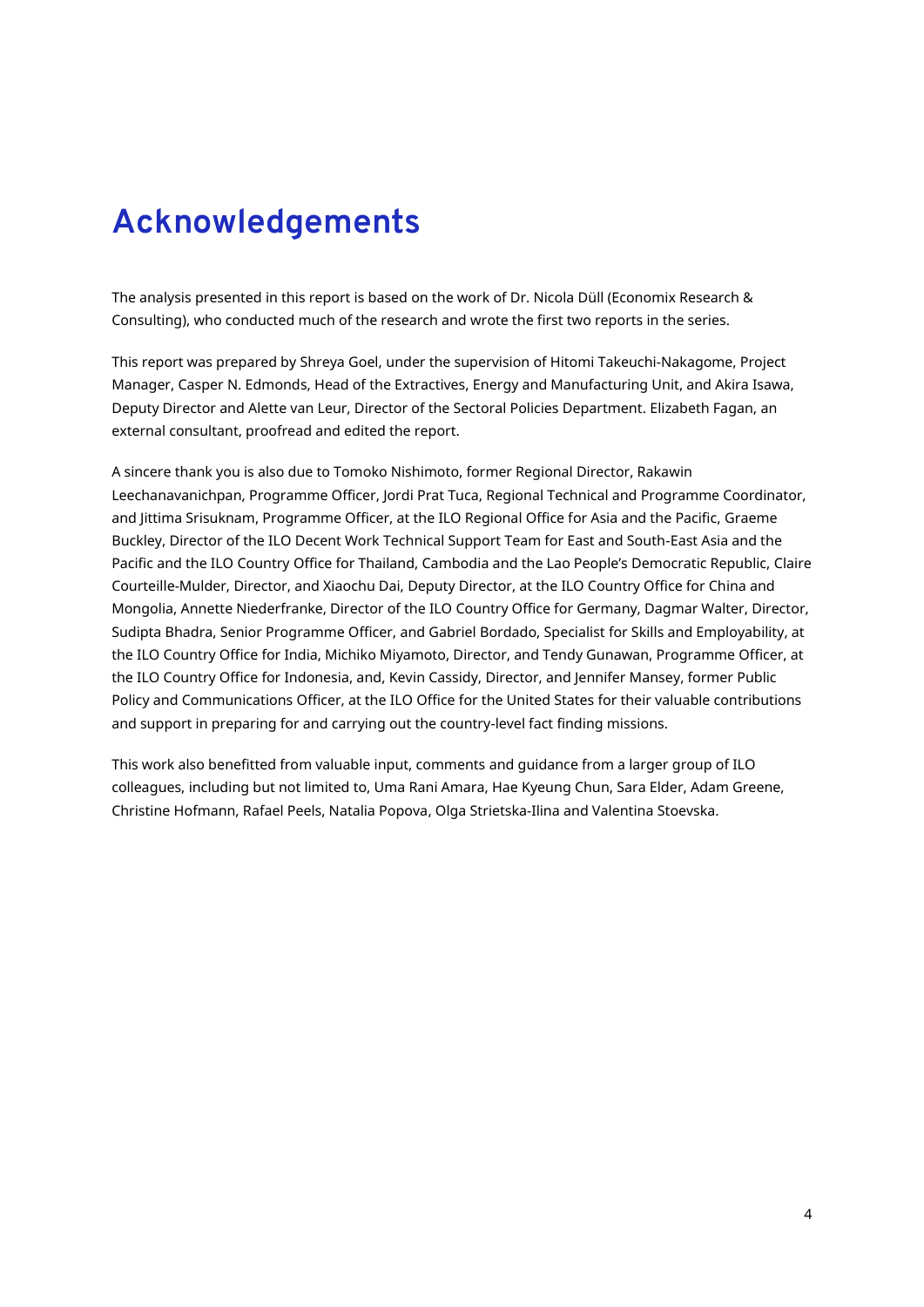# **Table of Contents**

| 1.5. Key actors in the digital economy - governments, employers' and workers' organizations  18   |  |
|---------------------------------------------------------------------------------------------------|--|
|                                                                                                   |  |
|                                                                                                   |  |
|                                                                                                   |  |
|                                                                                                   |  |
|                                                                                                   |  |
|                                                                                                   |  |
|                                                                                                   |  |
|                                                                                                   |  |
|                                                                                                   |  |
| 3.2. Post-secondary education (universities and vocational education and training institutes)  24 |  |
|                                                                                                   |  |
|                                                                                                   |  |
|                                                                                                   |  |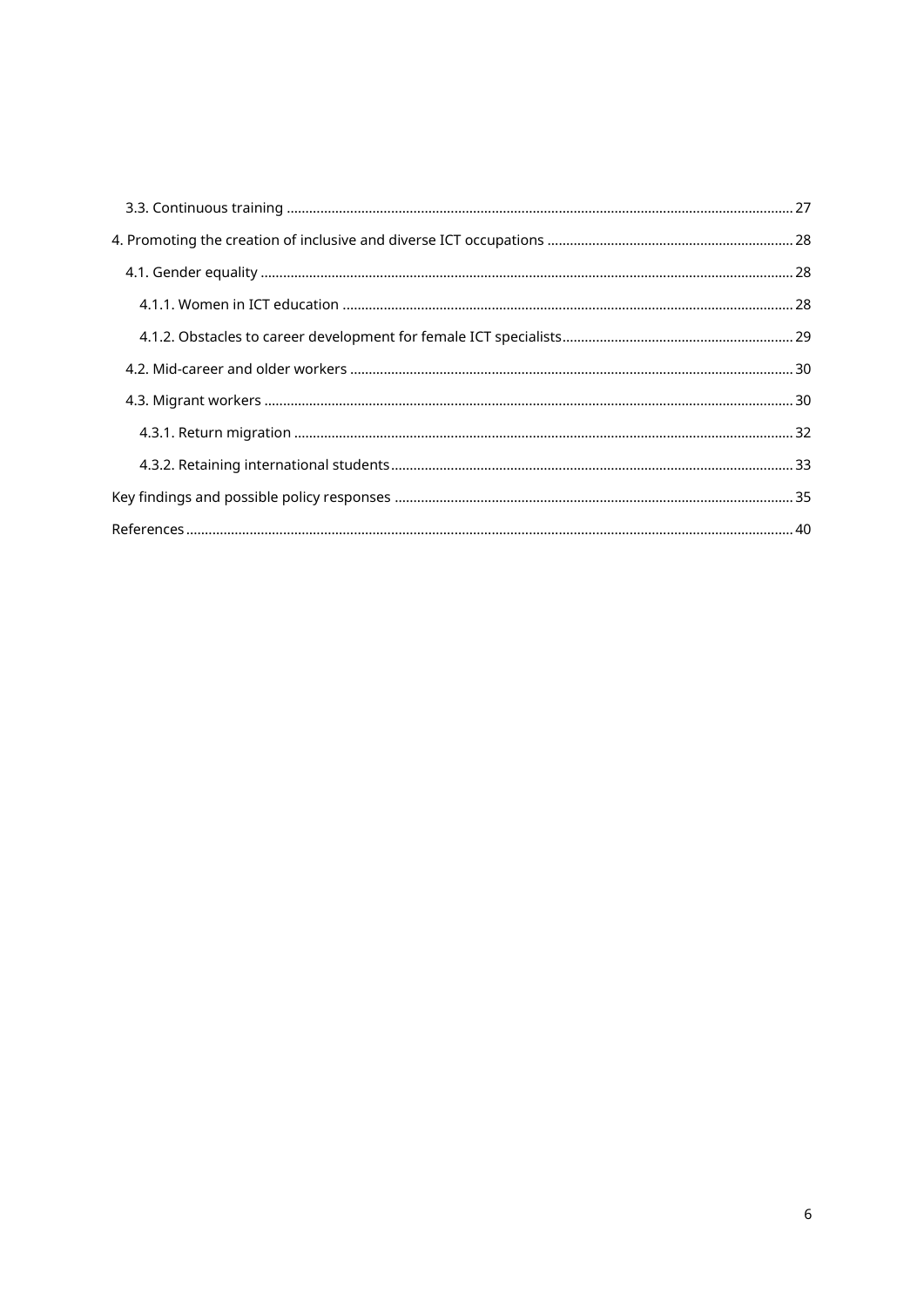# <span id="page-6-0"></span>**Introduction**

Information and communication technology (ICT) is a key economic sector and generator of jobs and may be considered the backbone of the digital economy. However, many countries are facing a shortage of highly-skilled ICT workers, which may affect economic growth. Yet, with the right policies in place, targeted investment in education and training, and improved governance of labour migration, the digital economy is poised to make a significant contribution to advancing decent work and inclusive economic growth at the global, regional and national levels.

The ILO's 'Future of Work in ICT' project has conducted in-depth research on anticipated needs for skilled ICT workers and approaches to address shortages by scaling up investments in ICT education and training as well as better governed international labour migration.

This report is the final report in a series of three reports. It summarizes the findings of the first two reports, which focus on skills shortages, skills development and the migration of highly-skilled ICT workers in Canada, China, Germany, India, Indonesia, Singapore and Thailand. Those reports were prepared on the basis of economic and labour statistics, extensive literature reviews and research mission interviews conducted with representatives from governments, training institutions, universities, research organizations, employers' and workers' organizations, recruitment agencies and private companies in the ICT sector in all seven countries. The present synthesis report draws further on the analysis conducted in the context of the first two reports (ILO, 2019; ILO, 2020a).

This report provides an overview of: (a) trends in the ICT sector, ICT labour markets and the migration of ICT workers; (b) the potential demand for skilled workers and current and anticipated skills mismatches in the digital economy; and (c) strategies for improving ICT education and training. Due to the lack of publicly available data and differences in the definitions used by national statistical offices, it was challenging to compare trends in the ICT sector and employment in the seven countries.

This report furthermore summarizes the key research findings and outlines possible policy responses that could be adopted with a view to scaling up current initiatives to advance decent work opportunities in the digital economy.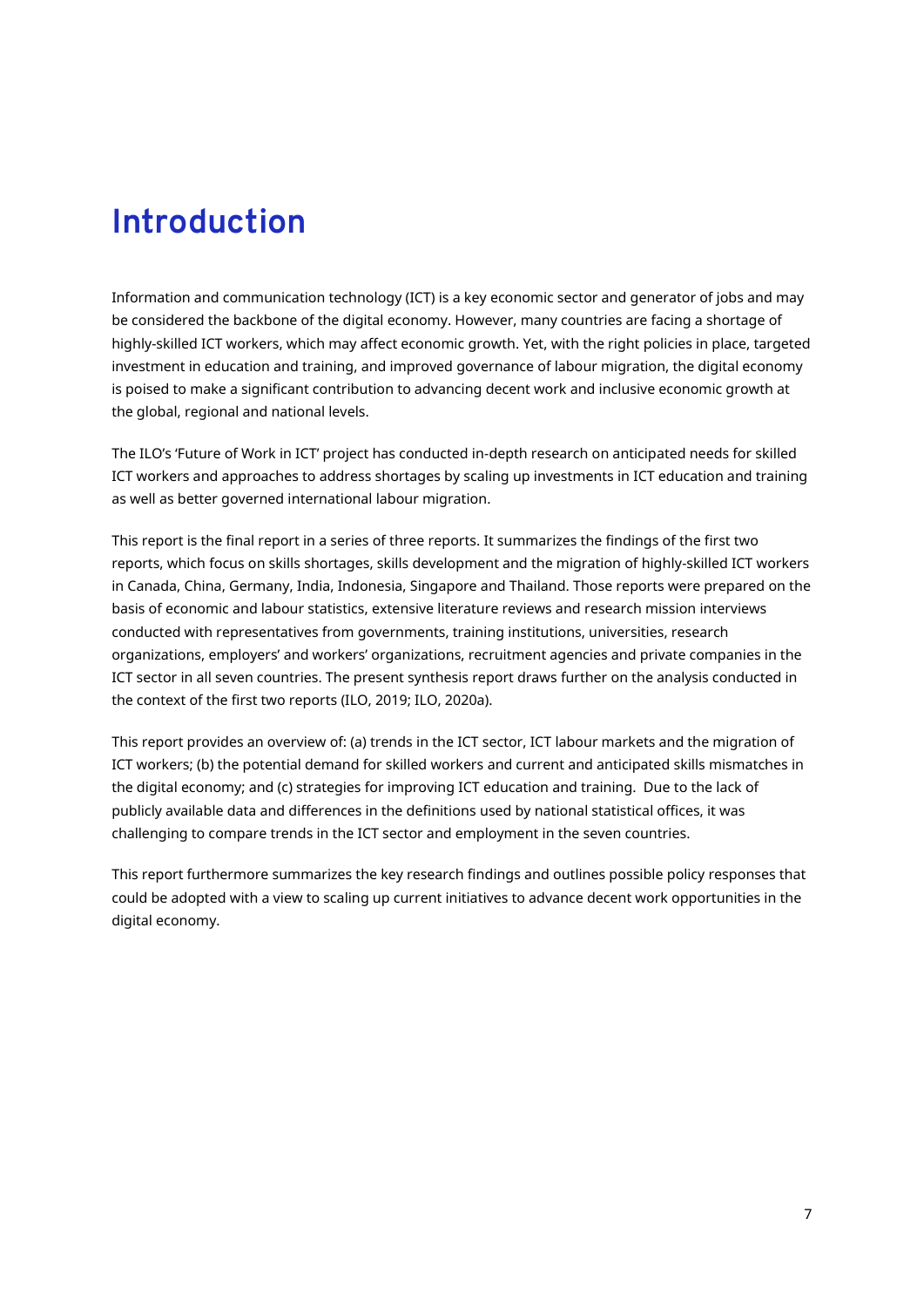# <span id="page-7-0"></span>**1. The digital economy at a glance**

Economies and societies around the globe are undergoing a profound transformation due to rapid technological developments and an exponential increase in the use of ICT.

It is difficult to imagine a world without digital technologies. The coronavirus disease (COVID-19) pandemic has further demonstrated the importance of digital readiness. Investing in the necessary infrastructure and taking an inclusive and human-centred approach to technology will be crucial to "building back better" in the post-pandemic world.

The adoption of transformative digital technologies and rapid technological innovation have generated enormous wealth in record time and is key to accelerating progress towards the Sustainable Development Goals. However, digitalization is inevitably leading to major shifts in labour markets everywhere, which have to be managed carefully. The fast-growing digital economy will require a range of new and different skills that do not exist today, both within the ICT sector<sup>1</sup> and in other sectors of the digital economy.<sup>2</sup>

## <span id="page-7-1"></span>**1.1. Trends in the ICT sector**

-

The ICT sector has grown very rapidly in the past few years in the countries examined in the study. The most dramatic growth can be seen in the Indian ICT sector, which increased from 1.2 per cent of gross domestic product (GDP) in 1998 to more than 7.9 per cent in 2018 (India, Ministry of Electronics and Information Technology (MEITY), n.d.). In Canada, growth in the ICT sector outpaced overall growth of the economy between 2014 and 2018 (Canada, Information and Communications Technology Council (ICTC), 2019).

In line with global trends, the growth in the ICT sector in most of the countries examined is currently driven by growth in the ICT services subsector (UNCTAD, 2019). However, ICT manufacturing has underpinned ICT sector growth in China and the export of ICT goods, including hardware, has fuelled the growth of the ICT sector in Thailand.

<sup>&</sup>lt;sup>1</sup> According to the International Standard Industrial Classification of All Economic Activities (ISIC), Rev.4, ICT sector job classifications include classifications 2610, 2620, 2630, 2640 and 2680 (ICT manufacturing industries), 4651 and 4652 (ICT trade industries), 5820 (ICT service industries), 6110, 6120, 6130 and 6190 (telecommunications), 6201, 6202 and 6209 (computer programming, consultancy and related activities), 6311 and 6312 (data processing, hosting and related activities; web portals), and 9511 and 9512 (repair of computers and communication equipment).

<sup>&</sup>lt;sup>2</sup> While there is no agreed definition of the digital economy, it is considered to include the IT/ICT sector and emerging digital business models. Some entities also include the wider applications of digital technologies in existing businesses as part of the digital economy.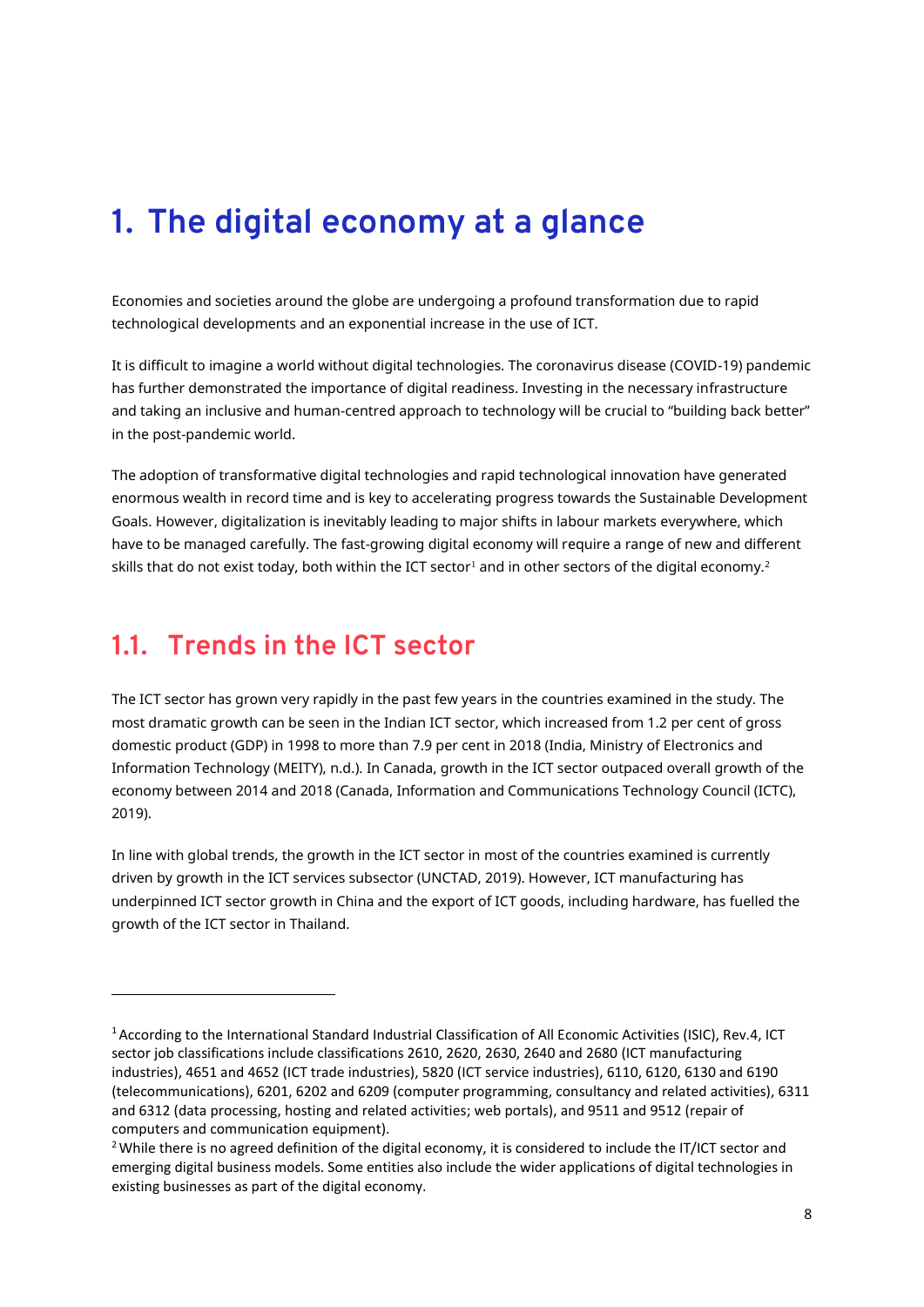#### **Table 1: ICT sector as a percentage of national GDP**

| Country (year)       | Contribution of ICT sector* to total<br><b>GDP</b> (%) |
|----------------------|--------------------------------------------------------|
| <b>Canada (2018)</b> | 4.5                                                    |
| China (2015)         | 4.8                                                    |
| Germany (2017)       | 4.2                                                    |
| India (2018)         | $79**$                                                 |
| Indonesia (2016)     | 7.2                                                    |
| Singapore (2018)     | 4.1                                                    |

\*The countries examined have adopted various definitions of the ICT sector.

\*\*Figure refers only to the IT sector

Note: data for Thailand on the size of the ICT sector was unavailable

Sources: ICTC, 2019 (Canada); OECD, 2019 (China); Federal Ministry for Economic Affairs and Energy, 2018 (Germany); MEITY, n.d. (India); Agahari, W., 2017 (Indonesia); Ministry of Trade and Industry, 2018 (Singapore).

## <span id="page-8-0"></span>**1.2. ICT specialists<sup>3</sup> in the world of work**

Research data from the seven countries examined shows that ICT specialists tend to be younger than the average worker and overwhelmingly male. The proportion of immigrants working in ICT occupations is also higher than the proportion of immigrant workers in the broader economy.

### <span id="page-8-1"></span>**1.2.1.Employment statistics**

-

As shown in figure I, ICT specialists account for an important percentage of the workforce in several of the countries examined.

<sup>&</sup>lt;sup>3</sup> This report uses the definition of "ICT specialist" developed by OECD and Eurostat. According to International Standard Classification of Occupations (ISCO) – 08, OECD and Eurostat, ICT specialists are highly-skilled workers, and include ICT services managers, electrotechnology engineers, ICT professionals, and information and communications technicians.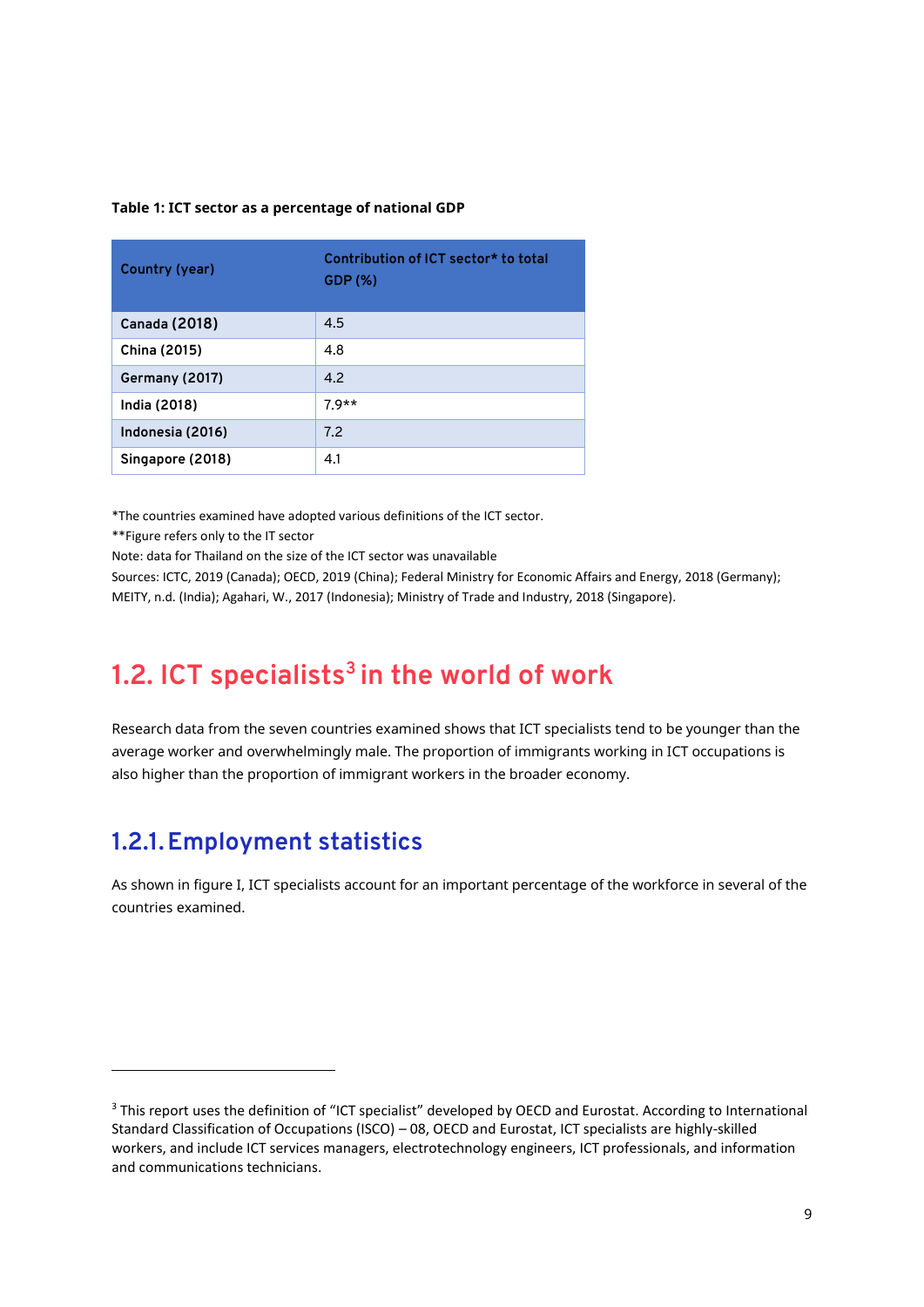

**Figure I: Share of the national workforce employed as ICT specialists in the seven countries**

\*Data for number of ICT specialists for India and China is unavailable and instead the number of persons working in the ICT industry is used

Sources: ICTC, 2019 (Canada); OECD, 2019 (China); ILO Labour Force Survey, 2017 (Germany); OECD, 2018 (India); Statistics Indonesia (BPS), 2018 (Indonesia); Chua, A., 2018 (Singapore); National Statistical Office Labor Force Survey 2017 (Thailand).

Canada had the highest share of ICT specialists, who account for approximately 7 per cent of the country's workforce. If we look at absolute numbers, India had the largest number of ICT specialists: while the exact number was unavailable, the IT industry in that country employed approximately 10 million workers, including ICT specialists.

ICT specialists have become some of the most in-demand workers in many countries. In Canada, ICT sector employment grew at a faster pace than employment in the broader Canadian economy between 2014 and 2018. While ICT specialists comprise only a relatively small percentage of the workforce in Thailand, ICT sector employment in that country increased at an annual rate of 7 per cent between 2012 and 2017.

The research revealed that more than 50 per cent of ICT specialists in Canada, Germany and Singapore were employed in non-ICT sectors, for example in the financial sector. It is anticipated that the share will increase further in the future as digitalization gains pace. In Indonesia, employment growth for ICT specialists was greater in certain economic sectors, including e-commerce, than in the ICT sector itself. While such data are not available for China, India and Thailand, national-level experts have emphasized that there is significant demand for ICT specialists in other sectors of the economy.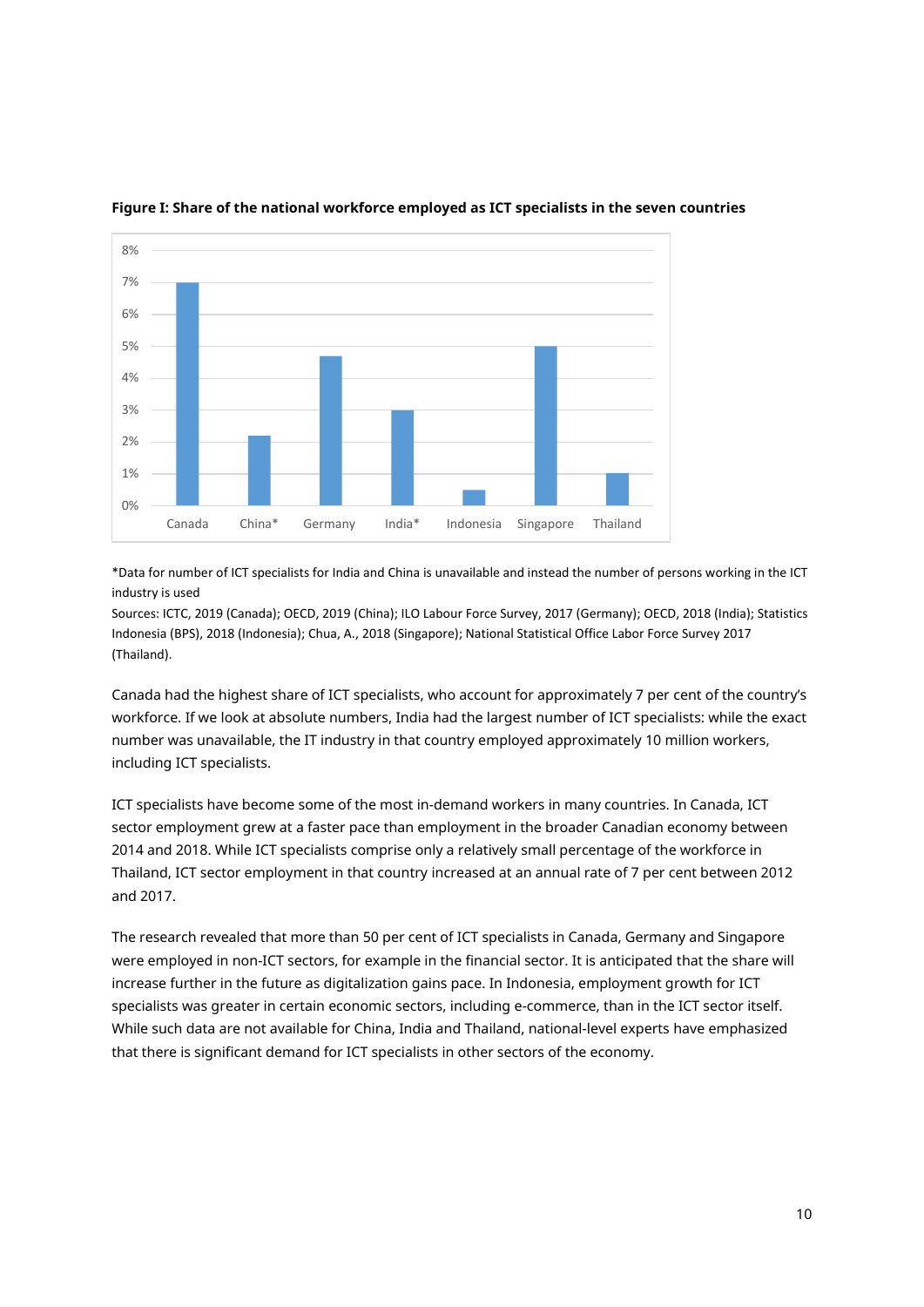### <span id="page-10-0"></span>**1.2.2. Education**

In general, ICT specialists are better educated than non-ICT workers. As illustrated in figure II below, the percentage of ICT specialists with a university degree was higher than the percentage of non-ICT workers in four of the seven countries.





Note: relevant data is unavailable for China, India and Thailand.

Sources: Government of Canada, 2020 (Canada); Background report, 2019 (Germany); National Labour Force Survey (SAKERNAS), Statistics Indonesia (BPS), 2018 and ILO, 2017 (Indonesia); Infocomm Media Development Authority (IMDA), 2019 (Singapore).

However, the figures above should be interpreted with caution when comparing the qualification levels of ICT specialists in different countries. For example, a large share of ICT specialists in Germany acquired their qualifications at vocational training, where it is historically well-developed, whereas in Indonesia, universities are perceived as providing a better education than vocational training institutes. A significant percentage of ICT specialists in Canada obtain qualifications from colleges instead of universities, since colleges generally provide more practical, hands-on career training.

Although relevant data for China, India and Thailand were unavailable, research interviews and surveys from specific segments of the ICT sector indicated that the level of educational attainment among ICT specialists in those countries was high. For example, a survey conducted among 600 companies in the Chinese semiconductor industry found that most individuals employed in that industry had obtained at least a bachelor's degree.

Research has also revealed that certifications offered by private companies and other forms of non-formal education are gaining in importance. These trends can be explained by the shortage of ICT specialists in the light of rapid technological change.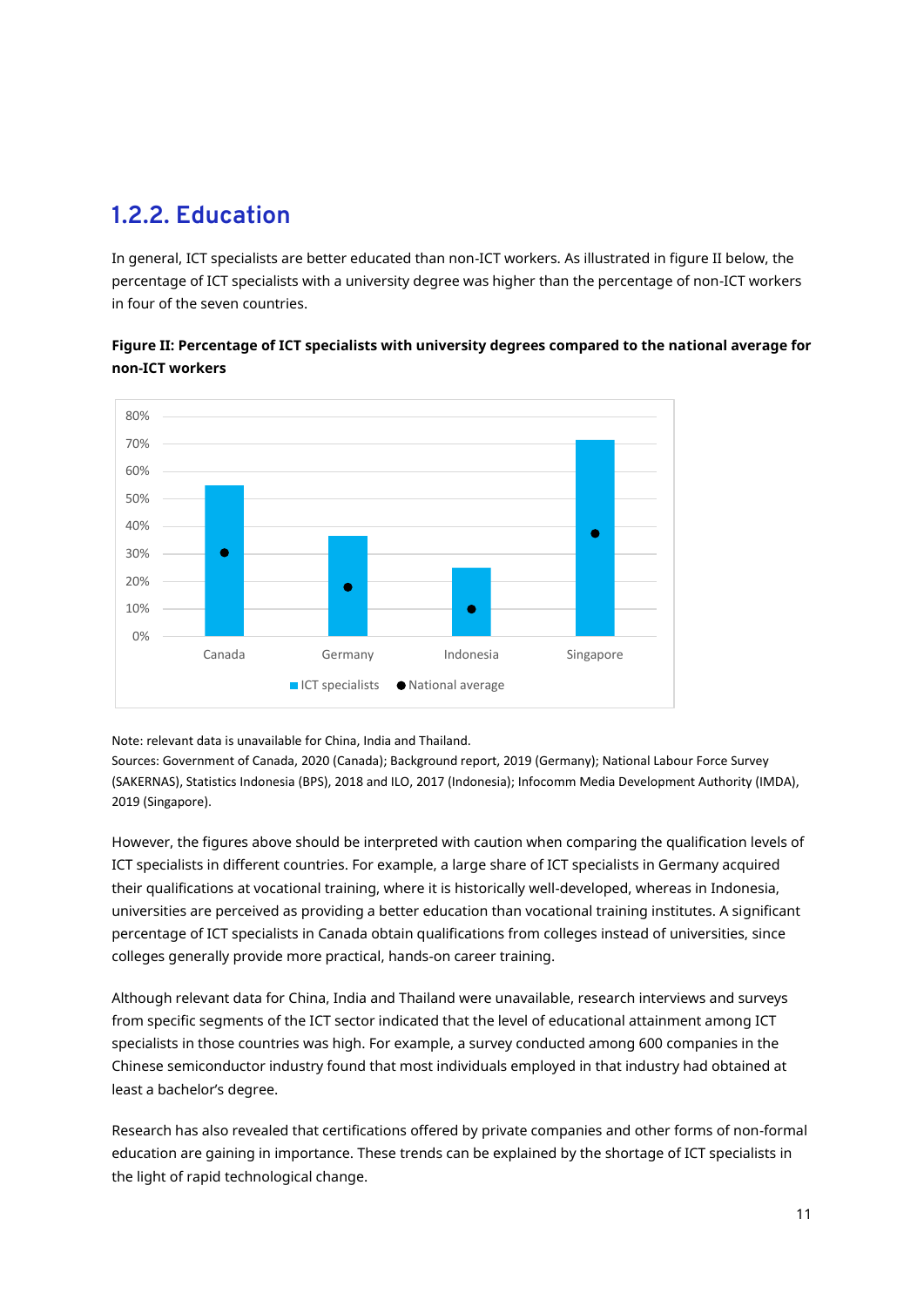### <span id="page-11-0"></span>**1.2.3. Wages**

Due to fierce competition for ICT specialists, the wages paid to them have been increasing and are expected to continue to rise. The most dramatic increase can be seen in China, where wages in the ICT sector doubled between 2012 and 2016, whereas average wages in China grew by only 50 per cent during the same period. Wages paid to ICT specialists in India have also risen sharply as the Indian IT services sector has moved up the value chain. In Singapore, the wages of ICT specialists have increased at an annual rate of 6.5 per cent in the last two years.

In all seven countries, ICT specialists earn higher wages on average than workers in other occupations. Figure III illustrates how much ICT specialists earn relative to the national average in Canada, Germany, Singapore and Thailand.



**Figure III: Income of ICT specialists relative to the overall national average**

Note: relevant data is unavailable for China, India and Indonesia; differences in definitions of occupations and scope of wages do not allow for comparative analysis

Sources: Government of Canada, 2020 (Canada); Federal Association for Information Technology, Telecommunications and New Media (Bitkom), 2019 (Germany); Ministry of Manpower, 2018 (Singapore); Thailand Board of Investment (BOI), 2017 (Thailand).

The difference in wages was largest in Thailand, followed by Canada, Singapore and Germany. In Canada and Singapore, even the lowest paid categories of ICT specialists earned more than the national average. For example, those working in ICT manufacturing and communication services in Canada were the lowest paid workers in the Canadian ICT sector but still earned 27 per cent more than the national average.

In most of the countries, those working in ICT manufacturing earned lower wages than those working in ICT services. The highest paying subsectors varied by country. The highest earners in the integrated circuit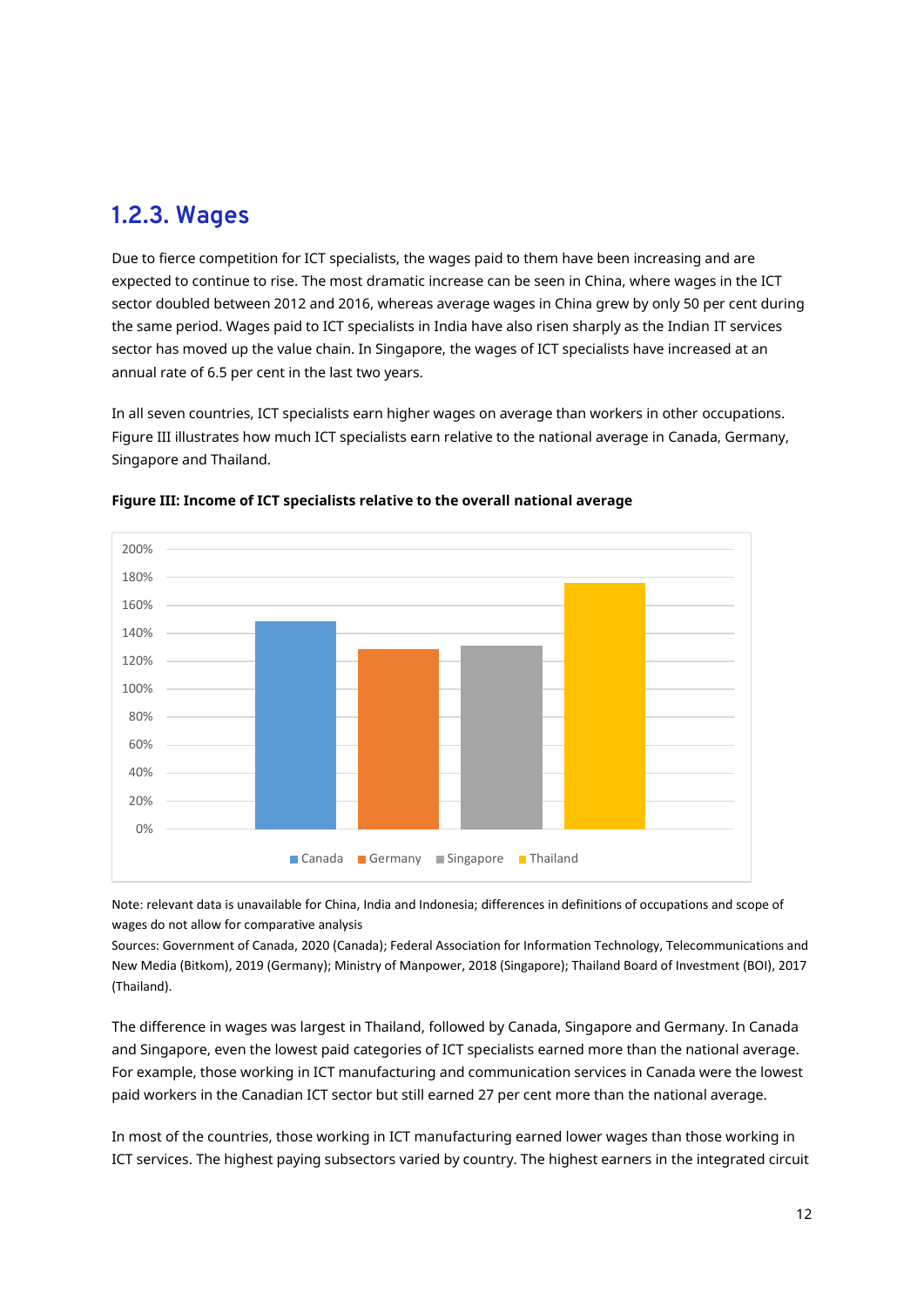industry in China worked in ICT design, while the highest earners in the Indonesian ICT sector worked in telecommunications.

Research interviews highlighted that high wages have made the recruitment of ICT specialists particularly difficult for small and medium-sized enterprises.

In addition to competitive wages, both small and large ICT companies in the seven countries have sought to recruit workers by offering other benefits and amenities, such as continuous training, and attractive working environments.

### <span id="page-12-0"></span>**1.2.4. Female employment in the ICT sector**

Approximately a third of all ICT specialists are women and the share of women working in ICT is well below economy-wide averages in all of the countries with the exception of India (Figure IV). While research interviews carried out as part of this project indicated that the share of female ICT specialists was below the overall national average in China, relevant data on that issue is not publicly available.





Sources: ICTC, 2019 (Canada); author calculation on the basis of data provided by the Federal Employment Agency (BA) (Germany); India Skills Report, 2014-2018 (India); BPS, 2018 (Indonesia); IMDA, 2019 (Singapore); National Statistical Office Labour Force Survey, 2017 (Thailand).

The largest differences between national averages and female participation rates in ICT can be seen in Germany and Canada. In India, the share of female ICT specialists is higher than the share of women in the national labour force. However, the share of women in the labour force is particularly low due to a number of factors including discrimination, gender stereotypes, occupational segregation and a lack of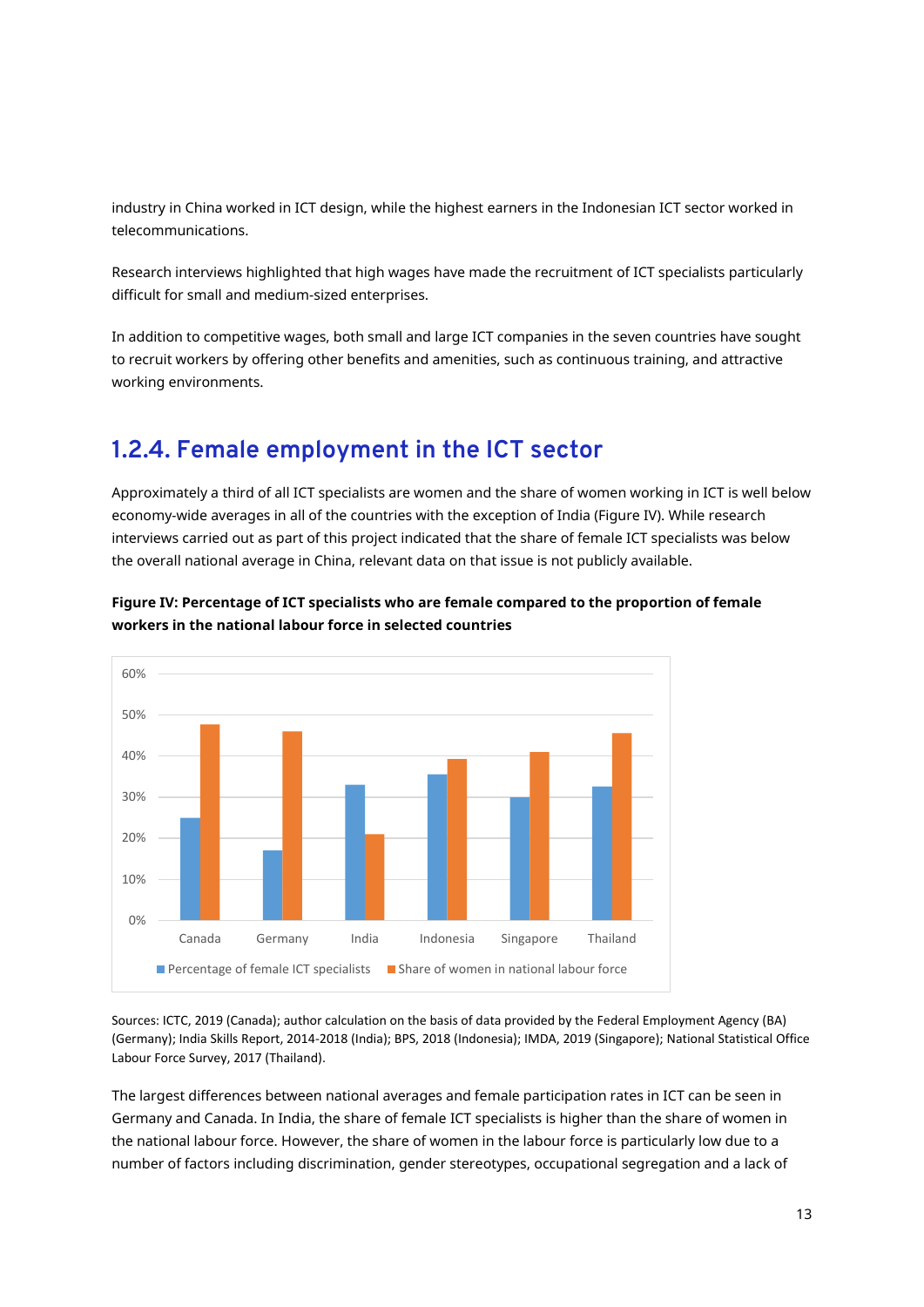formal job opportunities for women. Further research is required to understand why the share of female ICT specialists in India is higher than the average share of women in the labour market .While the share of women working in ICT has been increasing in all countries, much remains to be done to increase the participation of women in that sector.

There are, moreover, large variations in the share of women by occupational subgroup. In Canada, Germany and Singapore, for example, very few women work in software development and programming. The share of women is much larger in the media, health, business administration, and graphic arts.

The share of women is also much larger at entry level positions compared to managerial positions. Figure V below illustrates the share of women at entry, middle management and senior management levels in the Indian ICT sector.



### **Figure V: The share of women at entry, middle management and senior levels in selected IT subsectors in India (per cent)**

Note: ITeS/BPO stands for Information technology-enabled services and business process outsourcing. Sources: Indian National Association of Software and Service Companies (NASSCOM), 2014; Harvard Kennedy School, Evidence for Policy Design Initiative, 2013.

Similar trends have been observed in Germany and Canada. Surveys on the experience of women in the Canadian tech industry have highlighted that women often feel excluded from decision-making processes and that their voices are rarely heard (Brookfield Institute, 2019).

### <span id="page-13-0"></span>**1.2.5. Employment of older and mid-career workers**

Less than 10 per cent of ICT specialists in India, Indonesia, Thailand and Singapore are over the age of 50. Company level surveys in several of the countries examined have indicated that companies prefer to hire younger ICT specialists. Some companies perceive older workers as being less technologically proficient and slower to adapt to a new company culture. Other companies noted that while older workers were adaptable, it was more expensive to upskill and reskill them. However, research also suggests that ICT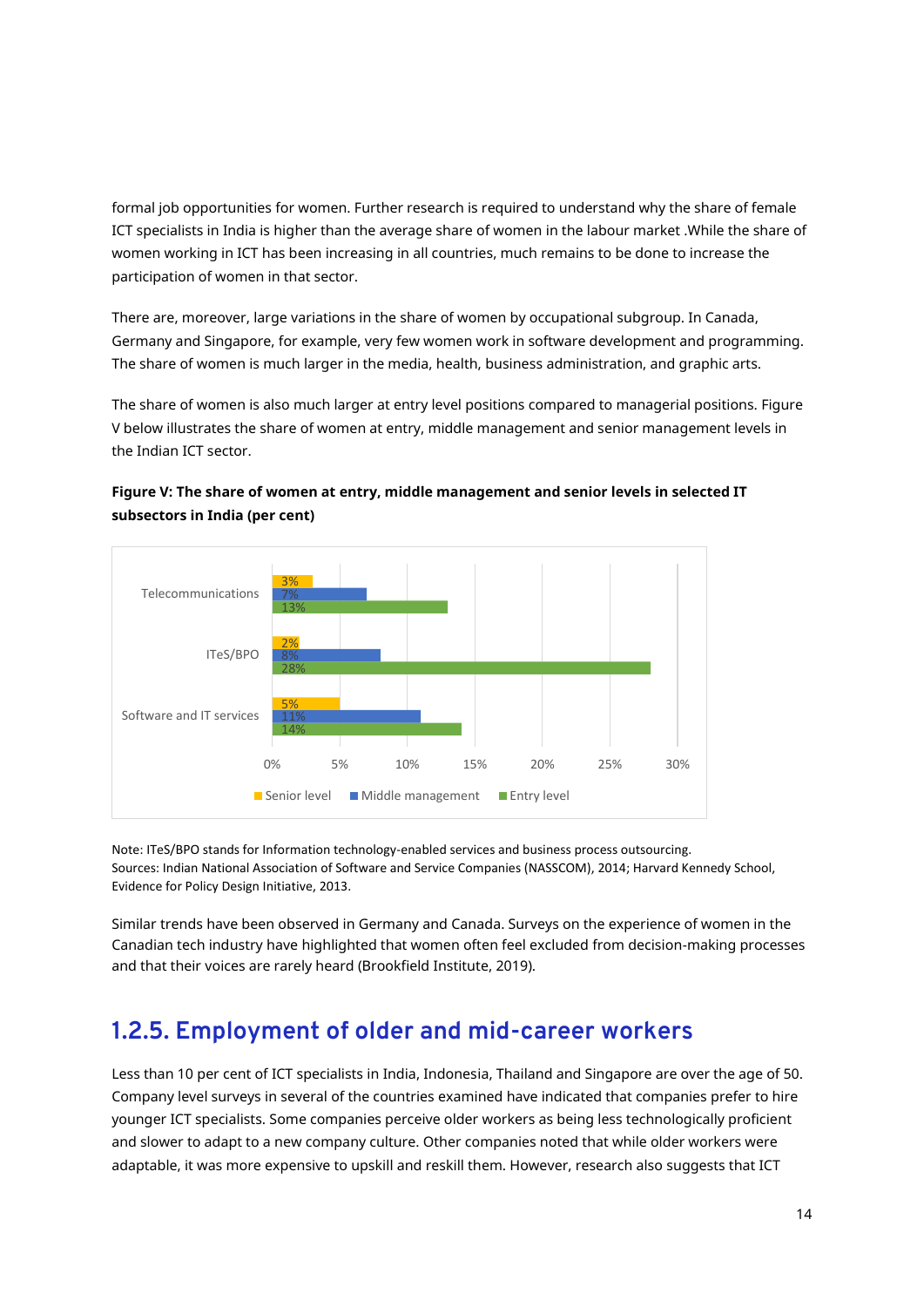companies can leverage the untapped potential of older workers. In that connection, several programmes have been launched in Singapore with the aim of reskilling older and mid-career workers to take up positions in the ICT sector.

### <span id="page-14-0"></span>**1.2.6. Migrant ICT specialists**

In general, ICT specialists are a highly mobile workforce. Global migration of ICT workers has been on the rise over the last three decades, fuelled by fierce international competition to attract them. To that end, several countries, including Canada, China and Germany, have implemented favourable visa policies to attract highly-skilled ICT workers (ILO, 2020a).

A large number of Indian ICT specialists work abroad. This may be due, inter alia, to the large supply of ICT specialists in India that are keen to migrate. In addition to highly skilled Indian workers migrating due to job opportunities, there has been an increase in the number of skilled Indians emigrating through the academic stream. Although limited data on the destination countries for Indian ICT specialists is available, databases from individual Indian universities suggest that a large percentage of their graduates find employment abroad. The United States of America, the United Kingdom and certain non-English speaking European countries, including Germany, were important destination countries.

The international migration of ICT specialists to Canada, China, Germany and Singapore has increased rapidly in recent years due to high labour demand and skills shortages in those countries. Immigrants accounted for over 50 per cent of employees in certain ICT subsectors in Canada.

The proportion of foreign-born ICT specialists is higher than the economy-wide average in Canada and Germany, and around average in Singapore. In China, the percentage of skilled and highly-skilled foreign workers, including ICT specialists, remains low.

# <span id="page-14-1"></span>**1.3 Self-employment and platform work**

Self-employment, and temporary or freelance contracts are also present in the ICT field. The lack of statistics on the share of self-employment, temporary work and freelancing among all highly-skilled workers do not allow for assessing if it is more pronounced among ICT specialists. Figure VI below illustrates the percentage of ICT specialists who are self-employed in six of the seven countries. Data on self-employment among ICT specialists in China is not publicly available.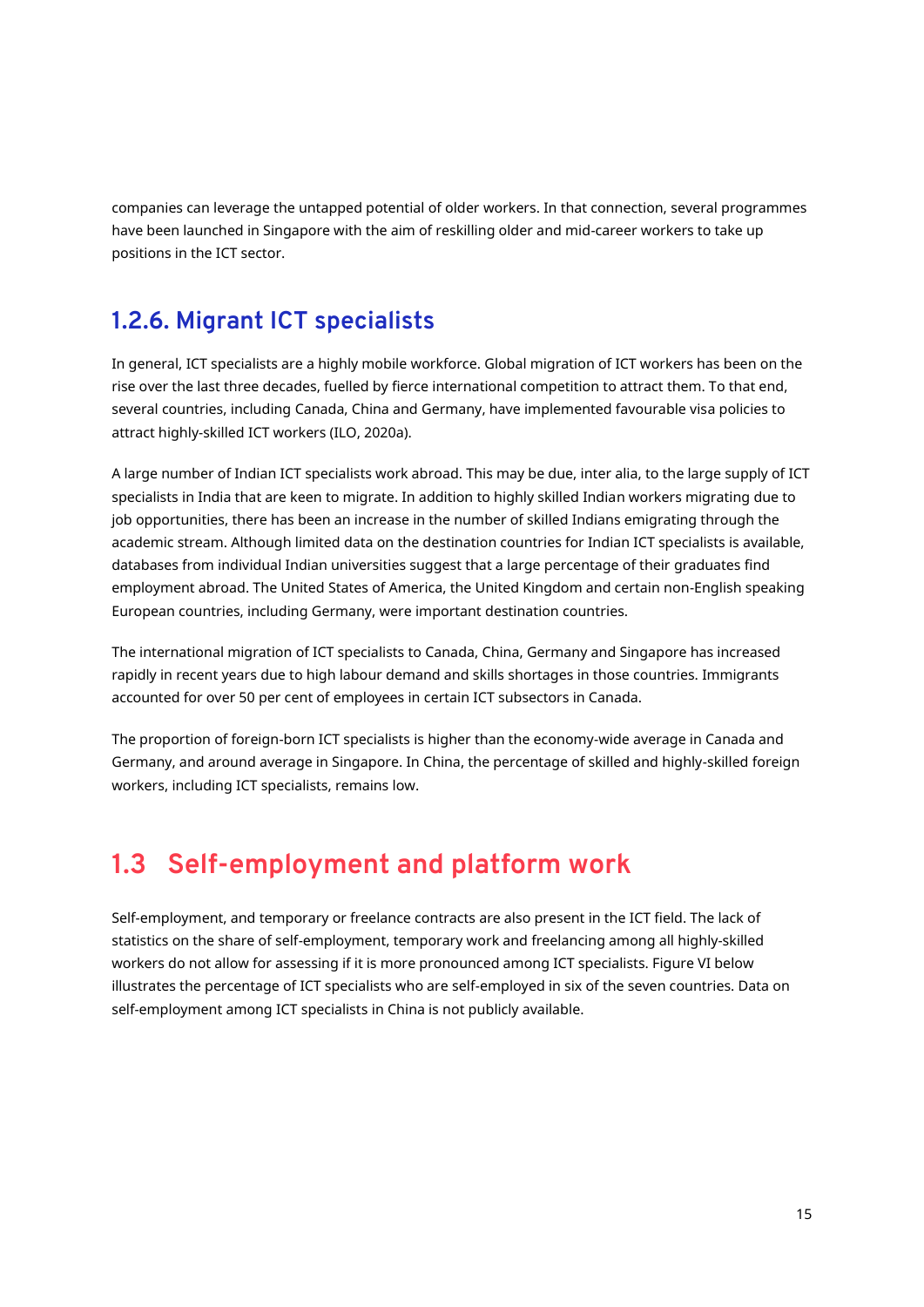

#### **Figure VI: Percentage of ICT specialists who are self-employed**

Note: figures for India, Indonesia and Thailand only refer to workers in the ICT sector specifically, and excludes ICT specialists working in other sectors of the economy

Sources: Statistics Canada, 2016 Population Census (Canada); Labour Force Survey data, 2016 (Germany); national background report (Singapore); ILO databases (India, Indonesia, Thailand).

Online platform work is the most widespread form of self-employment for ICT specialists. Regional level data from Asia and national level data from Germany and Canada show that software developers account for the largest share of ICT specialists that were engaged in online platform work.

There are several benefits and challenges to platform work. The severity of these challenges may differ by country, the size of platforms the workers are engaged in, and the workers' skill level. Further research is required to understand these nuances.

Companies can use platform work to meet specific skills needs for projects and overcome labour shortages in sectors in which it is difficult to recruit sufficient numbers of workers. At the same time, platform work can provide workers with additional income and an opportunity to enter the labour force while also upholding family or other responsibilities. It can also provide flexible employment opportunities for persons with disabilities (ILO, 2020a). Trade unions in Singapore believe that platform work can serve as a bridge to the labour market, in particular for mid-career and older workers, and enables them to gain valuable work experience in the ICT field (Research mission interview with the National Trades Union Congress (NTUC), Singapore).

Despite the benefits listed above, platform work can also pose several challenges for workers. For example, platform workers tend to work long hours, are often poorly paid, and often lack job security as well as access to social security systems. It also poses a risk for skills development as the responsibility for upskilling or reskilling lies solely with the worker (ILO, 2019; ILO, 2020a). While some ICT specialists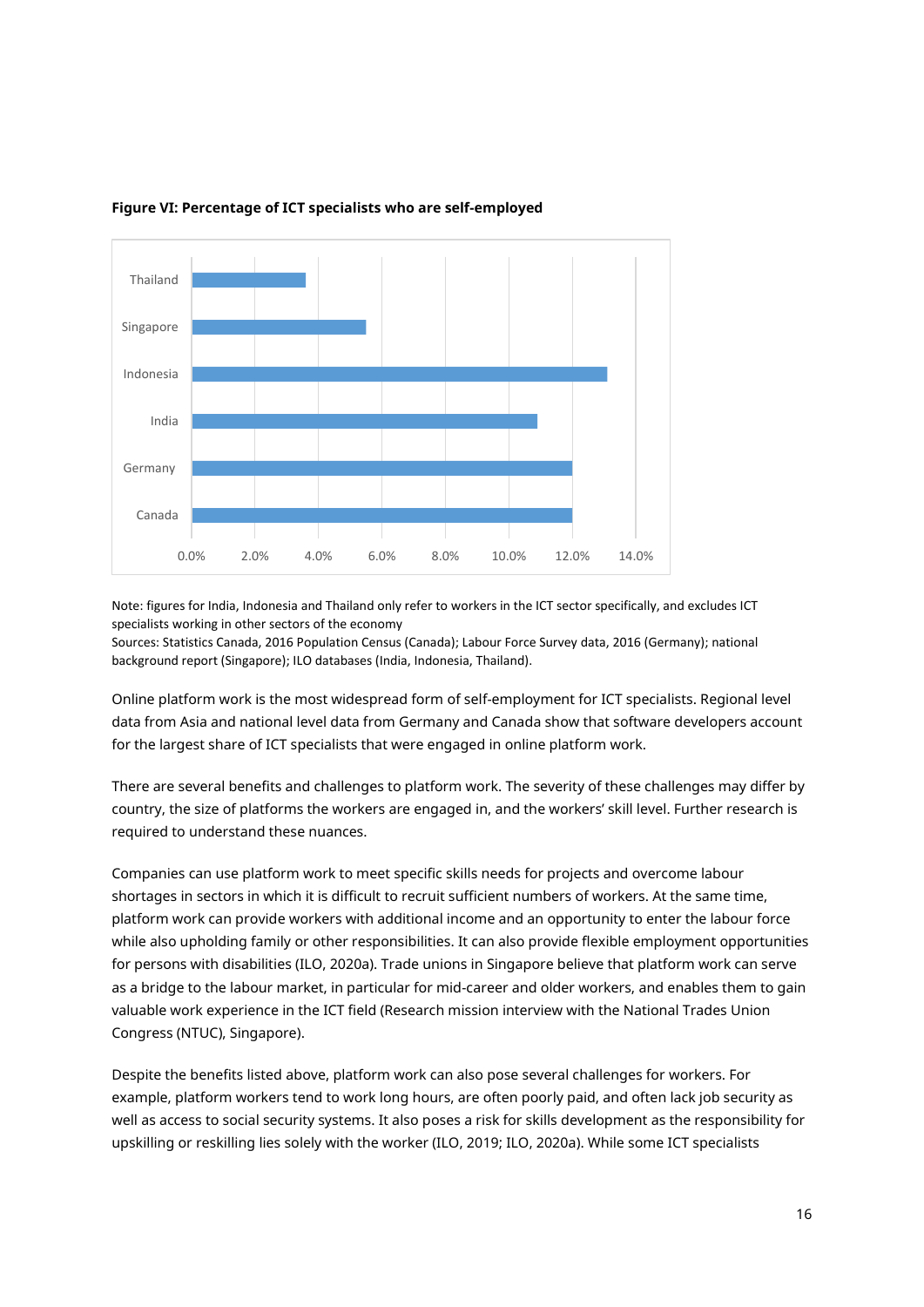working as platform workers voluntarily chose that form of employment, other ICT specialists are obliged to accept platform work because they have not been offered a permanent work contract.

# <span id="page-16-0"></span>**1.4. Working conditions and occupational safety and health**

In general, ICT specialists face lower occupational safety and health risks than workers in other occupations. While physical risks are limited, however, many individuals working with digital tools<sup>4</sup> complain that they suffer from musculoskeletal disorders and eye strain. Working with digital tools can also cause mental health issues.

In Germany, a survey of 9,600 employees conducted by the German Trade Union Confederation (DGB), showed that employees who work extensively with digital work tools feel stressed and under time pressure more often than workers who do not work with digital work tools (Institut DGB, 2017).

Data from Canada, China and Germany indicate that ICT specialists tend to work longer hours than workers in other fields. In Germany, for example, ICT specialists reported that they worked longer unpaid overtime hours than those working in manufacturing. Some ICT specialists working for private companies in China work according to the "996" culture where they work from 9 am to 9 pm for 6 days per week (Research mission interview with China Enterprise Confederation/China Enterprise Directors Association (CEC/CEDA)). The long hours worked by ICT specialists and stress related to tight ICT project deadlines often cause physiological symptoms, including headaches, nervousness and irritability.

It is particularly difficult to ensure that ICT specialists hired to perform online platform work are not obliged work unduly long hours (Lehdonvirta, 2018). Furthermore, the lack of job security associated with online platform work can cause additional distress, especially for those who do not voluntarily choose to take up that form of employment.

Discrimination, violence and harassment against women are also of concern in ICT occupations. Research from India has indicates that, although certain companies have implemented gender-focused strategies, awareness of gender discrimination, sexual harassment and the particular working conditions of women might still be lacking. For example a non-representative survey conducted by Ernst and Young Forensic & Integrity Services among 120 employers in India, of which 17 per cent were in the IT/ITeS sector, found that 27 per cent of the large companies and 50 per cent of the small and medium-sized companies were failing to comply with federal regulations to prevent sexual harassment against women in the workplace (Ernst and Young, 2015).

-

<sup>4</sup> encompasses all the technologies, such as applications and websites, that people use to perform work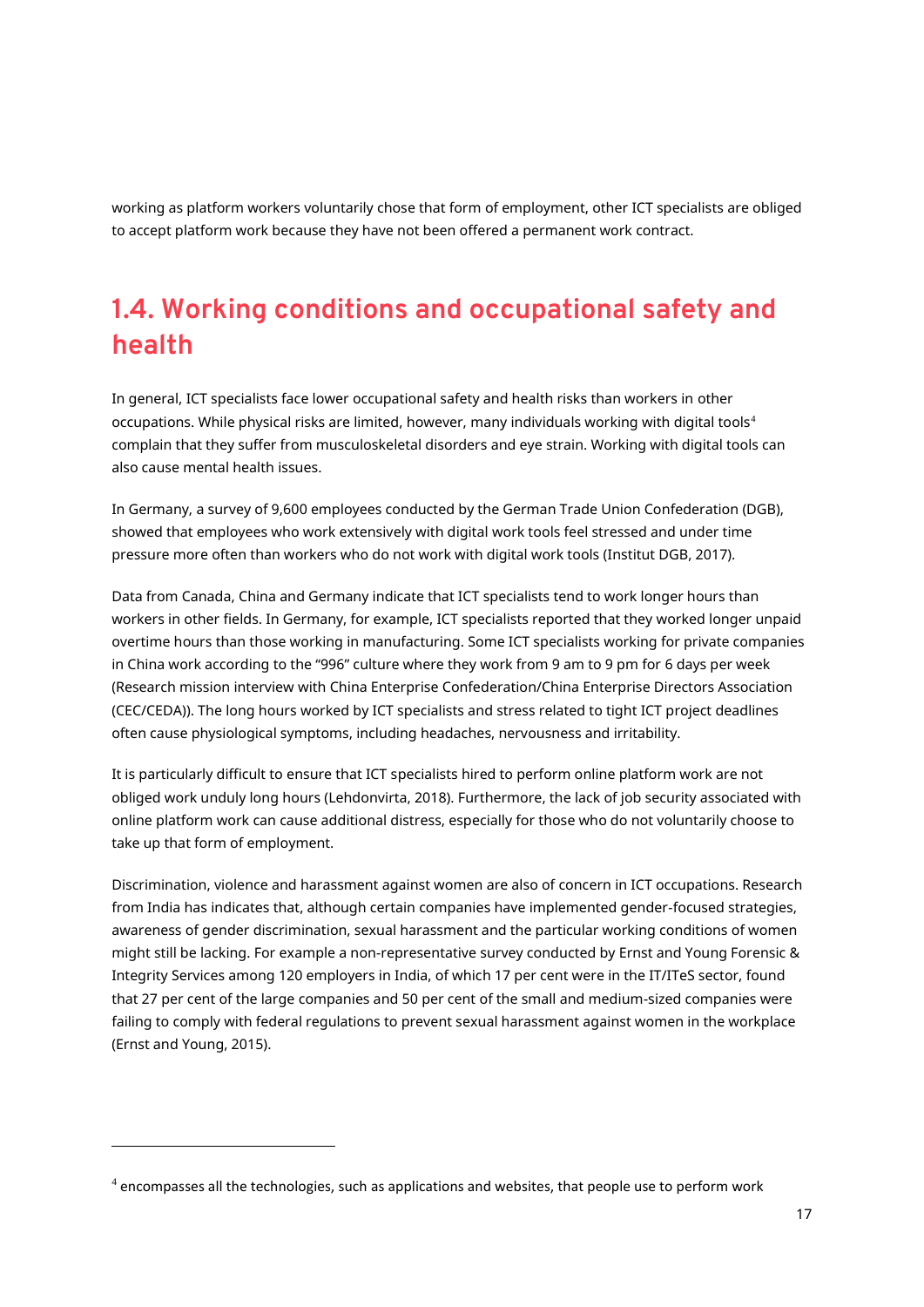## <span id="page-17-0"></span>**1.5. Key actors in the digital economy – governments, employers' and workers' organizations**

In all seven countries, ministries responsible for labour, education, technology and immigration are supporting the development of the digital economy. A number of countries have also established bodies that focus specifically on skills development, including for example, the Ministry of Skill Development and Entrepreneurship in India and SkillsFuture Singapore.

Various ministries and government agencies in the seven countries, including ministries of labour, education and industry, promote skills development and help formulate international labour migration policies and strategies to ensure decent work for workers in ICT occupations. However, coordination among those stakeholders is often weak at the regional, national and local levels. It should be emphasized that better coordination among those stakeholders could enhance the formulation and implementation of policies, thereby strengthening their coherence and effectiveness and further advance decent work in the digital economy.

Constructive social dialogue among tripartite constituents, namely governments, employers' and workers' organizations, can play a crucial role in addressing challenges in the ICT field. According to the ILO Declaration on Fundamental Principles and Rights at Work and its Follow-Up, all ILO Member States have the obligation to respect, promote and realize the principles concerning the fundamental rights, namely the elimination of all forms of forced or compulsory labour, the effective abolition of child labour, the elimination of discrimination in respect of employment and occupation and the right to freedom of association and the effective recognition of the right to collective bargaining. The ILO Conventions covering right to freedom of association and the effective recognition of the right to collective bargaining are the Freedom of Association and Protection of the Right to Organise Convention, 1948 (No. 87) and the Right to Organise and Collective Bargaining Convention, 1949 (No. 98). Compliance with those conventions is a prerequisite for the attainment of the four strategic objectives prescribed in the ILO Declaration on Social Justice for a Fair Globalization, adopted in 2008. In the ICT sector, the tripartite constituents have sought to address issues such as skills development, networking, mobility, gender equality and nondiscrimination, ageing, working time arrangements, platform work, and mental health.

While employers' associations in the ICT sector are active in all seven countries, there are very few unions representing ICT sector workers. This may be due, inter alia, to ICT workers' relatively good working conditions, including their relatively high wages, and new forms of organizing work among ICT workers. Trade unions in the ICT sector have only recently been established in India and Indonesia in the wake of labour disputes in that sector. Representative and strong employers' and workers' organizations can play a crucial role in advancing decent work for both women and men in the ICT sector.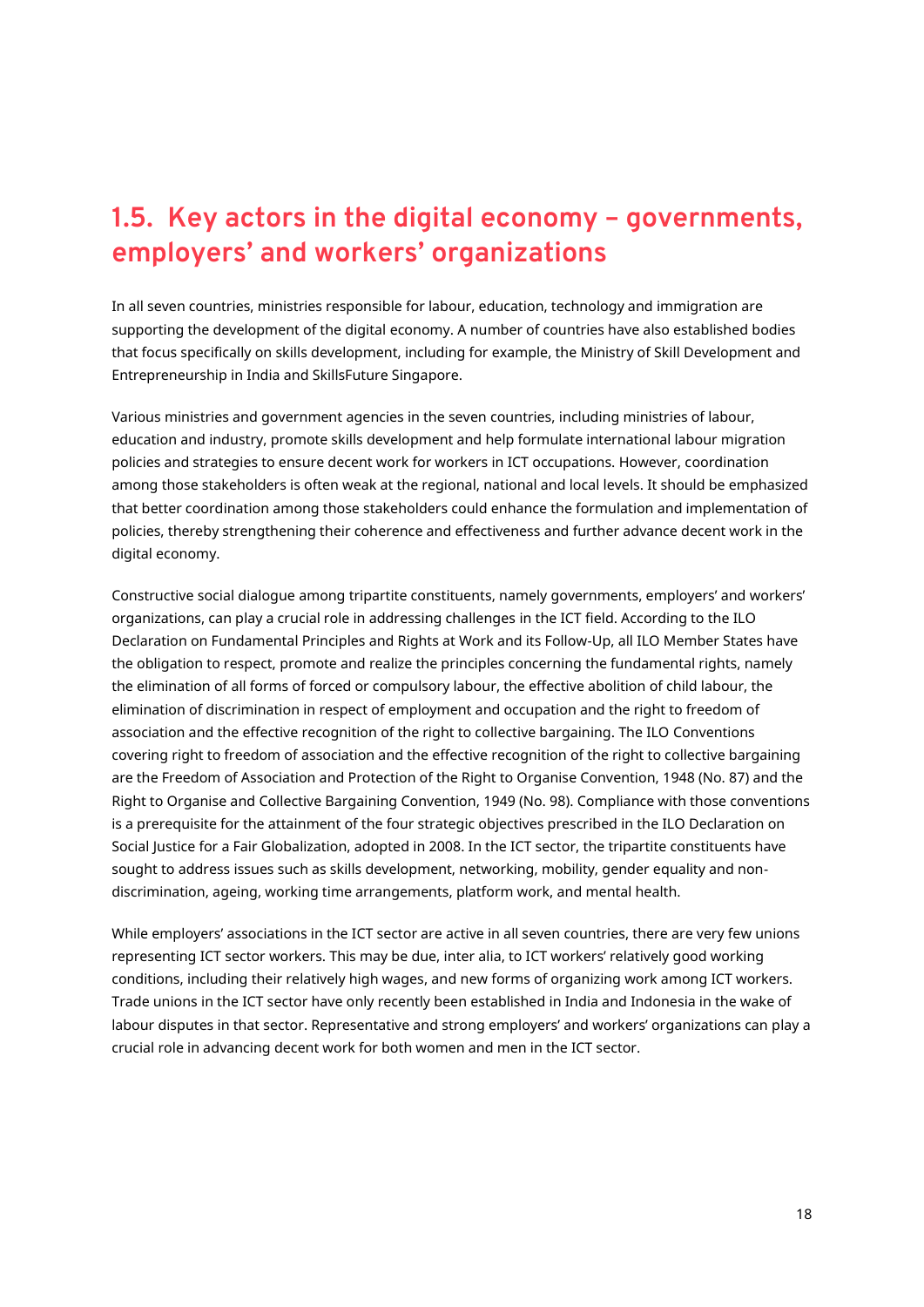# <span id="page-18-0"></span>**2. Anticipated skills needs in the digital economy**

Rapid technological progress is transforming the nature of jobs and the skills required to perform them. Research conducted as part of this project revealed that all seven countries face a shortage of ICT specialists with specific skills. Those skills mismatches<sup>5</sup> can create inefficiencies and indicate that workers themselves or broader society have invested in the development of skills that are not required in the labour market, while companies are unable to find workers with the particular skills they require. This can increase the direct and indirect costs that must be borne by governments, companies and individuals. Tackling those mismatches has therefore become a major concern for governments, employers and workers in all seven countries.

## <span id="page-18-1"></span>**2.1. Shortages and future demand of ICT specialists**

As mentioned previously, all seven countries are face significant shortages of ICT specialists. A survey conducted in Germany by the industry association Bitkom estimated that Germany faced a shortage of 124,000 IT specialists in September 2019, while the National Statistical Office of Thailand conducted a survey in 2017 that concluded that there was a shortage of 450,000 ICT specialists in that country. In India, the industry association NASSCOM concluded that the country's IT and business-process management industry required an additional 140,000 ICT specialists in 2018 (Akella, 2019).

In addition to current shortages, skills forecasting data from Canada, Germany and Singapore indicate that demand for ICT specialists is expected to increase significantly in the future. According to data provided by the Canadian Occupational Projection System (COPS), managed by Economic and Social Development Canada (ESDC), the number of job openings for core ICT occupations is predicted to increase by 40 per cent between 2018 and 2028. A labour market forecast commissioned by the German Federal Ministry of Labour and Social Affairs (BMAS) estimated that demand for ICT specialists will increase by 26.3 per cent by 2035. Singapore's Annual Survey on Infocomm Media Manpower of 2019, using a shorter time horizon than Germany and Canada, estimated that the demand for ICT occupations would increase by 28 per cent between 2019 and 2021. The increasing demand for ICT specialists means that it is vital to take

-

<sup>&</sup>lt;sup>5</sup> Skills mismatch is an encompassing term that refers to different types of skills gaps and imbalances, including over-education, under-education, over-qualification, under-qualification, over-skilling, skills shortages, skills surpluses and skills obsolescence. Skills mismatches can be both qualitative and quantitative and refer to both situations in which an individual does not meet the requirements of a specific job and in which there is a shortage or surplus of individuals with a specific skill. Skills mismatches may be identified at the level of individuals or employers, or within specific economic sectors or the broader economy. Several types of skills mismatch can coincide.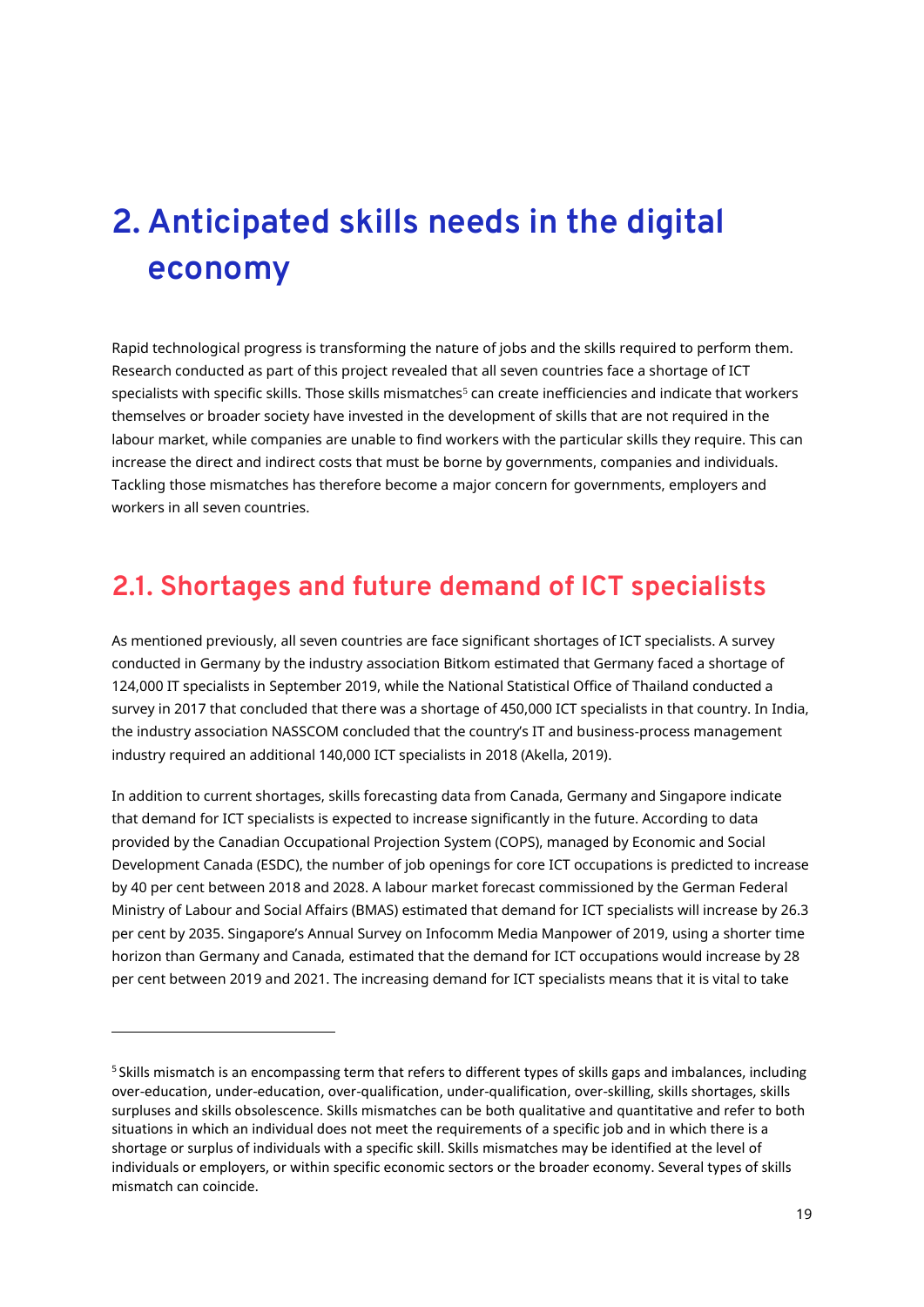steps to address current shortages and to invest in the development of highly-skilled talent to meet future labour market needs.

In some of the countries, the seriousness of the shortage varies depending on the qualification level of the ICT workers concerned. According to the Indonesian Ministry of Communication and Informatics (KOMINFO), there is a shortage of ICT specialists with a masters' degree and above. This is also the case for China, with the integrated circuit industry in particular experiencing an acute shortage of high-end talent (Boston Consulting Group, 2017; Chinese Academy of Personnel Science, n.d.). In Germany, shortages can be found among ICT specialists at all qualification levels (Federal Employment Agency (BA), 2019).

### <span id="page-19-0"></span>**2.1.1. By sector and occupation**

Vacancies for certain ICT occupations are more difficult to fill than others. Table 2 below lists the ICT positions that are particularly difficult to fill in Canada, Germany and Indonesia. Relevant data for China, India, Singapore and Thailand were unavailable.

| Country   | In-demand job positions that are particularly difficult to fill                                                                                                                                                                                                    |
|-----------|--------------------------------------------------------------------------------------------------------------------------------------------------------------------------------------------------------------------------------------------------------------------|
| Canada    | software developer, data scientist, data analyst, user experience (UX)/user interface<br>(UI) designer, full stack developer, cybersecurity analysist, developing operations<br>engineer, machine learning engineer, database administrator, IT support specialist |
| Germany   | electrical technician, software developer, IT-application consultant                                                                                                                                                                                               |
| Indonesia | web developer/web programmer, graphic designer, front-end developer and<br>programmer, Android developer, Java developer and programmer                                                                                                                            |

#### **Table 2: ICT job positions that are particularly difficult to fill, selected countries**

Note: the level of difficulty varies by country; occupations with the same name may not be fully comparable across countries

Sources: ICTC, 2019; German Federal Employment Agency (BA), 2019; ILO, 2018

In China, the sectors most affected by a shortage of talent were e-commerce, computer software, and IT services (Research mission interview with Zhaopin Ltd., China). It is important to understand talent shortages at a more granular level. At the sectoral level, the animation sector of Indonesia faces a significant shortage of between 15,000 and 20,000 ICT specialists (Asosiasi Industri Animasi Indonesia, n.d.).

These examples illustrate the importance of understanding the shortage of talent at a more granular sectoral and occupational level. To address emerging talent shortfalls in the ICT sector, it is also critical to identify the specific skills that are in demand.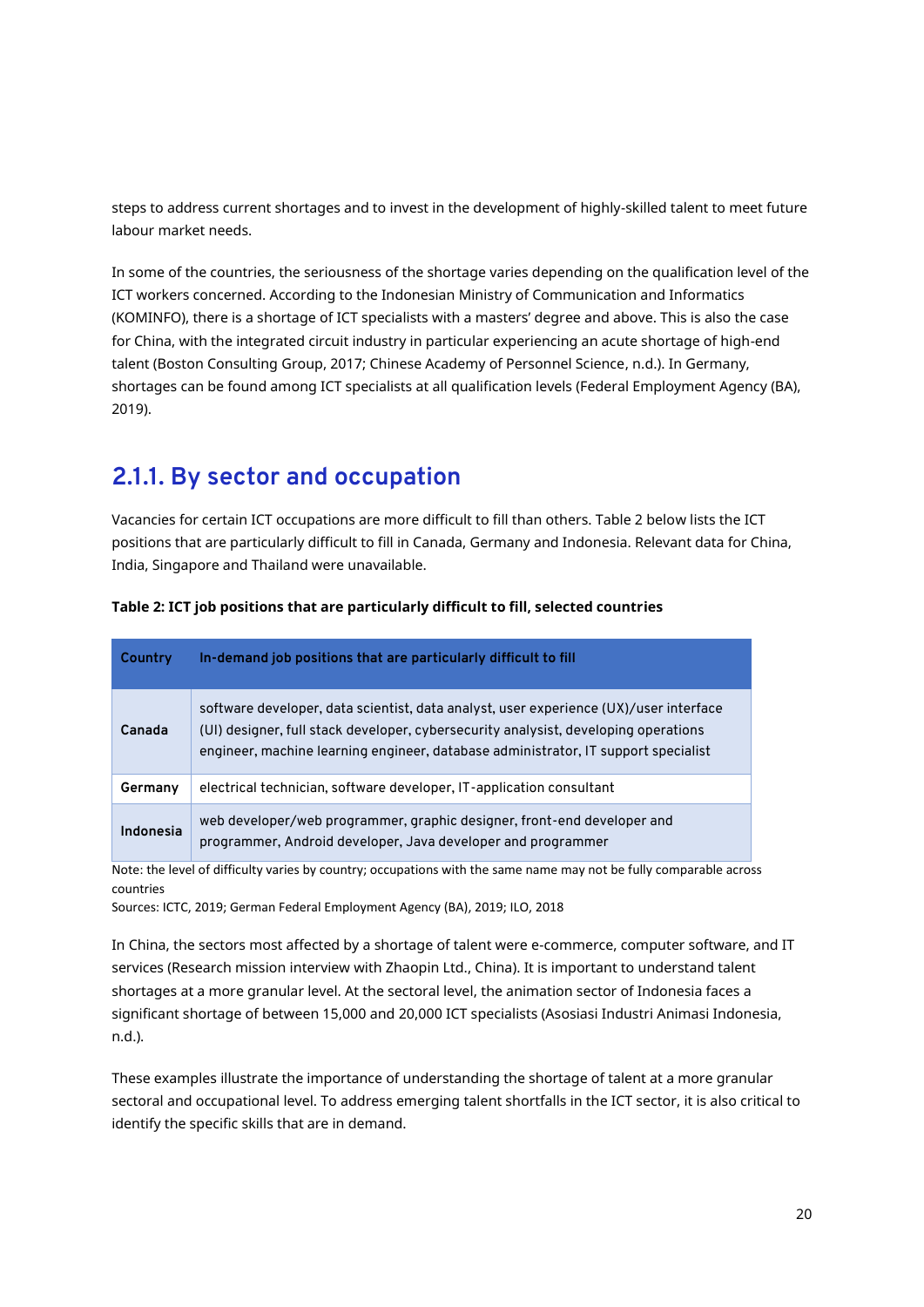# <span id="page-20-0"></span>**2.2. Skills needs and gaps**

Emerging technologies and the development of new occupations associated with them is significantly changing workers' skills requirements, posing huge challenges for the ICT sector, higher education institutions, and the broader workforce.

### <span id="page-20-1"></span>**2.2.1. Technical skills**

Skills specific to cloud computing and artificial intelligence (AI) are among the most in-demand skills in five of the seven countries (Canada, China, Germany, India and Singapore) (ILO, 2019; ILO, 2020a). Companies also find it particularly challenging to recruit workers with skill sets in areas such as software development, business intelligence and advanced analytics.

Demand for technical skills also varies by country. In India, the Federation of Indian Chambers of Commerce and Industry estimates that between 60 and 70 per cent of the IT workforce will need reskilling in areas such as biotechnology<sup>6</sup>, nanotechnology, self-monitoring analysis and reporting technology (SMART) and advanced analysis.

## <span id="page-20-2"></span>**2.2.2. Soft skills<sup>7</sup>**

Research and interviews in all seven countries revealed that technical skills alone are not sufficient in the workplace. Rapid technological change requires that workers adapt quickly, which calls for effective lifelong learning policies that equip workers with, inter alia, relevant soft skills that help them adapt to such rapid developments (see table 3). Soft skills are therefore becoming increasingly important.

|  | Table 3: Soft skills required in a technologically intensive environment |
|--|--------------------------------------------------------------------------|
|--|--------------------------------------------------------------------------|

| <b>General requirements in ICT occupations</b>                             | <b>Required soft skills</b>                                                                 |
|----------------------------------------------------------------------------|---------------------------------------------------------------------------------------------|
| Developing and using technologies                                          | Critical thinking, analytical thinking, creative<br>thinking, problem-solving skills        |
| Coping with technological change                                           | Ability to learn, flexibility                                                               |
| Understanding the organization of work and<br>maintaining client relations | Teamwork, leadership, communication, service<br>orientation, business and management skills |

Source: author analysis

-

<sup>6</sup> See section 2.2.3 on interdisciplinary skills

<sup>7</sup>Also known as "core skills". For further details, see: Enhancing youth employability: What? Why? and How? Guide to core work skills (ILO, 2013), and Regional Model Competency Standards: Core competencies (ILO, 2015). Further information on core skills will also be made available in the forthcoming ILO skills framework.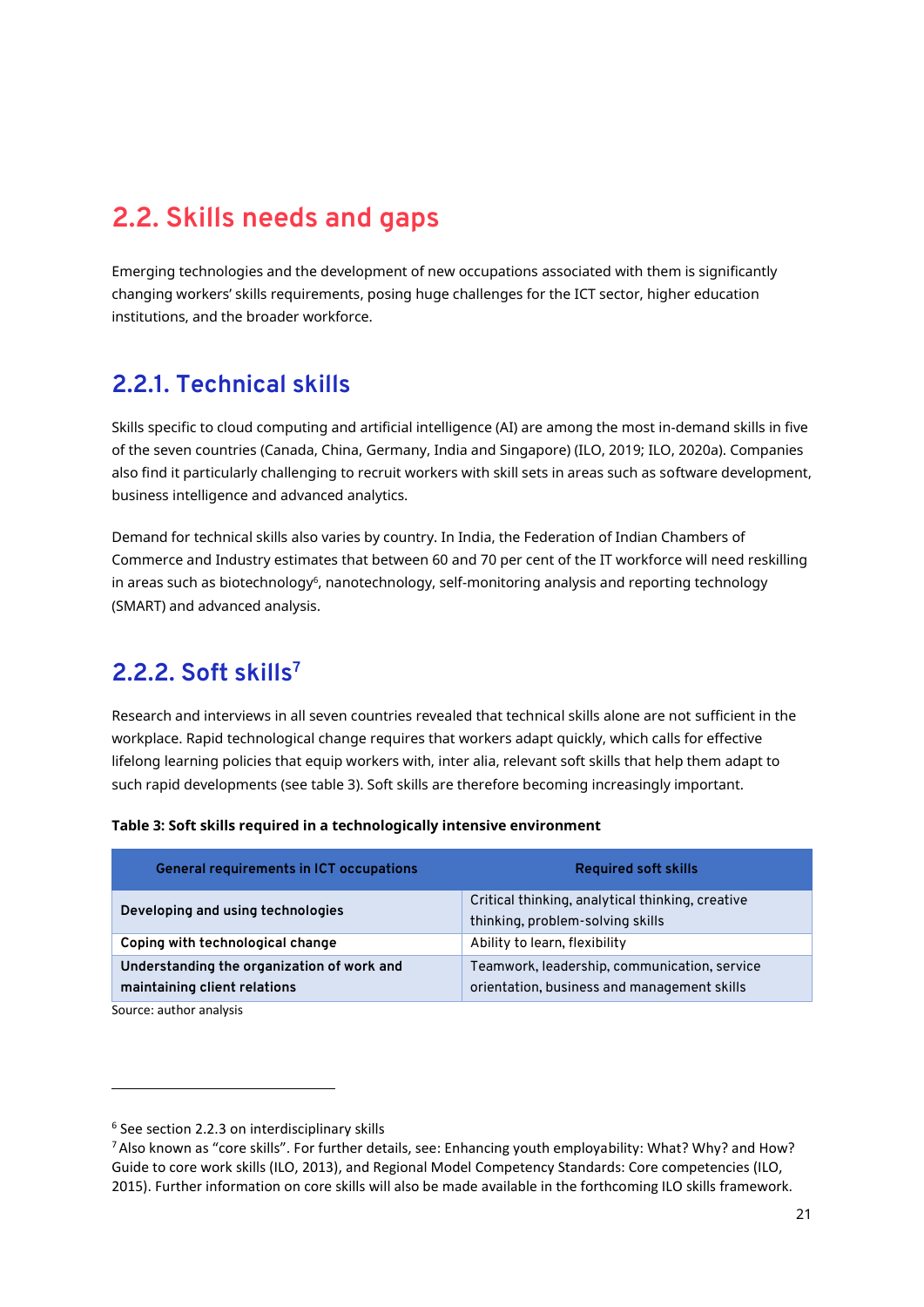Employers in the seven countries noted that it was difficult to recruit ICT specialists with the required soft skills. In Canada, for example, 23 per cent of employers who participated in a digital economy employers survey agreed that "finding employees with both technical and business-interpersonal skills" was the main skills-related challenge for their company (Cameron and Faisal, 2016). Furthermore, 41 per cent of respondents who took part in a survey of the ICT service sector in Singapore that was conducted by the industry association SGTech reported that soft skills were the main skills gaps in the industry (SGTech, 2019). Another survey conducted among 856 ICT companies in Germany revealed that almost a third of companies found job applicants lacking in soft skills (Bitkom 2019).

A lack of soft skills is particularly evident among recent graduates. Concerns about the job readiness of recent graduates because of their lack of soft skills were noted by industry associations in Singapore and Canada (SGTech, n.d.; ICTC, 2016). It is also important to note that on-the-job training for recent graduates can be expensive, and the lack of soft skills among graduates therefore has a disproportionate impact on small and medium-sized enterprises.

### <span id="page-21-0"></span>**2.2.3. Interdisciplinary skills**

The increasing role of technology across all sectors of the economy is also driving demand for interdisciplinary skills. There is, for example, increasing demand for skills in areas such as AI, cloud computing, big data and cybersecurity, as well as in business intelligence. ICT specialists with knowledge of specific programming languages are also greatly in demand. The ability to work in interdisciplinary fields and some knowledge of other study fields is becoming increasingly important as technological complexity increases and innovative digital technologies are adopted across a wide range of sectors and fields, including agriculture, medicine and health, education and banking. It is therefore crucial that higher education institutions adopt interdisciplinary approaches, for example by setting up combined study courses and by promoting interfaculty teaching and research exchanges.

The importance of interdisciplinary skills was also highlighted by the results of a recent survey of 220 companies conducted by the Deutsche Akademie der Technikwissenschaften (acatech) in which companies were asked about the skills necessary for Industry 4.0. The survey found that interdisciplinary thinking and acting was considered to be one of the most critical skills requirements for companies (acatech, 2016).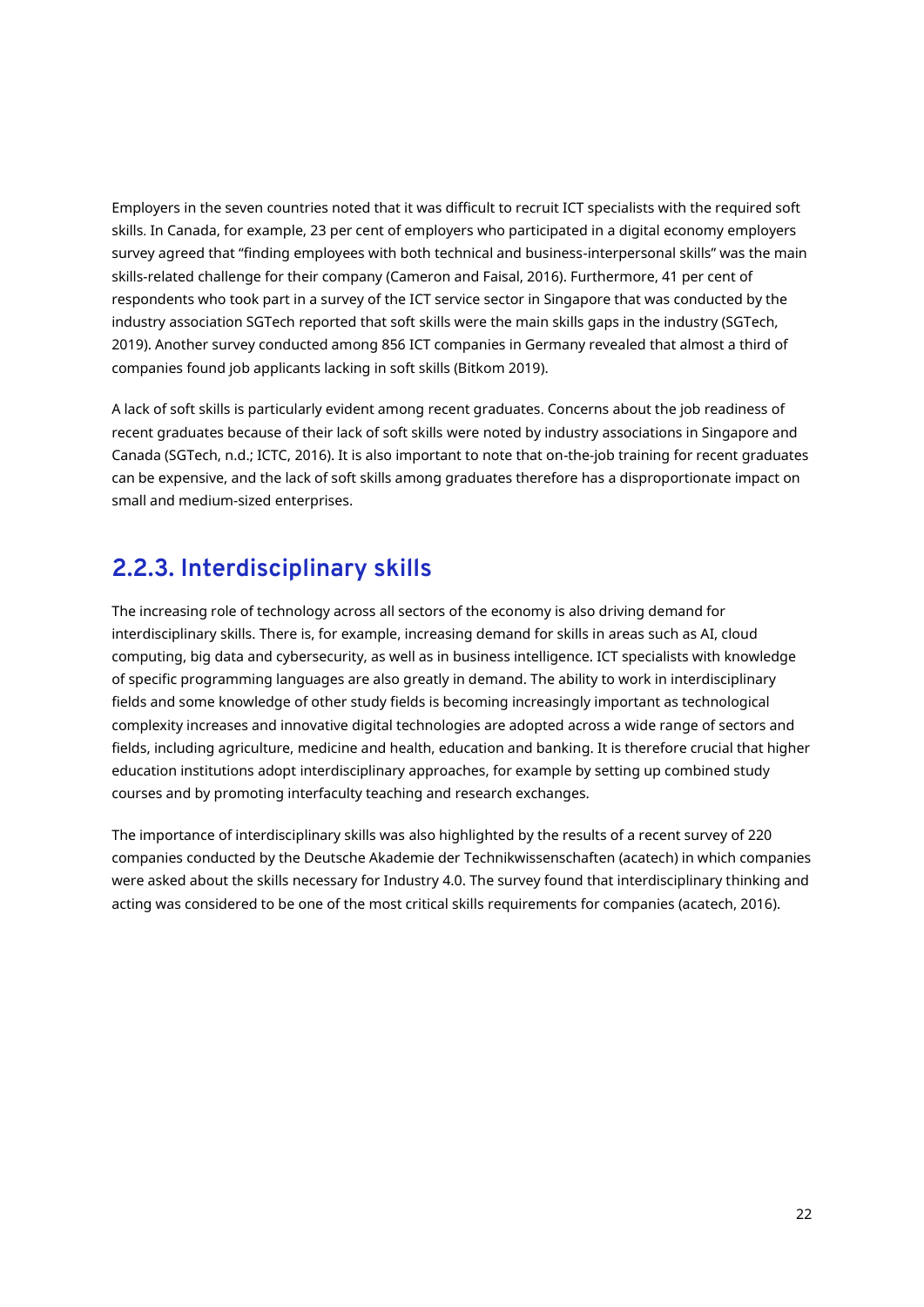# <span id="page-22-0"></span>**3. Strategies to equip people with indemand skills**

Effective collaboration and coordination among all relevant stakeholders are crucial if stakeholders are to formulate robust strategies for skills development. The ILO Human Resources Development Recommendation, 2004 (No. 195) emphasizes the role of social dialogue in formulating, applying and reviewing national human resources development, education, training and lifelong learning policies, and provides that Members should, inter alia, "recognize that education and training are a right for all and, in cooperation with the social partners, work towards ensuring access for all to lifelong learning".

## <span id="page-22-1"></span>**3.1. Lifelong learning in the ICT field**

As outlined in Box 1, a comprehensive human-centred approach to lifelong learning will be crucial if workers are to adapt to rapid change as the demand for digital skills evolves.

#### **Box 1: What is lifelong learning?**

While the definition of lifelong learning can differ nationally and internationally, it can generally be defined as "all learning activities undertaken throughout life for the development of competencies and qualifications" (Human Resources Development Recommendation, 2004 (No. 195)).

To mark its 100th anniversary, the ILO adopted the Centenary Declaration for the Future of Work at the 108th session of the International Labour Conference, held in June 2019. This forward-looking Declaration calls upon all the ILO member States to give significant importance to "effective lifelong learning and quality education for all".

In the area of ICT, lifelong learning has the potential to facilitate and accelerate digital transformation, support national innovative capacity, facilitate occupational mobility, respond to challenges arising from demographic change, and provide equal access to skills development.

Among the seven countries examined, Canada, China, Germany and Singapore have implemented policies on lifelong learning. For example, the "China Education Modernization 2035" plan promotes the establishment an institutional environment for lifelong learning, involving actors in both education and industry.

It should be noted, however, that in recent years lifelong learning has increasingly been used as a proxy term for adult education and training (ILO, 2019). In light of rapid technological change, it is important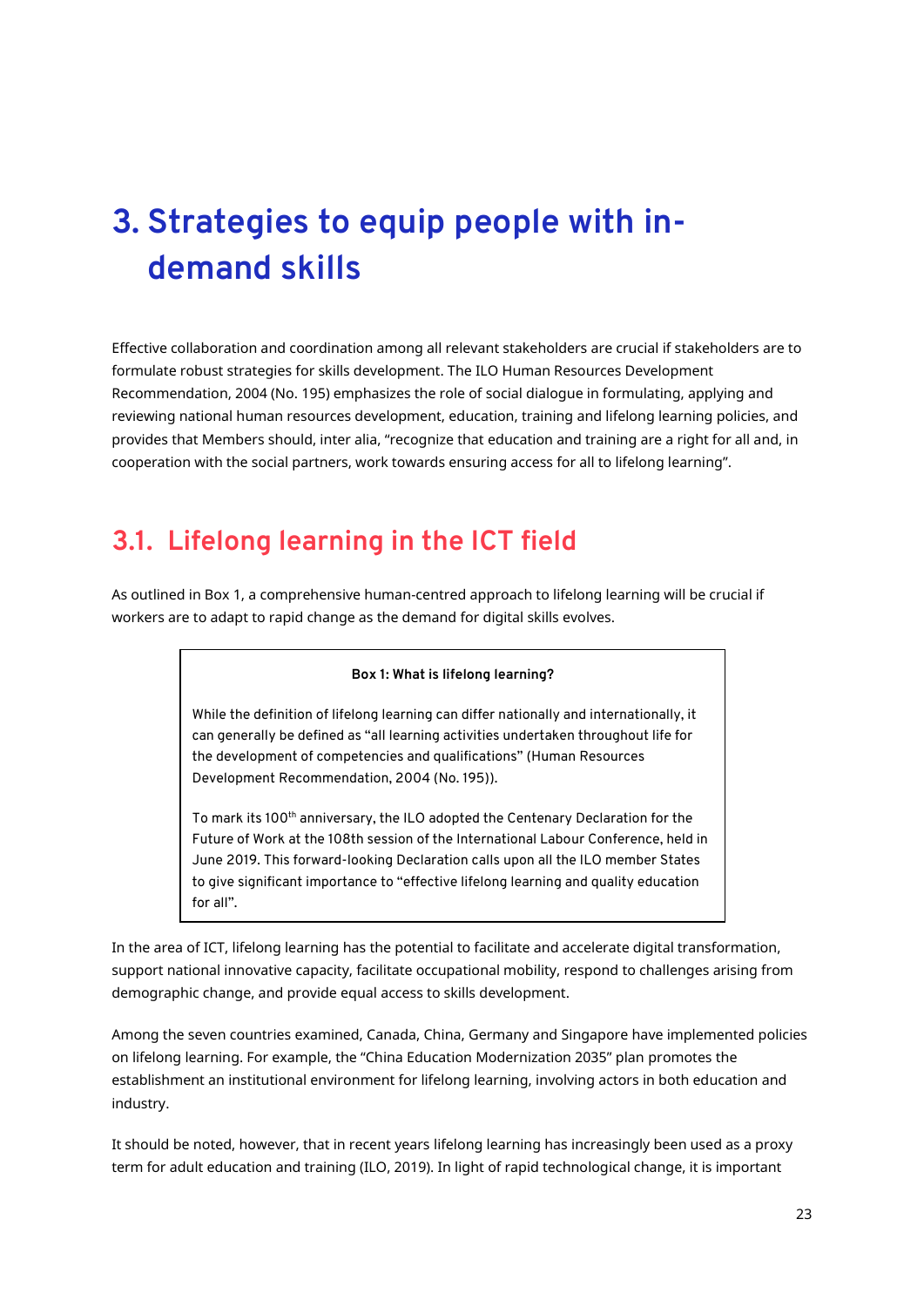that comprehensive lifelong learning policies are adopted to equip workers with strong foundational skills, starting at the early childhood education stage, to prepare them for a lifetime of learning.

# <span id="page-23-0"></span>**3.2. Post-secondary education (universities and vocational education and training institutes)**

Strengthening the capacity of post-secondary education is vital if countries are to tackle skills shortages in the field of ICT. In all seven countries, graduates in ICT fields often lack specific technical and soft skills that they will need to succeed in the workplace. As was outlined in Chapter 2, while the number of ICT graduates was generally sufficient in India, Indonesia and Thailand, there was a significant shortage of ICT graduates in Canada, China, Germany and Singapore. Furthermore, although increasing numbers of students are pursuing studies in ICT fields in the latter four countries, the increasing number of ICT graduates is still failing to keep pace with labour market needs.

The skills gaps and shortages associated with post-secondary education could stem from:

- Institutions' limited capacity to increase the number of graduates:
- Curricula that fail to reflect the rapid technological development and their adoption in industries;
- Curricula and teaching methods that place insufficient emphasis on the development of soft skills;
- Insufficient numbers of teaching staff with the capacity to teach relevant skills, including technical skills, soft skills and industry- and domain specific skills;
- Lack of interdisciplinary approaches;
- Insufficient work-based learning;
- Insufficient collaboration among educational institutions and social partners;
- Mismatches between long- and short-term outlooks in education, i.e. the failure to strike an appropriate balance between skills required for employment and skills that will enhance graduates' adaptability in the future.

Continuous training for teaching staff can help teachers update their teaching methods and skills so as to prepare students for future labour market needs. An example of continuous training for teachers can be seen at the Beuth University of Applied Science in Germany, where online courses for teachers and teaching staff in computer science are now designed. Another example is Beijing Information Technology College, which runs a teaching centre dedicated to providing continuous training for teachers at vocational schools across the country.

Social partners have a particularly important role to play in shaping post-secondary education. However, processes for involving workers and employers are not always institutionalized, and cooperation depends on several factors such as a culture of dialogue, a perceived mutual interest, strong and independent employers' and workers' organizations, and policies and institutions that support their active engagement. While post-secondary educational institutions in most of the countries examined in this study engage in dialogue with employers' and workers' organizations, the extent of that engagement varies considerably among institutions. In Canada, China, Germany and Singapore, for example, companies, industry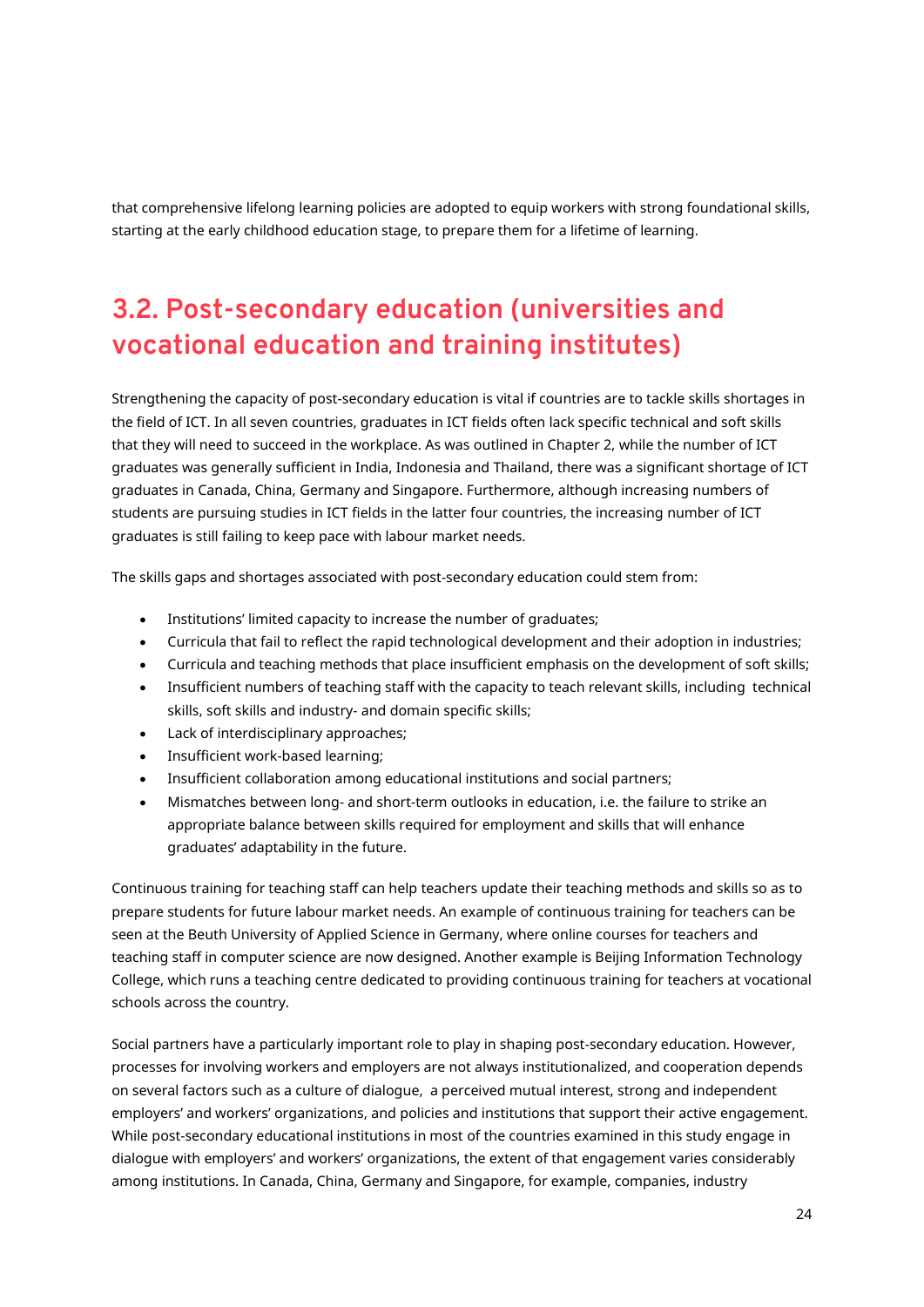associations and sector councils are consulted as part of the curriculum development process. Findings from all countries also indicate that, although numerous communication channels have been established, curricula are not being updated at the speed required.

### <span id="page-24-0"></span>**3.2.1. Work-based learning for students and recent graduates**

Skills gaps among graduates can make the transition from higher education to the workplace extremely difficult and many graduates require several months of on-the-job training to address those gaps. Workplace learning is now recognized as an important tool that enables individuals to gain key technical skills and, more importantly, soft skills. To support that process, internships and other forms of workbased learning are now being encouraged in all seven countries.

Another form of practical learning has been the establishment of projects that students can work on that are eventually developed and implemented by private or public sector entities. Such project-based learning facilitates the application of foundational and practical knowledge in "real-world projects". For example, the Indian Institute of Information Technology and Management (IIITM) Gwalior, now offers a master's degree programme that includes a project year, in which students work on developing projects such as a research paper, an app, or other software. Evidence has shown that the project work significantly increases students' chances of being hired in the ICT industry upon graduation (Research mission interview with IIITM Gwalior).*<sup>8</sup>*

In all seven countries, work-based learning most commonly takes the form of internships. While apprenticeships are also a popular form of work-based learning in India, Indonesia and Thailand, they cater mostly to occupations that required relatively low technical skill levels. In Canada, China, Germany and Singapore, internships have been integrated into university curricula in tertiary education and are often mandatory. Internships are often used by companies as a recruitment tool in those four countries. At Tsinghua University in China, for example, curricula include internships with companies that last approximately three months, which help students acquire practical skills. Many companies view such internship programmes as effective recruitment channels (Research mission interview with Tsinghua University, China).

In Germany, a number of universities are adopting a dual approach to learning that combines university education with on-the-job training. Participating companies, which include Siemens, Deutsche Telekom and Volkswagen, are often extremely keen to hire graduates of such dual approach programmes.

In addition to improving the employability of graduates, work-based learning has also helped education institutions revise and update their curricula, including on the basis of feedback provided by companies that provide work experience to their students (Research mission interviews with IIITM Gwalior, India and

-

<sup>8</sup> For further information, see: [www.iiitm.ac.in/index.php/en/academics-final/academic-programs/integrated](http://www.iiitm.ac.in/index.php/en/academics-final/academic-programs/integrated-post-graduate-ipg/65-post-graduate-m-tech)[post-graduate-ipg/65-post-graduate-m-tech](http://www.iiitm.ac.in/index.php/en/academics-final/academic-programs/integrated-post-graduate-ipg/65-post-graduate-m-tech)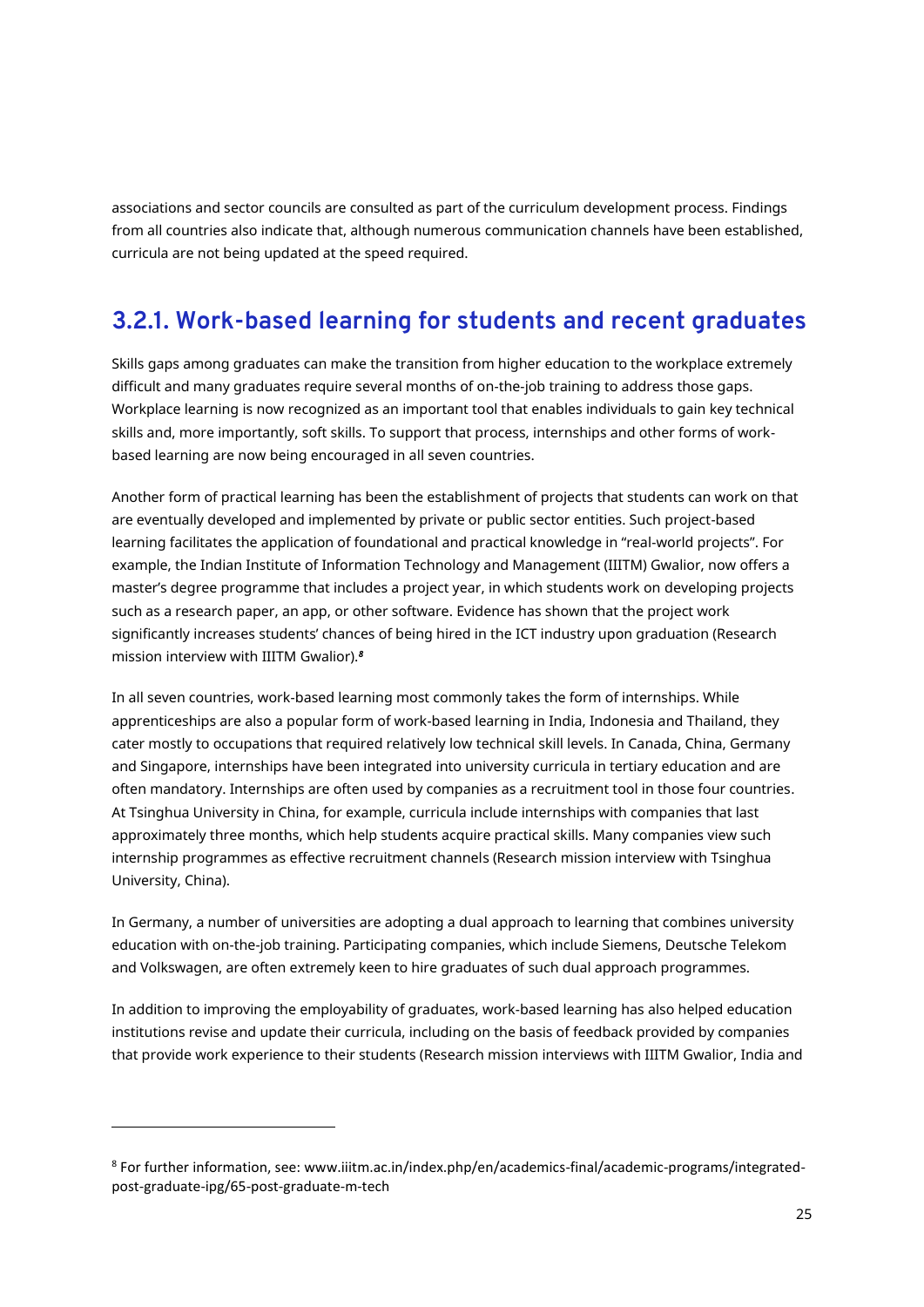SkillsFuture Singapore). Despite progress in that area, however, employers in several of the countries surveyed emphasized that more needed to be done to prepare graduates for the labour market.

### <span id="page-25-0"></span>**3.2.2. Soft skills**

Higher education institutions have started to integrate soft skills into their curricula. However, there is still scope for further efforts in that area. For example, the British Columbia Institute of Technology (BCIT) uses project-based learning in order to impart problem-solving skills and teach creativity (Research mission interview with BCIT, Canada).

A different approach has been adopted by the Faculty of Computer Sciences and Mathematics at the Munich University of Applied Sciences (MUAS), which has developed its own testing methodology to assess the cognitive skills of ICT students in the areas of logic and abstract and analytical thinking, at the beginning of first year of study. Students receive their individual results, which they can compare with the expected benchmark. Preparatory courses are then offered to close skills gaps. Teaching staff receive average results for the cohort to help them understand their students' training and upskilling needs and fine tune course curricula accordingly (Research mission interview with MUAS, Germany).

### <span id="page-25-1"></span>**3.2.3 Interdisciplinary approaches**

As noted in the previous chapter, the complexity of new digital technologies and their very varied applications in numerous economic sectors mean that interdisciplinary learning is crucial. Interdisciplinary programmes are becoming increasingly common in several of the countries examined in this study.

There is a long tradition, for example, of multidisciplinary study programmes in Germany, where combined study courses in business informatics have been taught since the 1990s. Particular focus is being placed on training ICT experts who can support companies' digital transformation. A number of innovative combined study programmes have also been launched, primarily in cooperation with university media, health, and engineering departments. In Canada, areas in which demand for ICT specialists is expected to increase significantly include health and biotechnology, agritech and fintech. In Singapore, a cross-disciplinary approach that allows students to develop crucial digital skills is increasingly being adopted in the legal and financial fields.

Developments in AI are also fostering demand for interdisciplinary approaches (Research mission interview with Tsinghua University). AI Singapore, a national programme to boost Singapore's AI capabilities, has established the AI Apprenticeship Programme. The goal of this Programme is to target, train and prepare local Singaporean AI talent to take up positions in the labour market. Students on the Programme, which is full time and lasts nine months, are from a variety of academic backgrounds and all have some prior knowledge of AI and machine learning (Research mission interview with AI Singapore).

The examples above show that some efforts are being made to promote an interdisciplinary approach in ICT education at post-secondary level. However, a more coordinated approach and additional investments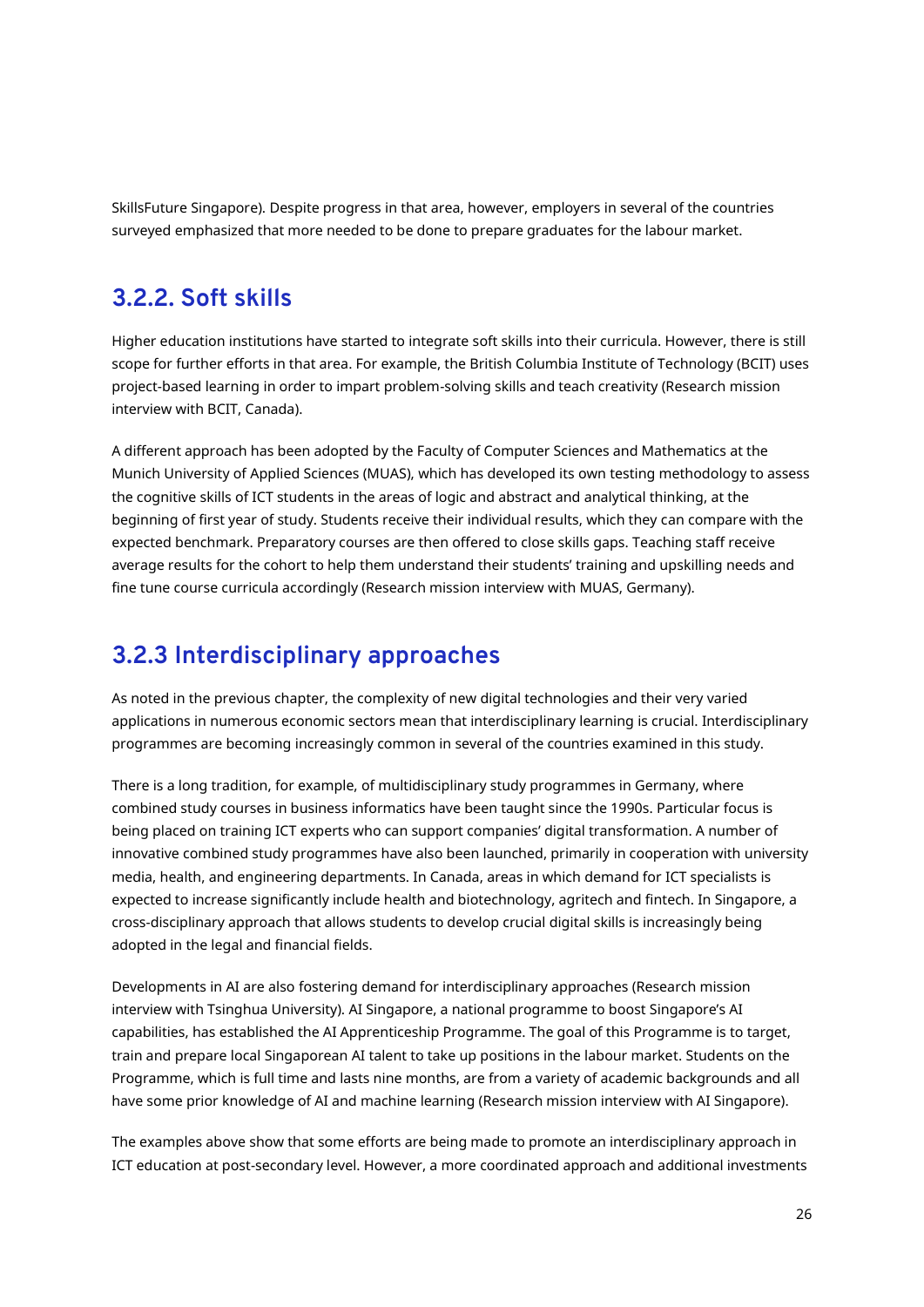are likely to be required in order to increasingly develop these approaches and further strengthen students' interdisciplinary skills.

## <span id="page-26-0"></span>**3.3. Continuous training**

Given the high speed of technological development, ICT specialists participate more frequently in continuous training than specialists in other fields. In Germany, for example, companies provide more continuous training for ICT specialists than for those in other occupations, and ICT workers invest considerable time in pursuing free online courses. Continuous training, which can take various formats and can vary in duration, encompasses, inter alia, informal workplace learning, self-directed online training, structured company-based training and training to obtain certificates.

As mentioned in the section above on lifelong learning, Canada, China, Germany and Singapore have all implemented policies to promote continuous or adult learning. For example, the Government of Singapore has implemented a robust policy to promote skills development for the Singaporean workforce and is investing substantial resources in continuous education and training (Research mission interview with Institute for Adult Learning, Singapore). Main initiatives include on-the-job training programmes, immersive programmes for older workers and programmes focused on the skills workers need to work effectively with new technologies.

In addition to government initiatives, social partners also facilitate the provision of continuous training. In Singapore and in China, for example, workers' organizations organize continuous training courses for workers. In Canada, ICTC, in partnership with Microsoft Canada, has established a programme to bridge the digital divide for job seekers looking for an opportunity to diversify their professional experience.

While continuous training programmes are available at many large companies, organizing and financing continuous training is more challenging for small and medium-sized enterprises, which may not have a designated human resources department or a long-term strategic plan for skills development (Research mission interviews).

Overall, the responsibilities of workers, employers and governments in terms continuous training varied among the seven countries. Research from Canada, China, Germany and Singapore found that training costs tend to be borne by both the individuals receiving training and companies. Although governments have enacted policies to promote the upskilling and reskilling of workers, those policies tend to focus on specific groups of individuals or companies.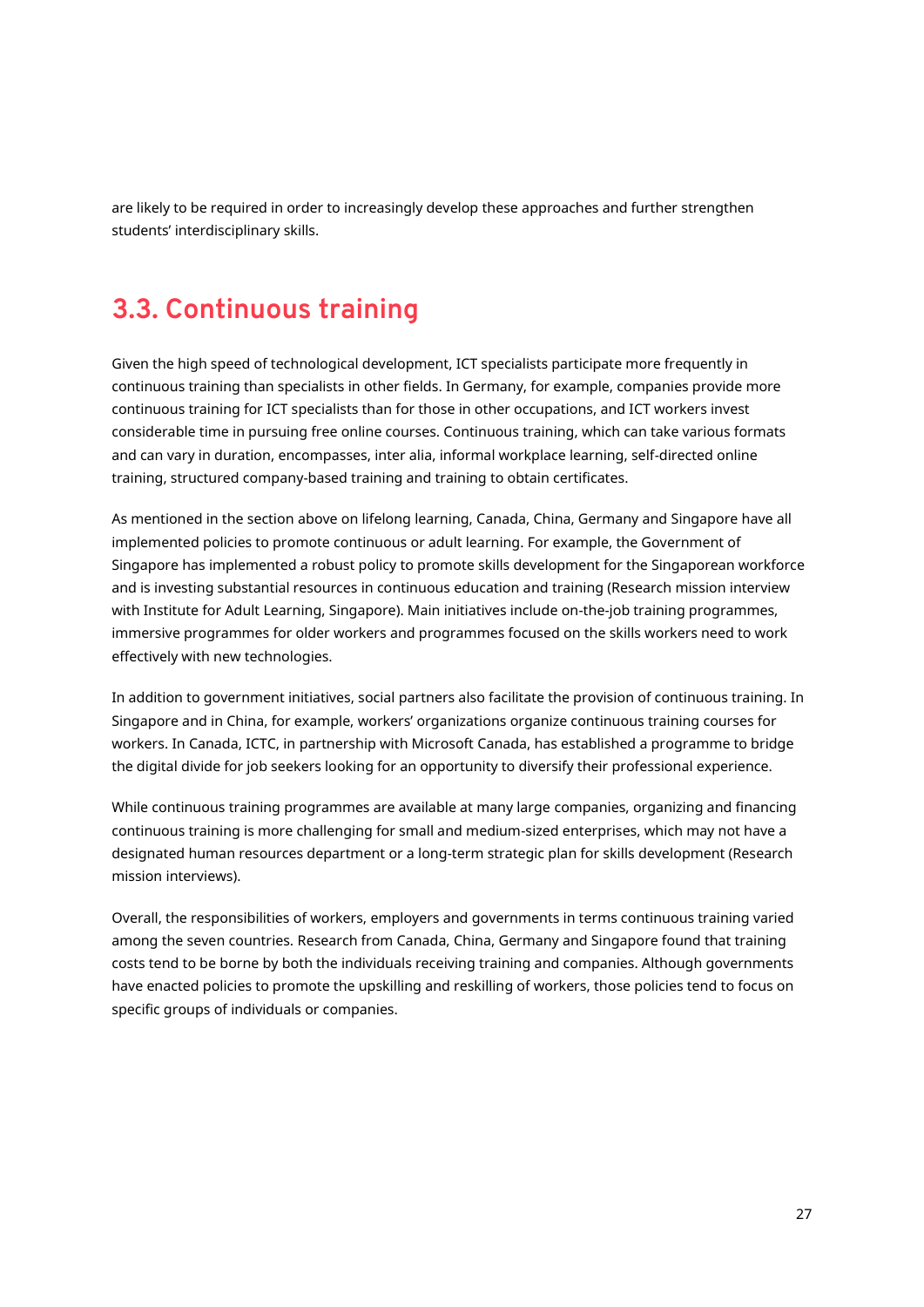# <span id="page-27-0"></span>**4. Promoting the creation of inclusive and diverse ICT occupations**

## <span id="page-27-1"></span>**4.1. Gender equality**

As mentioned above, women comprise only roughly a third of all ICT specialists in the seven countries examined in this study. Encouraging more women to pursue careers in ICT and investing in measures to ensure inclusive employment opportunities and gender-responsive workplaces can have large benefits. For example, increasing the number of women employed in the ICT sector can help to reduce the gender pay gap.<sup>9</sup>

The European Institute of Gender Equality estimates that encouraging more women to pursue careers in science, technology, engineering and mathematics (the so-called STEM subjects) "would lead to economic growth, with more jobs (up to 1.2 million by 2050) and increased GDP over the long-term (up to 820 billion Euros by 2050)".

The low proportion of women in ICT occupations is due to several mutually reinforcing factors, including the following:

- Gender stereotypes and social norms regarding the role of women in society, which can have a negative impact on girls at a very early age, including when they are in pre-school. As a result, fewer women tend to enrol in ICT-related study fields;
- The underrepresentation of women in ICT programmes at higher education institutions and in ICT occupations;
- Similar to occupations in other sectors, women and men working in ICT occupations are faced with lack of flexibility in managing work and life and a lack of childcare facilities.

Unconscious gender bias i.e. unintentional and automatic mental associations based on gender, stemming from traditions, norms, values, culture and/or experience may also impede the participation of women in ICT occupations, for example, due to biases in recruitment and promotion (ILO, 2017).

## <span id="page-27-2"></span>**4.1.1.Women in ICT education**

As certain social norms and stereotypes can negatively affect girls as early as the pre-school educational stage, it is crucial that steps are taken at an early age to encourage young girls to consider careers in the field of ICT. Evidence from Germany indicates that girls' interest in ICT decreases with age. For example,

-

<sup>&</sup>lt;sup>9</sup> As asserted by European Institute of Gender Equality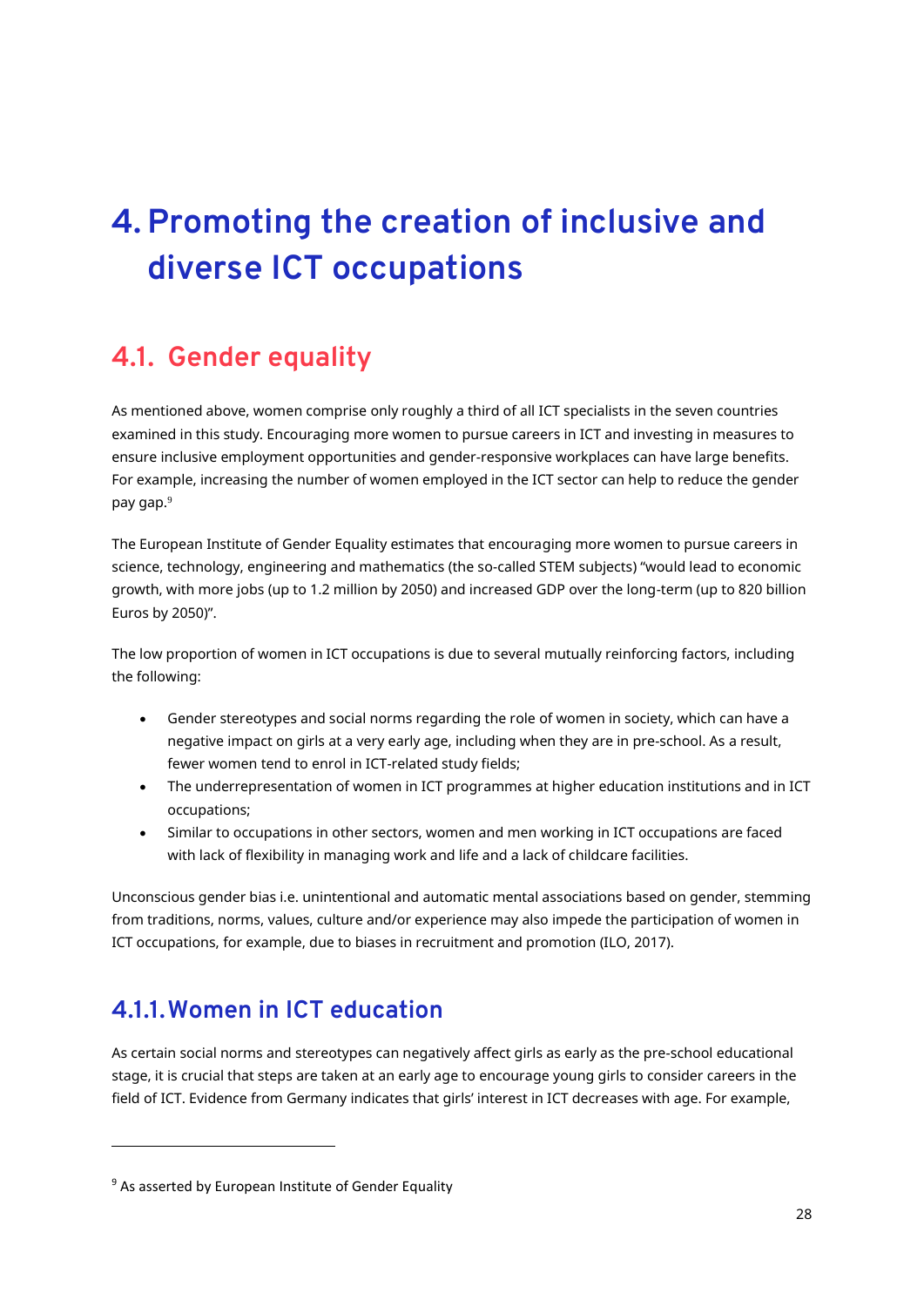the ratio of girls to boys taking part in informatics youth competitions is almost equal during school grades one to four, but decreases with each passing school grade until the share of girls taking part in those competitions at the high school level is only 28 per cent (Bundestag, 2018). Girls may, moreover, become demotivated and their initial interest may diminish due to the dominance of boys in computer courses, competitions, relevant study classes and activities.

Most of the countries examined in this study have launched initiatives to encourage young women to study ICT-related subjects. For example, the MINT-Mädchen (STEM girls) project in Germany includes a scouting phase where girls who are interested in STEM subjects are identified at schools. Those girls then receive coaching that includes technical input and coaching about gender-typical role perceptions and behavioural patterns. Meanwhile teachers and professors at universities receive support regarding gender-sensitive STEM teaching. In India, the Government has introduced quotas for women students at all Indian Institutes of Technology. The quota was set at 14 per cent in 2017-2018 and was increased to 20 per cent in 2020. The introduction of quotas has helped increase the share of women studying at Indian Institutes of Technology from 8 per cent in 2016 to 18 per cent in 2018.

An example of a programme that promotes digital literacy among young women and builds their confidence is the Canada Learning Code. Statistics have revealed that 67 per cent of the women and girls who participate in the Learning Code programme feel more comfortable with coding and technology, and that 81 per cent of young people who complete a Canada Learning Code course wish to learn more about those subjects.<sup>10</sup>

### <span id="page-28-0"></span>**4.1.2. Obstacles to career development for female ICT specialists**

Gender discrimination may impede the career paths of female ICT specialists, while research on women working in STEM fields has revealed the existence of significant gender pay gaps in the ICT sector, that men in senior positions in the sector tend to be younger than women in similar positions, and that women typically exit the sector after five years (Gupta, 2019). In Canada and Germany, although women are underrepresented at all seniority levels, the proportion of women in managerial positions remains especially low (Brookfield Institute, 2019; Bitkom, 2019a). Some progress has been achieved, however. For example data show that, in Singapore, the proportion of women serving as board members has recently increased across all industries, including the ICT sector.

Furthermore, numerous initiatives have been launched to enhance the gender balance in the workplace. One example is the Women in Technology Special Interest Group (WiT@SG), established by the Singapore Computer Society, which aims to increase the number of women in the technology sector through the creation of a platform for professional women to connect, learn and lead in the industry.

-

<sup>10</sup> For further information, see: www.canadalearningcode.ca/about-us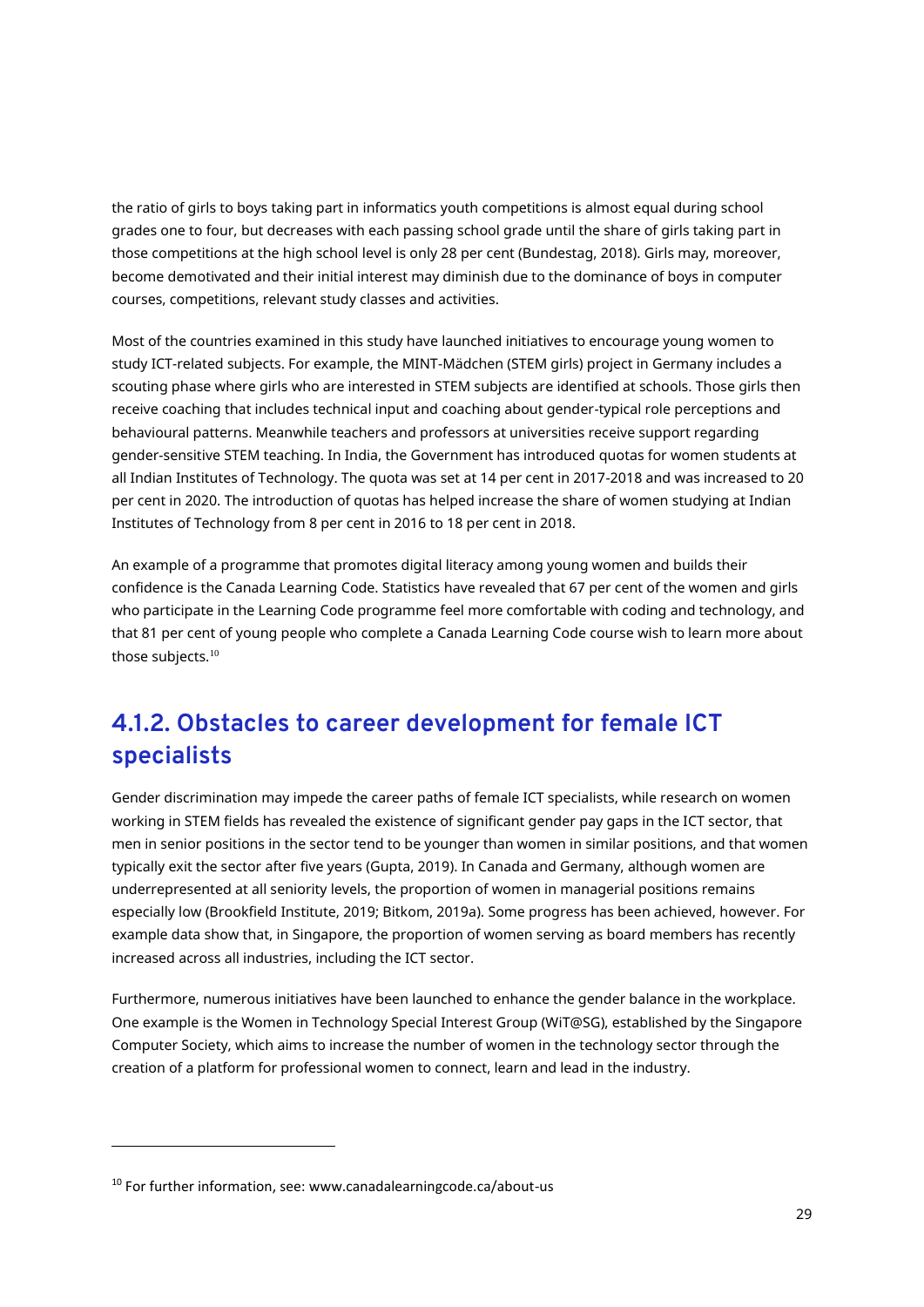However, despite a plethora of programmes to increase the participation of women in ICT education and occupations, women remain underrepresented in the sector. A more coordinated and targeted approach is required to promote inclusive employment and gender-responsive workspaces. This could include, for example, addressing negative stereotypes in early childhood education, promoting measures that encourage more women to study STEM subjects and pursue careers in ICT, by raising their awareness of potential ICT careers, improving the ICT working environment for women in the ICT sector, addressing unconscious bias in the industry, and promoting professional and role model networks.

### <span id="page-29-0"></span>**4.2. Mid-career and older workers**

Given the anticipated gaps and shortages, mid-career and older workers represent a large untapped talent pool that can be reskilled and upskilled.

With the exception of Singapore, the majority of the seven countries have not yet launched programmes that focus specifically on mid-career and older workers in the field of ICT. Initiatives such as the Singaporean Professional Conversion Programmes provide opportunities for older workers both with and without backgrounds in ICT (see Box 2).

#### **Box 2: Skills initiatives for older and mid-career workers in Singapore**

Designed to help experienced workers move into high-demand industries, Professional Conversion Programmes provide industry professionals, managers, and executives with skills training to help them change career, obtain jobs in a new field and progress further in their careers. Several Professional Conversion Programmes, including the Professional Conversion Programme for Data Analysts and the Professional Conversion Programme for Full Stack Software Developers, place particular emphasis on ICT skills. Participants in a Professional Conversion Programme receive up to 90 per cent of their monthly salary and assistance with course fees.

*Sources*: IMDA and Workforce Singapore

## <span id="page-29-1"></span>**4.3. Migrant workers**

Globally, the migration of ICT specialists has risen over the past three decades. International competition to attract highly-skilled ICT specialists has increased as a result of the digitalization of global economies and the increasing use of ICT. Migrants can help address short-term skills shortages and can therefore generate significant benefits for destination countries. Respecting the rights of migrant workers and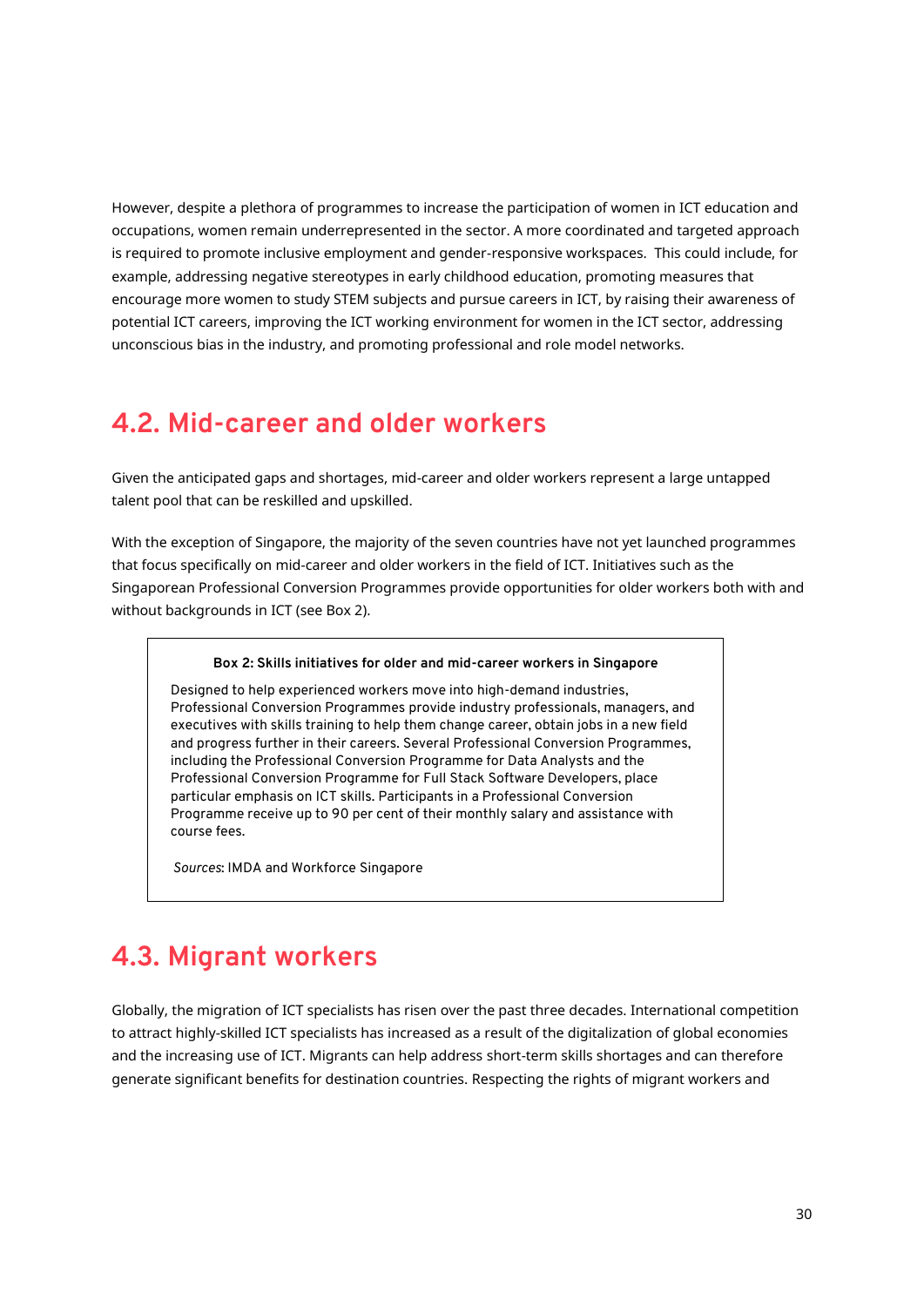families and ensuring that international labour standards are upheld are crucial in the management of labour migration.<sup>11</sup>

To address skills gaps and shortages in the ICT sector, Canada, China, and Germany have introduced special visa programmes to facilitate the international labour migration of ICT specialists (Box 3).

#### **Box 3: Special visa programmes for highly-skilled foreign ICT specialists**

#### (a) Canada

The **Global Talent Stream** initiative is aimed at attracting highly-skilled individuals to work in the country's tech industry by fast tracking work permit approvals. It enables the federal Government to issue a work permit in less than two weeks. More than 1,000 Canadian companies have used the Global Talent Stream to hire more than 4,000 highly-skilled foreign workers to address short term skills needs. The programme has received very positive feedback from employers and applicants and was made permanent in March 2019. Since then, recruiters for Canadian high-tech companies have noted a surge of interest from foreign high-tech workers.

#### (b) China

In 2019, China introduced the **National High-end Foreign Expert Recruitment Plan** in order to attract high-level foreign experts in priority fields with a view to fostering innovation in science and technology. The Plan not only focuses on senior managers and entrepreneurs, but also on young highly-skilled individuals in areas of the economy affected by skills shortages. Those recruited under the Plan are encouraged to remain in China long-term.

### (c) Germany

-

The German Parliament recently adopted the **Skilled Labour Immigration Act**, which entered into force on 1 March 2020. The new Act eases the immigration of skilled workers with a recognized tertiary or vocational education qualification to Germany. An exception is made for ICT specialists, however, who can take up employment even without a formal qualification if they have at least three years' work experience, a monthly income of at least €4,020 (US\$ 4,468), and a conciliation agreement with the Federal Ministry of Labour and Social Affairs (BMAS).

*Sources*: ESDC, 2019; China Innovation Funding, 2019; German Federal Ministry of the Interior, n.d.

Visa applications can be expensive and take considerable time to process. Those costs and processing times may deter individuals from applying for visas and deter companies from recruiting abroad. Other barriers faced by migrating ICT specialists may include the failure of destination countries to recognize qualifications that they have obtained abroad and language barriers. A survey of highly-skilled Indian migrants working in four European countries found that more than one fifth of respondents were overqualified for their present job. The most frequent reasons for feeling overqualified included not working

 $11$  The Global Compact for Safe, Orderly and Regular Migration covers all aspects of international migration, including labour migration. Additionally, the Migration for Employment Convention (Revised), 1949 (No. 97) and Migration for Employment Recommendation (Revised), 1949 (No. 86) along with the Migrant Workers (Supplementary Provisions) Convention, 1975 (No. 143) and Migrant Workers Recommendation, 1975 (No. 151) contain provisions that guarantee basic protections to migrant workers.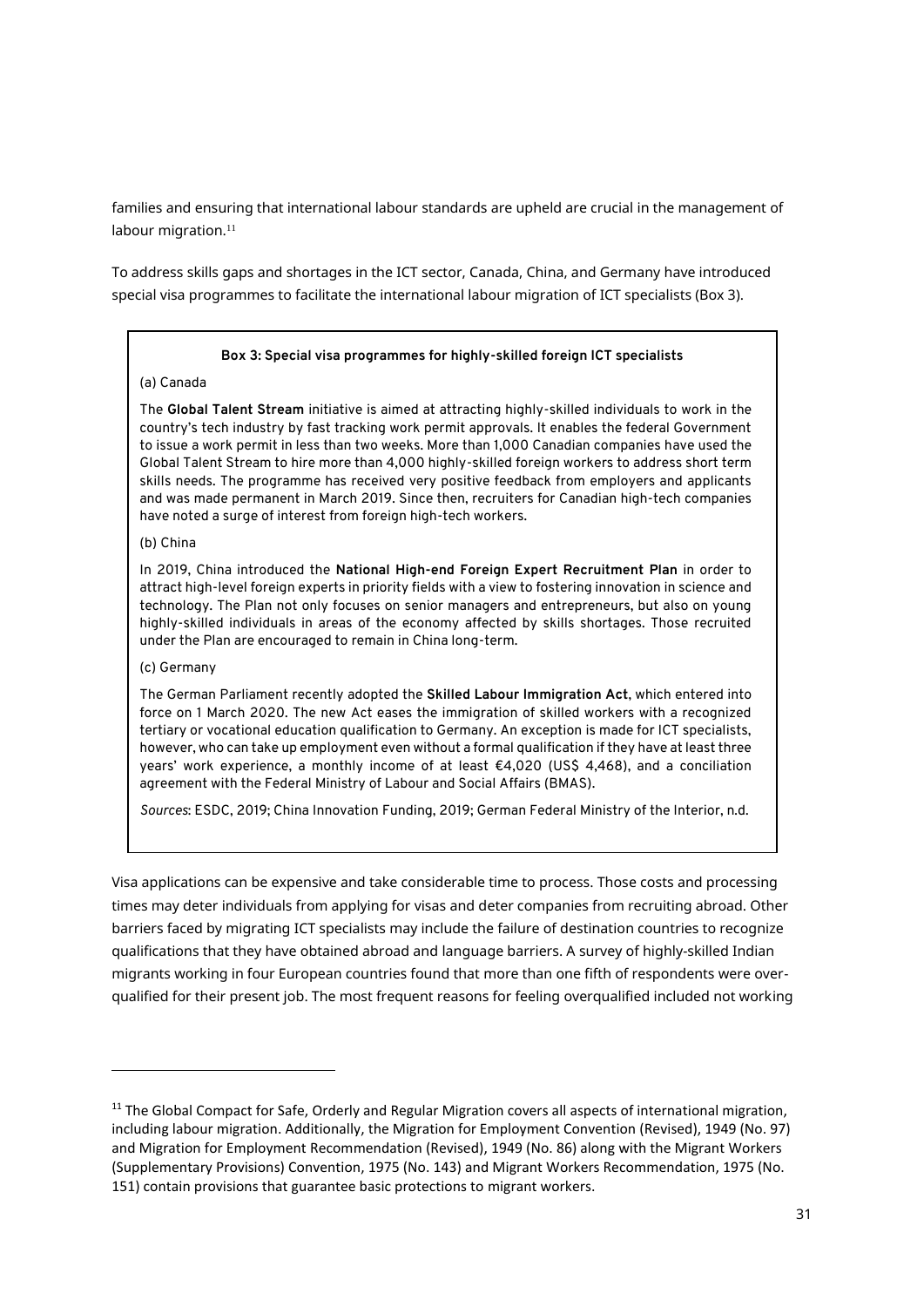within their field of expertise and not being able to transfer Indian degrees and work experience to Europe. *<sup>12</sup>*

Mutual agreements on recognition of study programmes are key to facilitating further migration. An important mutual recognition framework relevant to the ICT sector is the International Engineering Alliance Washington Accord, which has been signed by 20 countries, including Canada, China, India, Japan, Singapore, the United Kingdom and the United States of America. The Accord facilitates the mobility of professional engineers, including in the area of ICT. Countries often enter bilateral labour migration agreements, not only to enhance migration governance, but also to address skills gaps and shortages. To facilitate that process, the Guidelines for skills modules in bilateral labour migration agreements were published by ILO in 2020.

Research interviews in Indonesia and Thailand highlight that a lack of English language skills is a major impediment for ICT specialists aspiring to move abroad. In addition to English language skills, knowledge of the local language of migrants' destination countries is often very useful. In Germany, for example, although many workplaces do not require ICT specialists to speak or understand German, a knowledge of German can facilitate migrants' integration into German society.

Pre-arrival and post-arrival services for migrants are also crucial. Integrating into the labour market can take several months following arrival. Pre-arrival and settlement services can help shorten that period and enable potential migrants to strengthen their employability while still in their country of origin. Pre-arrival services include job-readiness assessments, upskilling courses and job-search counselling. Canada, for instance, provides a wide range of support services and programmes for immigrants and refugees that promote their full participation in economic, social and cultural life. In Germany, the Federal Employment Agency (BA) has established the *Zentrale Auslands- und Fachvermittlung* (ZAV) (Central International Intermediation Service), which provides counselling and job placement services to skilled migrants, including ICT professionals.

Finally, the COVID-19 pandemic is currently having a significant impact on the migration of highly-skilled workers. Indeed, shortages of highly-skilled workers may worsen due to ongoing international travel restrictions, while research from Germany reveals that the information and data sectors are among those economic sectors that have been particularly affected by the crisis (KfW, 2020).

### <span id="page-31-0"></span>**4.3.1. Return migration**

-

The immigration of ICT specialists is generally viewed positively in destination countries, as it leads to a "brain gain" and helps address skills shortages. From the viewpoint of countries of origin, a corresponding "brain drain" may be an issue of some concern. In recent years, however, the debate has shifted towards

 $12$  The sectors selected for this survey were ICT; finance and management; biotechnology and pharmaceuticals; and academia within the fields of science and technology. These sectors were facing skills shortages in the four selected countries (France, Germany, The Netherlands and Switzerland)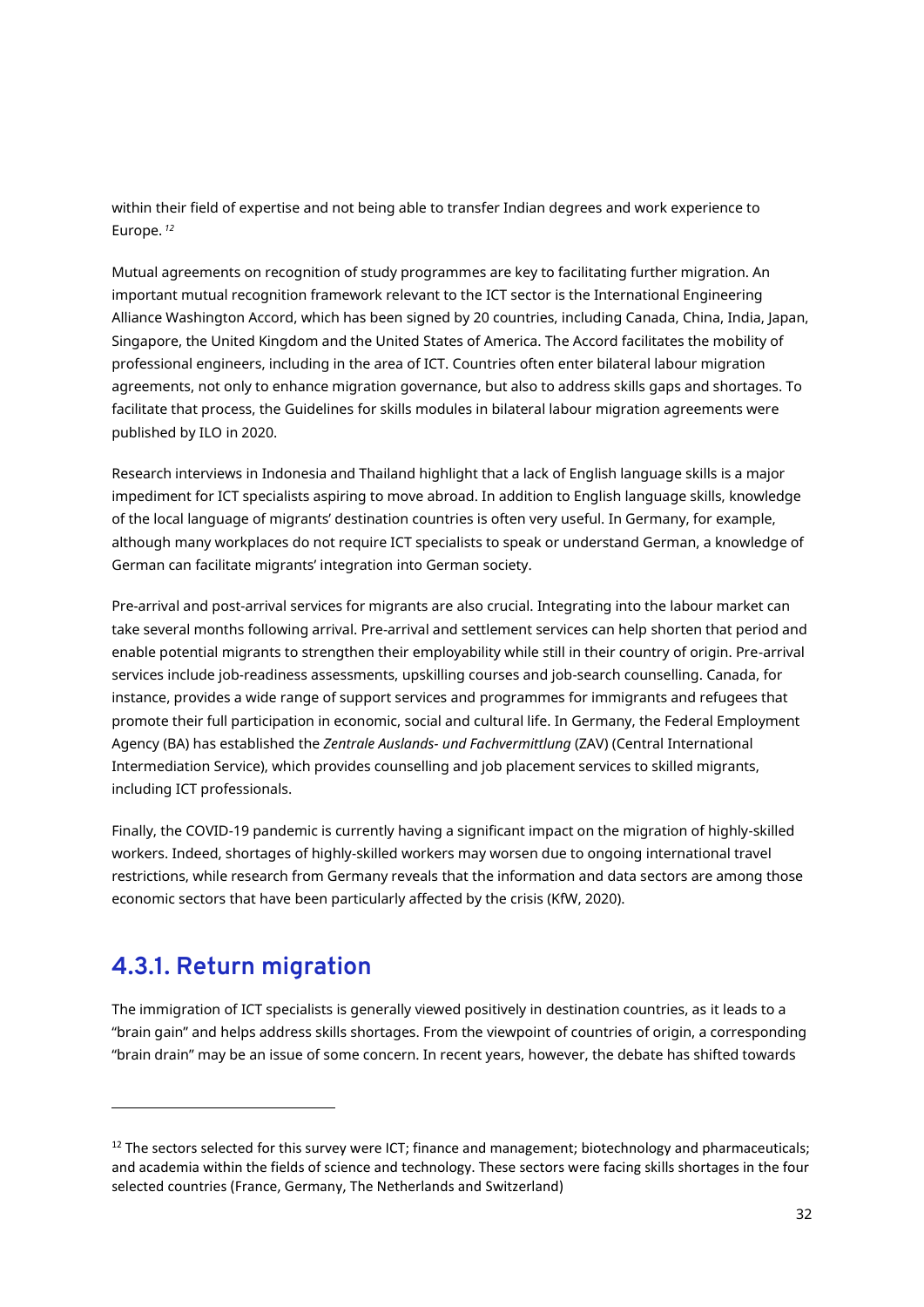looking at what has been dubbed "brain circulation", a situation in which ICT specialists who have worked abroad bring innovative skills back to their country of origin when they return to take up residence there once more. The growth of the Indian ICT sector, for example, has been driven in part by the return of large numbers of Indian ICT specialists from abroad. The temporary nature of many contracts offered to workers abroad has also reinforced the phenomenon of return migration. Due to their international work experience, many companies operating in India are very keen to hire returning migrants. To support return migration, the Ministry of External Affairs, Division of Overseas Indian Affairs has established Overseas Indian Centres Abroad in Abu Dhabi, Kuala Lumpur and Washington, D.C. with a view to reaching out to Indian diaspora populations and engaging with them to create knowledge networks (Testaverde and others, 2017).

Return migration is also a priority for China and Singapore. For example, Zhaopin Ltd., one of the largest recruitment agencies in China, contacts Chinese students studying abroad to make them aware of job offers in China, as their experience abroad and their adaptability are seen as particularly advantageous in the rapidly changing ICT industry (Research mission interview with Zhaopin Ltd., China).

In order to attract highly-skilled ICT specialists, companies often offer high salaries and attractive employee benefits, in addition to bonuses and stock options (Research mission interview with TAOLE, China). Government agencies in Singapore have also increased their outreach efforts in recent years to encourage expatriate Singaporeans to take up employment in their home country. In addition to outreach, Singaporean citizens residing outside Singapore are eligible to participate in the Tech Immersion Placement Programme. As an incentive, course fees paid by overseas participants in the Programme are reimbursed if they submit documentation showing that they have completed a post-training job placement in Singapore.

Further research is required, however, to assess the effectiveness of the aforementioned measures and to identify the most effective combination of policies to attract and retain returning migrants.

### <span id="page-32-0"></span>**4.3.2. Retaining international students**

The migration of students is a key path for accessing a country's labour market as it facilitates access to internships during studies, equips students with a formal education that employers can easily identify and trust, and gives students in-depth knowledge of how a country's labour market functions. According to the Canadian 2016 Census of Population, for example, 43 per cent of all immigrants working in the ICT sector had studied in Canada. It is also in the interests of destination countries to retain international students after graduation to address skills shortages.

The number of international students studying ICT-related subjects is higher than the numbers studying other subjects. In the 2016-2017 academic year, there were 186,267 students from India enrolled at universities in the United States of America. More than one third of those students were studying mathematics and/or computer science (Institute of International Education, 2018). In Germany, the proportion of international students studying ICT-related subjects was double the figure for most other subjects.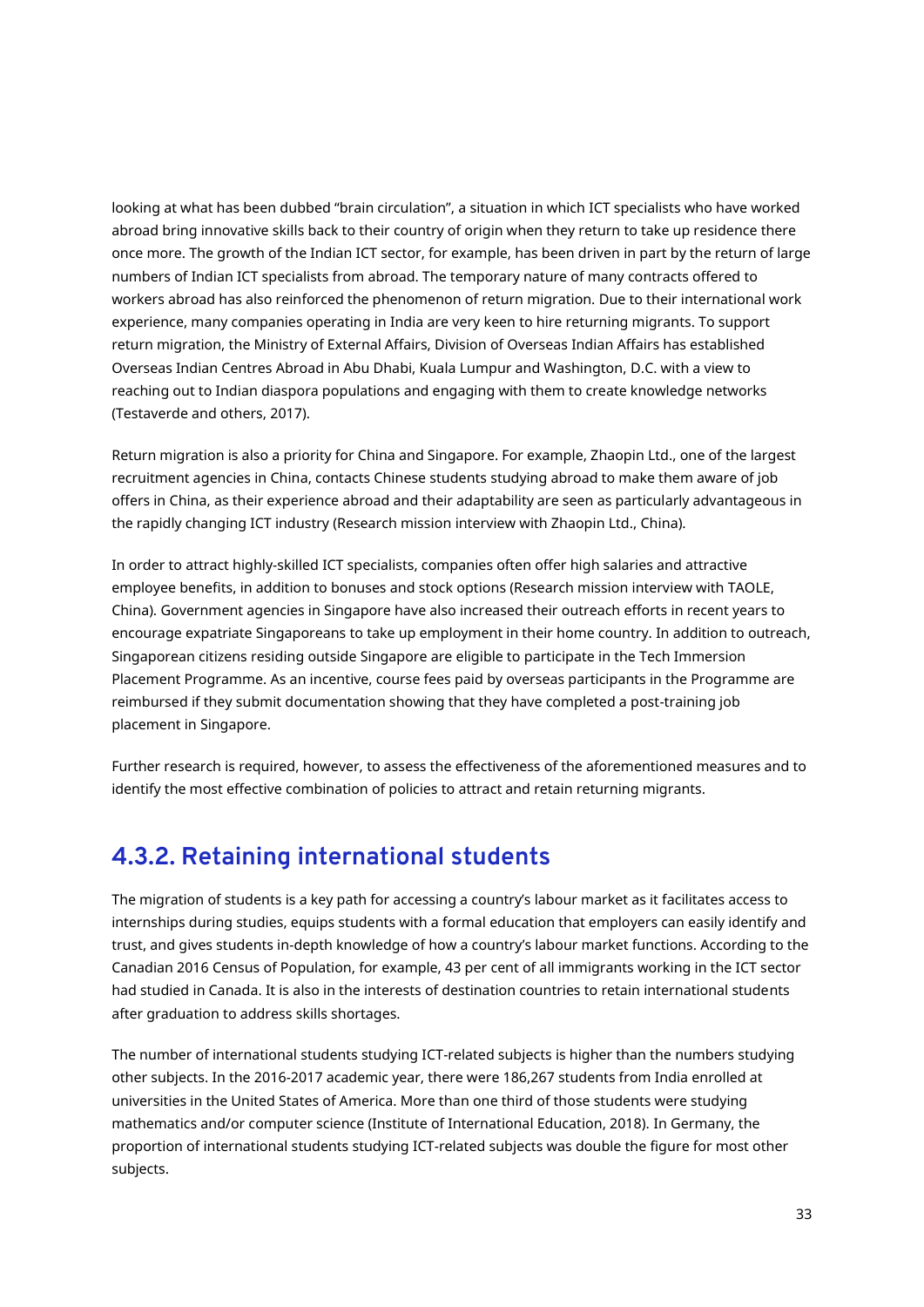Higher education institutes in India, Indonesia and Thailand collaborate with partners abroad to ensure that their students gain international experience. For example, the Swiss German University (SGU) of Indonesia has introduced a unique internship programme in which SGU students must complete two mandatory internships, one locally and one abroad. The programme fosters close cooperation between graduates and the foreign companies they intern at. In addition, some students can qualify to receive a degree from one of SGU's partner universities in Germany or Switzerland.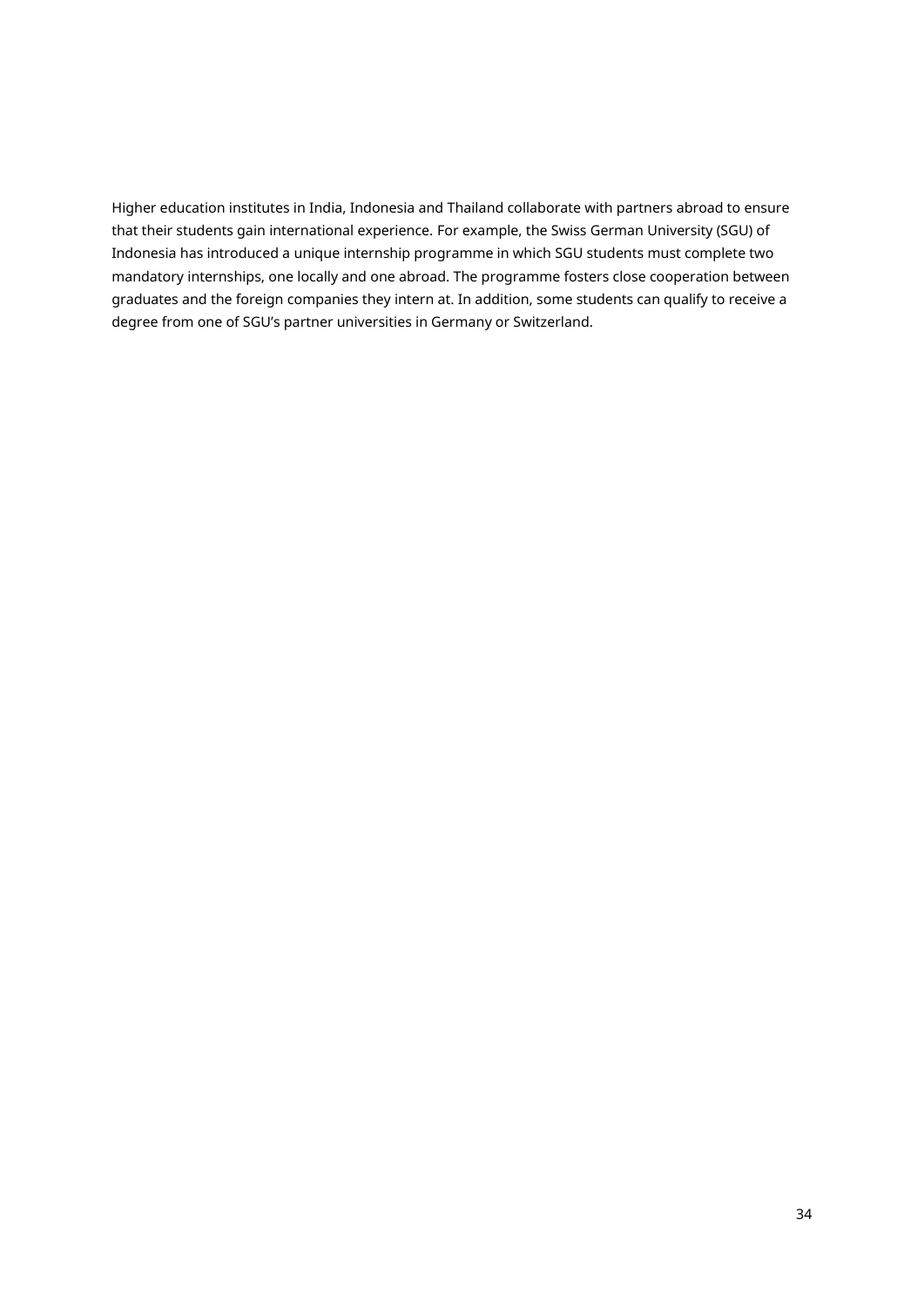# <span id="page-34-0"></span>**Key findings and possible policy responses**

Findings from seven countries examined in the study – Canada, China, Germany, India, Indonesia, Singapore and Thailand – indicate that the ICT sector and other sectors of the economy are facing a shortage of ICT workers with the right combination of soft and technical skills. Furthermore, the ICT sector in the seven countries is growing more rapidly than other economic sectors, which in turn means that demand for skilled workers will continue to increase.

ICT specialists account for a significant and increasing share of the labour force. For example, ICT specialists accounted for 7 per cent of total employment in Canada. They have higher levels of education than the average worker, earn higher than average wages, and are likely to be younger and male. Fierce competition for these specialists has led to an increase in migration. The share of foreign ICT specialists has been rising steadily in Canada, Germany and Singapore. India is one of the world's most important emigration countries for ICT specialists. While large-scale emigration has led to concerns about a potential 'brain drain', there is growing evidence of 'brain circulation', in which significant return migration has positive effects for both origin and destination countries.

Based on the evidence presented in the above chapters, Box 4 outlines 10 possible policy responses that could help inform dialogue among governments, employers' and workers' organizations and facilitate the formulation of effective policies to advance decent work opportunities for more women and men in the digital economy.

#### **Box 4: 10 possible policy responses**

#### **1. Invest in a skill anticipation system to enhance understanding of current and future skills needs**

Skills shortages and other skills mismatches were detected in the digital economies of all seven countries. This means that the skills currently offered by employed workers and those seeking employment do not match the skills that are required by employers. That phenomenon undermines economic growth and creates inefficiencies because workers themselves or broader society has invested in the development of skills that are not required in the labour market, while companies continue to struggle to find workers with the particular skills they require.

It is thus vital to establish a skills anticipation system that can help relevant stakeholders assess whether countries' education and training systems are providing skills needed by companies, whether workers possess skills that will allow them to adapt to economic, technological and organizational changes in the future, and whether employers are upskilling and reskilling their workers appropriately.

#### **2. Increase investment in post-secondary education institutions and teaching staff**

Although the number of students studying ICT-related subjects in Canada, China, Germany and Singapore is increasing, the number of ICT graduates is still inadequate to keep pace with growing labour market needs. In India, Indonesia and Thailand, the number of graduates at the bachelor's degree level is currently sufficient to meet the demand of the labour market, although many of those graduates still lack many critical skills needed by employers. Moreover, educational and training institutions in those countries are failing to produce adequate numbers of master's and doctorate level graduates in ICT-related subjects. Steps should thus be taken to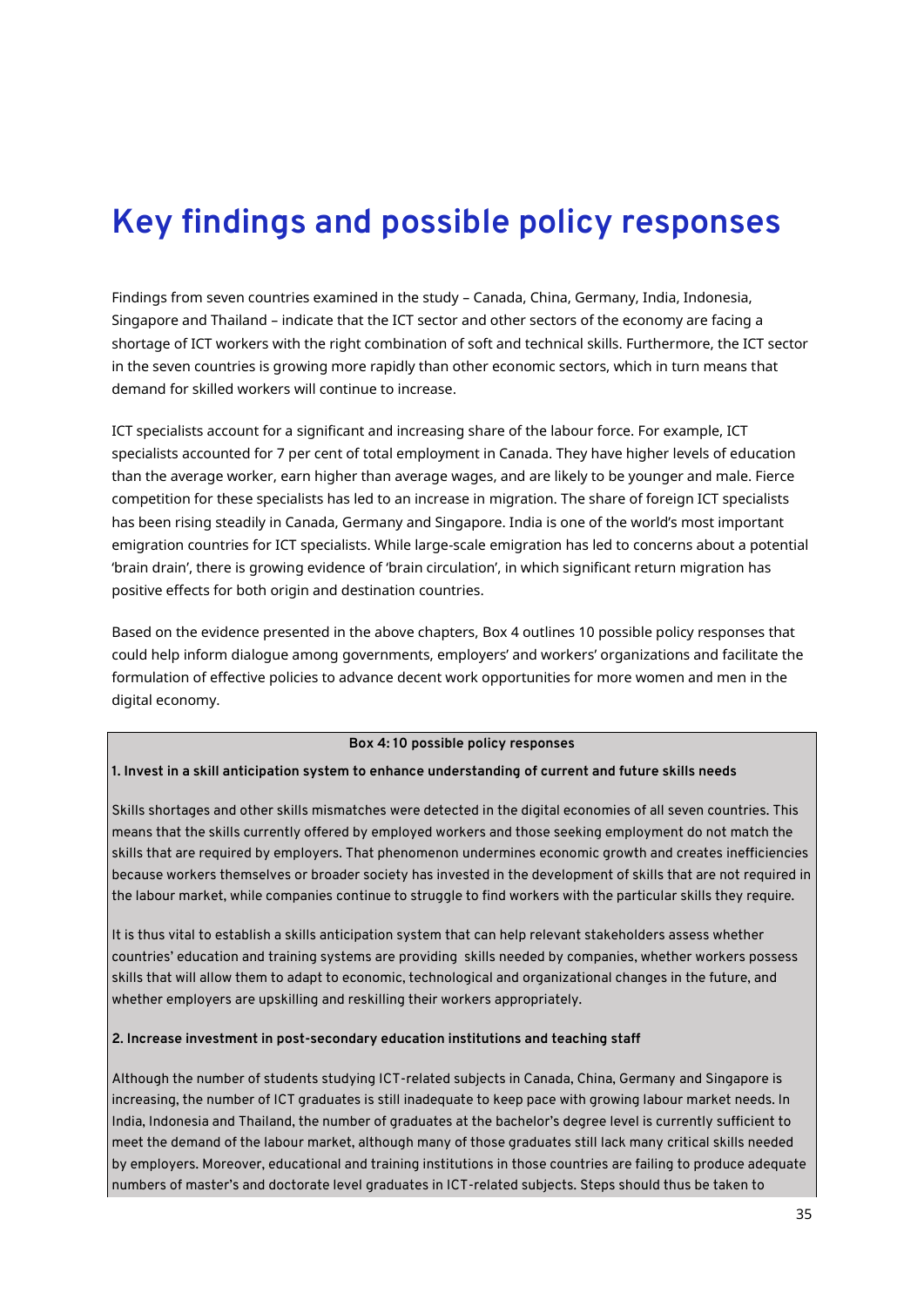increase investments in post-secondary education to ensure that there is a sufficient number of ICT graduates at all degree levels.

Another challenge to scaling up ICT education at higher education institutions and vocational schools is the shortage of suitably qualified academic teaching staff. Continuous training for teaching staff should be provided to ensure that teaching methodologies and course syllabuses keep up to date with rapid technological change so that students are well prepared for the future of work.

### **3. Encourage more women to study science, technology, engineering and mathematics (the so-called STEM subjects) and pursue careers in the field of ICT.**

Women comprise approximately a third of all ICT specialists in the seven countries examined in the study. The low proportion of women in ICT occupations may be due to several mutually reinforcing factors, including: (i) gender stereotypes and social norms regarding the role of women in society, which can have a negative impact on girls at a very early age, including when they are in pre-school. As a result, fewer women tend to enrol in ICTrelated study fields; (ii) the underrepresentation of women in ICT programmes at higher education establishments, among ICT teaching staff, and in ICT occupations, and; (iii) Women and men working in ICT occupations are faced with lack of flexibility in managing work and life and a lack of childcare facilities.

Policy measures adopted by countries include the provision of vocational orientation and guidance, coding competitions, women's awards, the identification of female role models, and the establishment and strengthening of women's professional networks. However, current low female participation rates in the ICT field suggest that further coordinated and targeted efforts are required to encourage more women to study STEM and ICT-related subjects and consider careers in ICT, and address barriers to their career development. This could include, for example, addressing negative stereotypes in early childhood education, promoting measures that encourage more women to study STEM subjects and pursue careers in ICT, by raising their awareness of potential ICT careers, improving the ICT working environment for women in the ICT sector, addressing unconscious bias in the industry, and promoting professional and role model networks.

### **4. Tackle the skills gaps between skills acquired at universities or vocational training institutions and skills demanded by industry**

Skills gaps are prevalent in the ICT sector, including among recent graduates. This makes the transition from higher education to the workplace difficult and graduates often require several months of on-the-job training. To address these gaps, companies, industry associations and sector councils are often consulted during the curriculum development process. However, further work is required to close existing gaps.

In this regard, work-based learning is now widely recognized as an important tool for imparting both technical and soft skills. Internships have been integrated into numerous university curricula in tertiary education and are often mandatory at institutes of higher education in Canada, China and Germany. Higher education institutes in Singapore do not have a mandatory work-based learning component for all programmes but students do have the opportunity to participate in internships. In India, Indonesia and Thailand, internships are viewed as the primary means by which students can obtain practical experience. However, employers and employers' organizations have noted that further work-based learning is still required.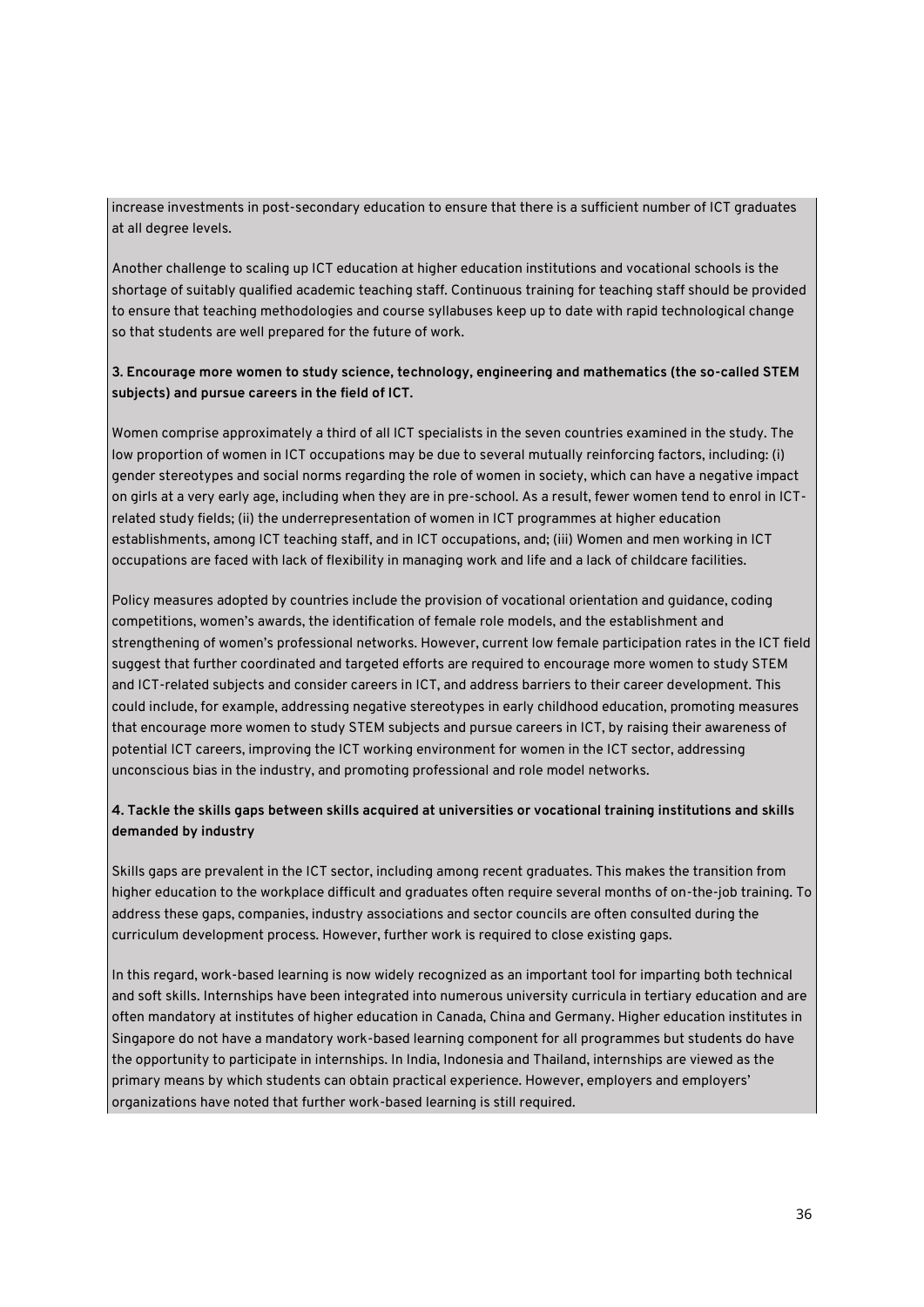#### **5. Increase the focus of education and training on soft skills**

It is widely acknowledged that soft skills have become increasingly important for ICT specialists. For example, developing and using technologies requires critical, analytical and creative thinking, while coping with technological change requires problem-solving, ability to learn and flexibility. Furthermore, working in ICT companies also requires understanding organization of work and maintaining client relations which requires soft skills such as leadership, communication and teamwork.

Surveys conducted in several of the seven countries showed that employers often find it difficult to recruit employees with both technical and soft skills.

To address the increasing demand of soft skills, higher education institutions have started to integrate soft skills into their curricula. However, there is still scope for further efforts in that regard, including at earlier stages of education.

#### **6. Promote interdisciplinary approaches to skills development**

Digital technologies are transforming all sectors of the economy. In several countries, more than half of the ICT specialists in the digital economy work in sectors other than the ICT sector. In Canada, for example the areas in which demand for ICT specialists is expected to increase most significantly include health and biotechnology, agritech and fintech.

There is increasing demand in other economic sectors for skills in areas such as AI, cloud computing, big data and cybersecurity, as well as in business intelligence. Workers with knowledge of specific programming languages are also highly sought after. The ability to work in interdisciplinary fields and some knowledge of other study fields is also becoming increasingly important as technological complexity increases and innovative digital technologies are adopted across a wide range of sectors and fields. It is therefore crucial that higher education institutions adopt interdisciplinary approaches, for example by setting up combined study courses and by promoting interfaculty teaching and research exchanges.

#### **7. Invest in effective lifelong learning systems and continuous training in the field of ICT**

As the demand for skills evolves, a comprehensive human-centred approach to lifelong learning will be crucial in helping workers adjust to rapid change. Efforts must be made to address the high social costs of rapid change while maximizing its benefits. Lifelong learning in relation to ICT has the potential to facilitate and accelerate digital transformation, support national innovative capacity, facilitate occupational mobility, respond to challenges arising from demographic change, and provide equal access to skills development. Although Canada, China, Germany and Singapore have formulated policies and strategies on lifelong learning, they largely focus on continuous training. It is important that comprehensive lifelong learning policies that equip workers with strong foundational skills are adopted, preparing both adults and children, including those in the earliest stages of their education, for a lifetime of learning.

There is a much greater need for continuous training for workers already working in ICT occupations. In India, for example, the Federation of Indian Chambers of Commerce and Industry estimates that between 60 and 70 per cent of the current IT workforce will require retraining because of changing skill requirements in the marketplace. ICT specialists can engage in continuous training by learning from co-workers, learning by doing and keeping up to date with industry trends. Companies should, moreover, expand their support for lifelong learning and continuous training, for example by establishing job-related educational incentives, giving greater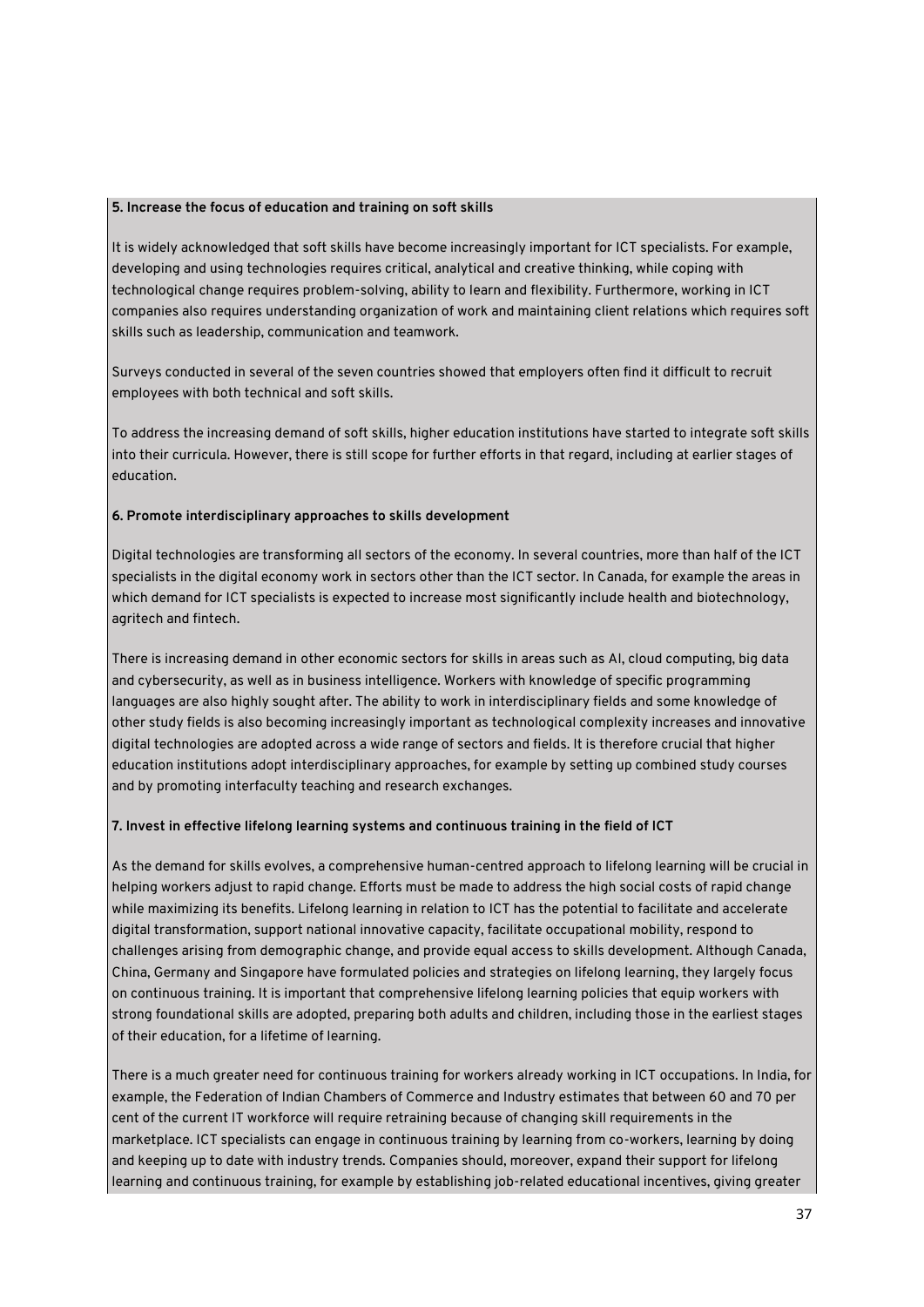attention to career path planning, and introducing on-the-job learning, inter alia, through job shadowing and job rotation.

#### **8. Facilitate better recognition of foreign formal qualifications and work experience**

Challenges related to the recognition of foreign qualifications often constitute a significant impediment to the migration of ICT specialists. In that regard, a survey of highly-skilled Indian migrants working in four European countries found that more than one fifth of respondents were over-qualified for their present job. The most frequent reasons for feeling overqualified included not working within their field of expertise and not being able to transfer Indian degrees and work experience to Europe.

Access to certain labour markets is dependent on the legal recognition of skills and qualifications, and the procedures that migrants must follow to obtain recognition of qualifications they obtained prior to their arrival in their destination countries are often onerous and time consuming. Recognition of qualifications, even if not legally required, can sometimes be useful if it increases the trust of potential employers in credentials obtained abroad. Mutual agreements on recognition of study programmes and strategies to attract international students may help address that challenge and facilitate further migration.

### **9. Simplify visa application processes and provide support for migrant ICT specialists to facilitate their integration into their new working and living environments.**

Visa applications can be expensive and take considerable time to process. Those costs may deter individuals from applying for visas and deter companies from recruiting workers from abroad. Canada, China, Germany and Singapore have recently introduced measures to facilitate the immigration of ICT specialists. Further steps are needed, however, to streamline that process.

Following their arrival in their destination country, migrants can take several months to integrate into the labour market. Pre-arrival and settlement services can help shorten this period and enable potential migrants to strengthen their employability while still in their country of origin. Pre-arrival services include counselling services, e.g. a job-readiness assessment, upskilling courses and job-search counselling.

Weak language skills can also impede migration. For example, research interviews in Indonesia and Thailand highlight that a lack of English language skills is a major impediment for ICT specialists aspiring to move abroad. In destination countries where the local language is not the working language, knowledge of the local language can be helpful. In Germany, for example, although many workplaces do not require ICT specialists to speak or understand German, a knowledge of German can facilitate migrants' integration into German society.

#### **10. Promote coordination among relevant ministries and authorities and strengthen social dialogue**

Several ministries and government agencies, including ministries of labour and employment, education and industry, are involved in defining skills development and international labour migration policies and strategies to ensure decent work for employees in ICT-related occupations. In most cases, cooperation and coordination among these stakeholders are weak at regional, national and local levels. Strengthening coordination among those stakeholders could enhance the formulation, implementation and effectiveness of policies and further advance efforts to promote decent work in the digital economy.

Constructive social dialogue among tripartite constituents, namely governments, employers' and workers' organizations, can also play a crucial role in addressing challenges and leveraging opportunities in the field of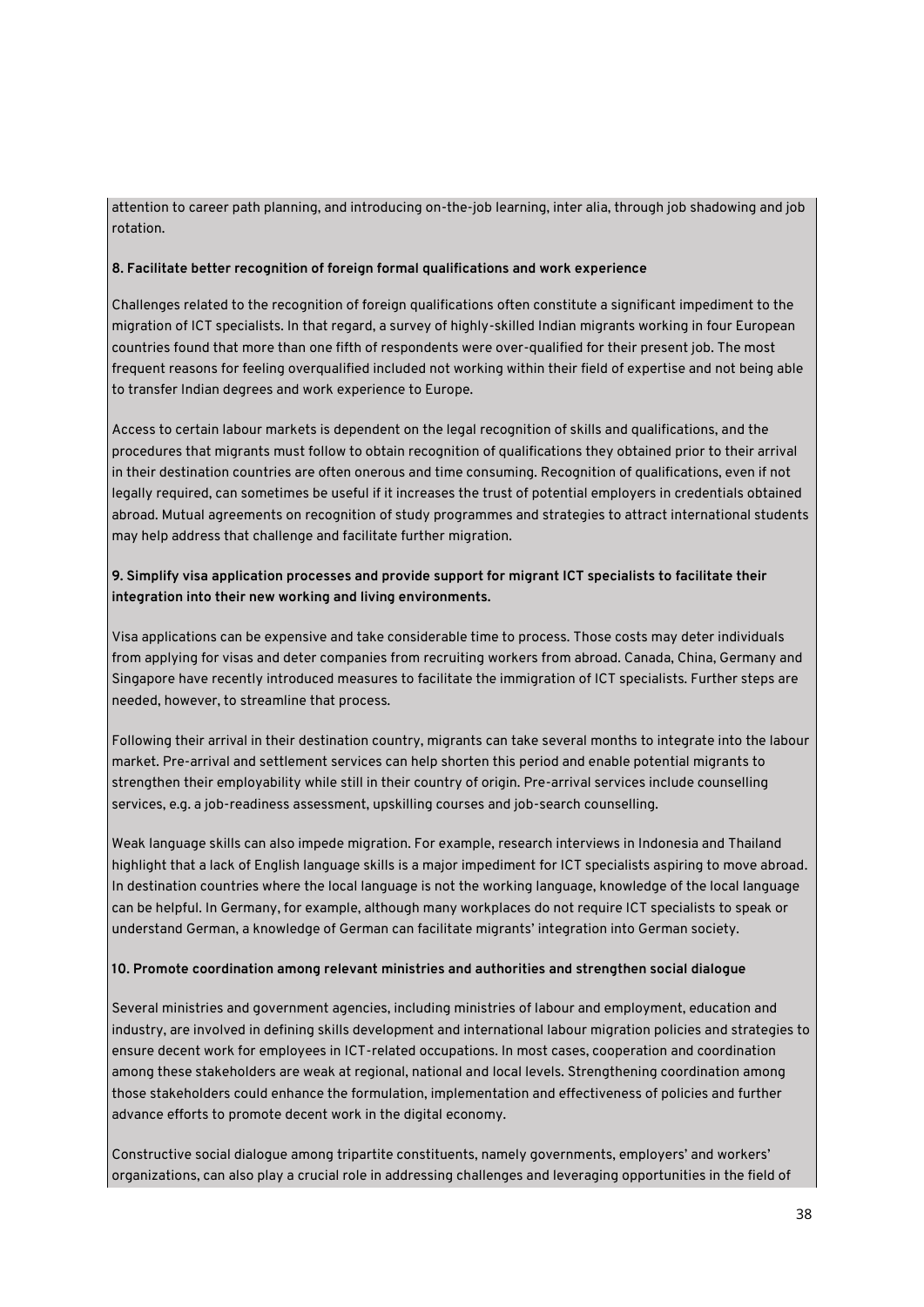ICT. Employers' and workers' organizations in the ICT sector are concerned, in particular, about issues related to skills development, working hours and mental health.

While employers' associations in the ICT sector are active in all seven countries, there are very few unions representing ICT sector workers. This may be due, inter alia, to ICT workers' relatively good working conditions, including their relatively high wages, and new forms of organizing work among ICT workers. Trade unions in the ICT sector have only recently been established in India and Indonesia in the wake of labour disputes in that sector. Representative and strong employers' and workers' organizations can play a key role in advancing opportunities for decent work for both women and men in the ICT sector.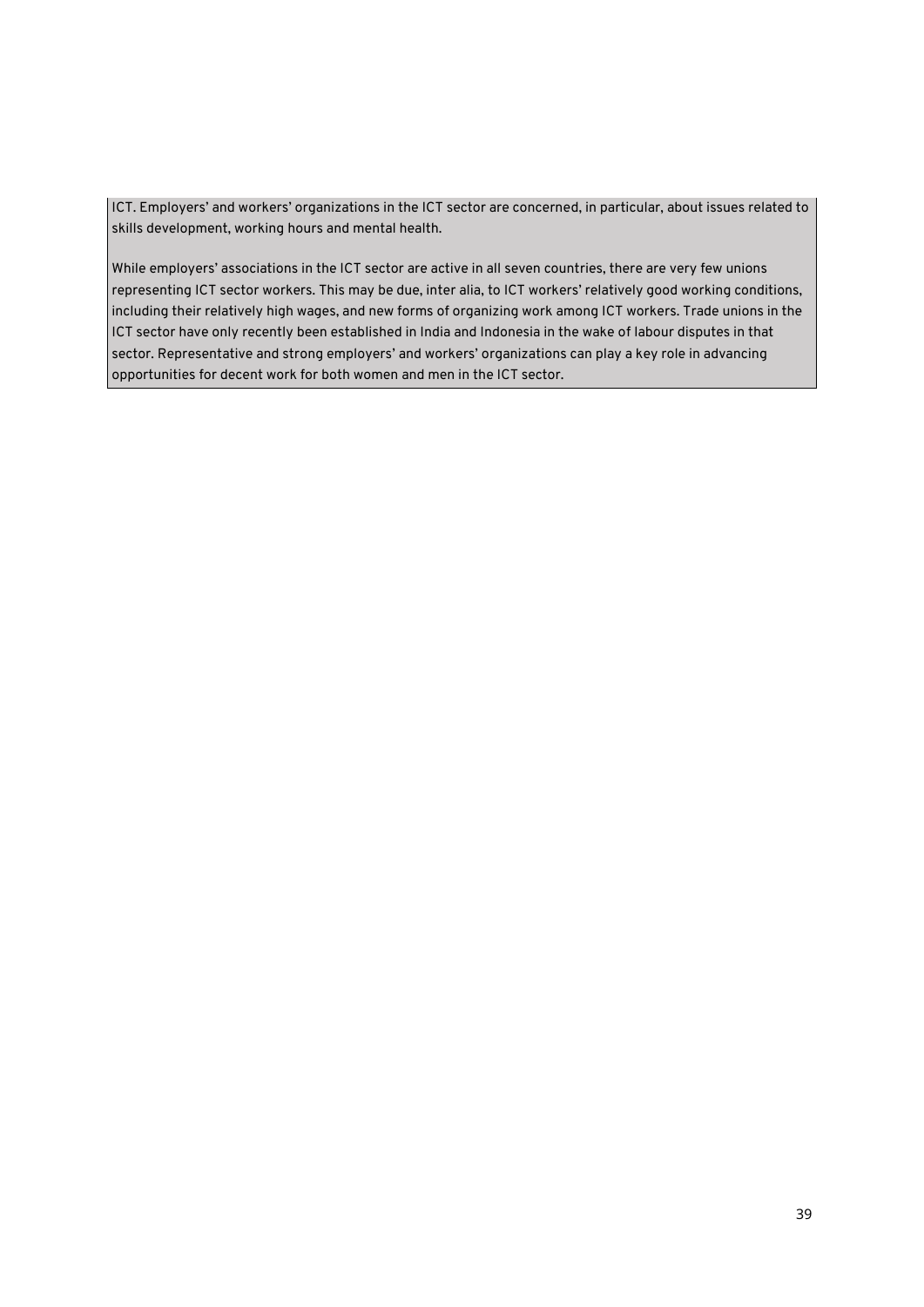# <span id="page-39-0"></span>**References**

Unless otherwise stated, all sources were accessed on 17 September 2020.

acatech (Deutsche Akademie der Technikwissenschaften) (2016). *Kompetenzen für Industrie 4.0. Qualifizierungsbedarfe und Lösungsansätze*/*Skills for industrie 4.0: Training requirements and solutions*. acatech Position Paper. Available at: [www.acatech.de/publikation/kompetenzen-fuer-industrie-4-0](http://www.acatech.de/publikation/kompetenzen-fuer-industrie-4-0-qualifizierungsbedarfe-und-loesungsansaetze/) [qualifizierungsbedarfe-und-loesungsansaetze/](http://www.acatech.de/publikation/kompetenzen-fuer-industrie-4-0-qualifizierungsbedarfe-und-loesungsansaetze/)

Agahari, Wirawan (2017). *Peluang dan Tantangan Ekonomi Digital di Indonesia.* Jakarta: Centre for Innovation Policy and Governance (CIPG). Available at: cipg.or.id/tantangan-ekonomi-digital-indonesia/

Akella, Bhavana (2019). Shortage of skilled IT workforce looms over India: NASSCOM. *Indo-Asian News Service (IANS),* 18 February. Available at: [www.sify.com/finance/shortage-of-skilled-it-workforce-looms-over](http://www.sify.com/finance/shortage-of-skilled-it-workforce-looms-over-india-nasscom-news-corporate-tcsqV1hchicec.html)[india-nasscom-news-corporate-tcsqV1hchicec.html](http://www.sify.com/finance/shortage-of-skilled-it-workforce-looms-over-india-nasscom-news-corporate-tcsqV1hchicec.html)

Bitkom e.V. (2019a). *IT-Fachkräfte: Nur jeder siebte Bewerber ist weiblich* [IT specialists: only one in seven applicants is female] Press release, 6 March. Available at: www.bitkom.org/Presse/Presseinformation/IT-Fachkraefte-siebte-Bewerber-weiblich

— (2019b). *Der Arbeitsmarkt für IT-Fachkräfte.* Achim Berg, Bitkom-Präsident , Berlin, 28. November. Available at: www.bitkom.org/sites/default/files/2019-11/bitkom-charts-it-fachkrafte-28-11-2019\_final.pdf

— (n.d.). *Frauen in der IT* [Women in IT]. Available at: [www.bitkom.org/Themen/Bildung-Arbeit/Frauen-in](http://www.bitkom.org/Themen/Bildung-Arbeit/Frauen-in-der-Digitalwirtschaft)[der-Digitalwirtschaft](http://www.bitkom.org/Themen/Bildung-Arbeit/Frauen-in-der-Digitalwirtschaft)

Brookfield Institute (2019). *Who are Canada's Tech Workers?* Toronto, Canada. Available at: [brookfieldinstitute.ca/wp-content/uploads/FINAL-Tech-Workers-ONLINE.pdf](https://brookfieldinstitute.ca/wp-content/uploads/FINAL-Tech-Workers-ONLINE.pdf)

Bundestag (2018). *Drucksache 19/5057: Frauen in der Informatik – Ein Blick in die Bildungskette: Antwort der Bundesregierung auf die Kleine Anfrage der Abgeordneten Dr. Anna Christmann, Ulle Schauws, Beate Walter-Rosenheimer, weiterer Abgeordneter und der Fraktion BÜNDNIS 90/DIE GRÜNEN – Drucksache 19/4426* [Vol. 19/5057: Women in computing – a look into the training track. Response of the Federal Government to the written question from members of parliament Dr. Anna Christmann, Ulle Schauws, Beate Walter-Rosenheimer, further members of parliament and the Bündnis 90/Green faction. Vol. 19/4426]. 12 October. Available at[: dip21.bundestag.de/dip21/btd/19/050/1905057.pdf](http://dip21.bundestag.de/dip21/btd/19/050/1905057.pdf)

Cameron, Alicia and S. Faisal (2016). *Digital Economy Talent Supply: Immigration Stream*. Ottawa: Information and Communications Technology Council. Available at: [www.ictc-ctic.ca/wp](http://www.ictc-ctic.ca/wp-content/uploads/2016/09/Digital-Economy-Supply_The-Immigration-Stream.pdf)[content/uploads/2016/09/Digital-Economy-Supply\\_The-Immigration-Stream.pdf](http://www.ictc-ctic.ca/wp-content/uploads/2016/09/Digital-Economy-Supply_The-Immigration-Stream.pdf)

Cutean, Alexandra and others (2019). *Canada's Growth Currency: Digital Talent Outlook 2023*. Ottawa: ICTC. Available at: [saskchamber.com/isl/uploads/2020/05/ICTC-Canada-Growth-Currency-2019-Report1.pdf](https://saskchamber.com/isl/uploads/2020/05/ICTC-Canada-Growth-Currency-2019-Report1.pdf)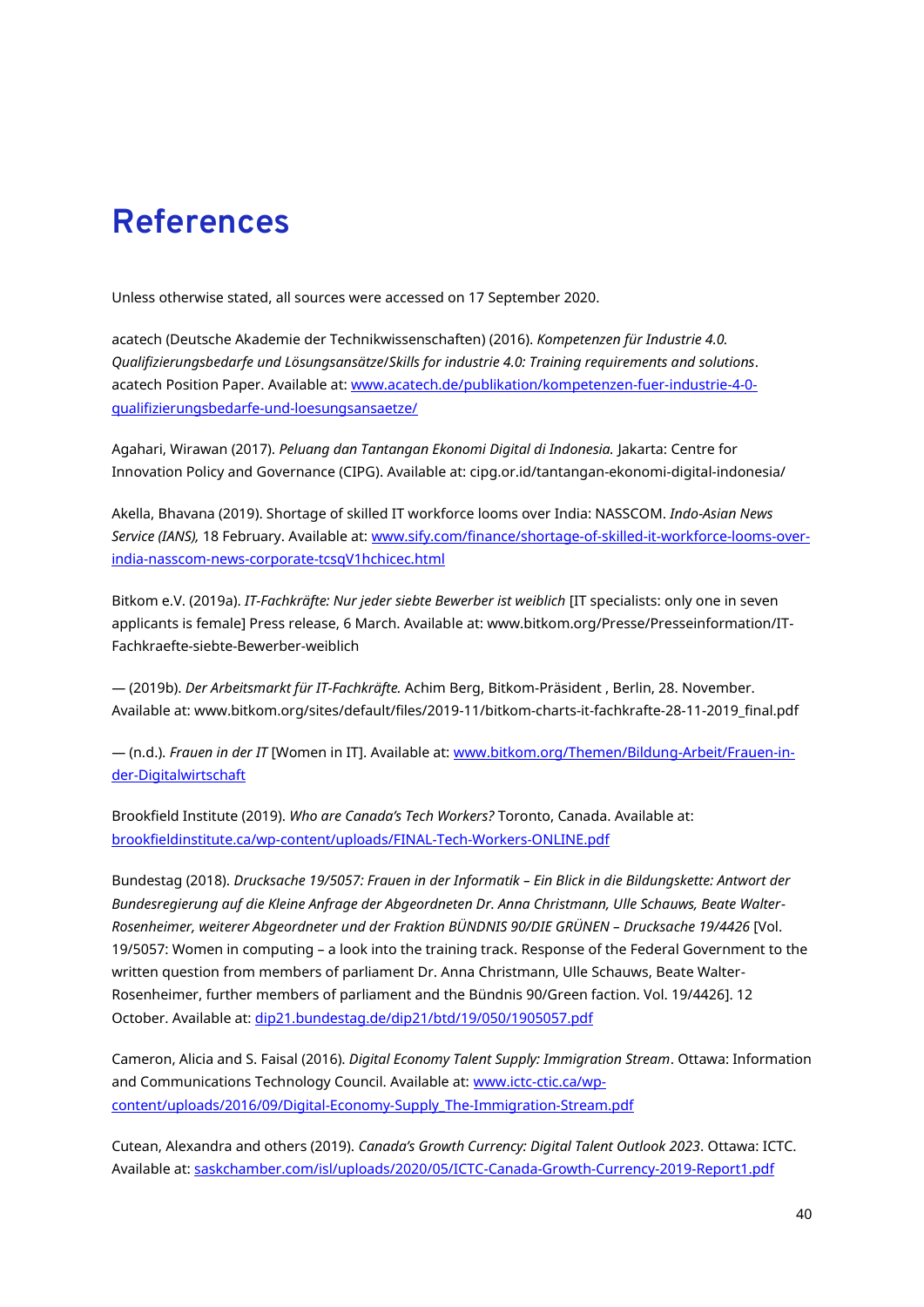Ernst and Young (2015). *Reining in sexual harassment at the workplace in India. A survey by Forensic & Integrity Services*.

Gupta, Namrata (2019). *Women in Science and Technology: Confronting Inequalities*. New Delhi: Sage Publishing.

ICTC (2016). *Digital Talent: Road to 2020 and beyond: A national strategy to develop Canada's talent in a global digital economy*. Ottawa.

— (2019a). *The next talent wave: Navigating the digital shift – Outlook 2021*. Ottawa.

— (2019b). *Digital Economy Annual Review 2018.* Ottawa.

ILO (2017). *Breaking barriers: Unconscious gender bias in the workplace***.** Geneva

ILO (2019). *Skills shortages and labour migration in the field of information and communication technology in India, Indonesia and Thailand.* Geneva. Available at[: www.ilo.org/wcmsp5/groups/public/---ed\\_dialogue/--](http://www.ilo.org/wcmsp5/groups/public/---ed_dialogue/---sector/documents/publication/wcms_710031.pdf) [sector/documents/publication/wcms\\_710031.pdf](http://www.ilo.org/wcmsp5/groups/public/---ed_dialogue/---sector/documents/publication/wcms_710031.pdf)

— (2020a). *Skills shortages and labour migration in the field of information and communication technology in Canada, China, Germany and Singapore.* Geneva.

— (2020b). *Guidelines for skills modules in bilateral labour migration agreements*. Geneva. Available at: [www.ilo.org/wcmsp5/groups/public/---ed\\_protect/---protrav/--](http://www.ilo.org/wcmsp5/groups/public/---ed_protect/---protrav/---migrant/documents/publication/wcms_748723.pdf) [migrant/documents/publication/wcms\\_748723.pdf](http://www.ilo.org/wcmsp5/groups/public/---ed_protect/---protrav/---migrant/documents/publication/wcms_748723.pdf)

India, Ministry of Electronics & Information Technology (MEITY) (2017). *Fact Sheet of IT & BPM Industry.*  Available at: [www.meity.gov.in/content/fact-sheet-it-bpm-industry](http://www.meity.gov.in/content/fact-sheet-it-bpm-industry)

Infocomm Media Development Authority (2018). *Annual Survey on Infocomm Manpower for 2017*. Singapore. Available at: [www.imda.gov.sg/-/media/imda/files/industry-development/fact-and-figures/infocomm](http://www.imda.gov.sg/-/media/imda/files/industry-development/fact-and-figures/infocomm-survey-reports/infocomm-media-manpower-survey-2017-public-report.pdf?la=en)[survey-reports/infocomm-media-manpower-survey-2017-public-report.pdf?la=en](http://www.imda.gov.sg/-/media/imda/files/industry-development/fact-and-figures/infocomm-survey-reports/infocomm-media-manpower-survey-2017-public-report.pdf?la=en)

— (2019). *Annual Survey on Infocomm Manpower 2018*. Singapore. Available at: [www.imda.gov.sg/-](http://www.imda.gov.sg/-/media/imda/files/industry-development/fact-and-figures/infocomm-survey-reports/20190208-infocomm-media-manpower-survey-2018-public-report.pdf) [/media/imda/files/industry-development/fact-and-figures/infocomm-survey-reports/20190208-infocomm](http://www.imda.gov.sg/-/media/imda/files/industry-development/fact-and-figures/infocomm-survey-reports/20190208-infocomm-media-manpower-survey-2018-public-report.pdf)[media-manpower-survey-2018-public-report.pdf](http://www.imda.gov.sg/-/media/imda/files/industry-development/fact-and-figures/infocomm-survey-reports/20190208-infocomm-media-manpower-survey-2018-public-report.pdf)

Innovation, Science and Economic Development Canada (2019). *2018 Canadian ICT Sector Profile: Automotive, Transportation and Digital Technologies Branch*. Ottawa. Available at: [www.ic.gc.ca/eic/site/ict](http://www.ic.gc.ca/eic/site/ict-tic.nsf/vwapj/ICT_Sector_Profile2018_eng.pdf/$file/ICT_Sector_Profile2018_eng.pdf)[tic.nsf/vwapj/ICT\\_Sector\\_Profile2018\\_eng.pdf/\\$file/ICT\\_Sector\\_Profile2018\\_eng.pdf](http://www.ic.gc.ca/eic/site/ict-tic.nsf/vwapj/ICT_Sector_Profile2018_eng.pdf/$file/ICT_Sector_Profile2018_eng.pdf)

International Engineering Alliance. (n.d.). *25 Years of the Washington Accord.* Available at: www.ieagreements.org/accords/washington/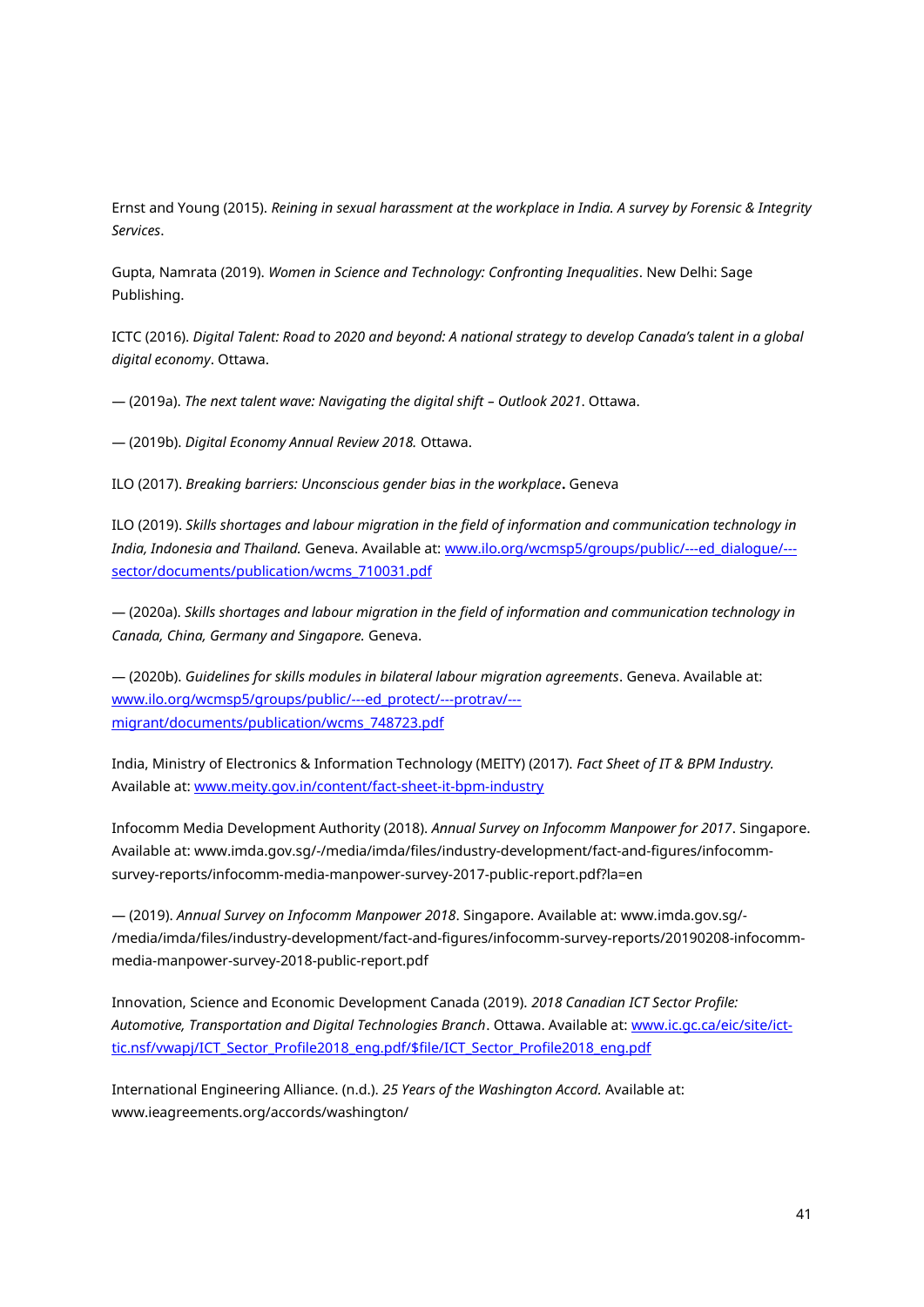KfW (2020). *Corona-Krise und Fachkräftemangel bremsen das Wachstum*. Available at: [www.kfw.de/PDF/Download-Center/Konzernthemen/Research/PDF-Dokumente-Fokus-](http://www.kfw.de/PDF/Download-Center/Konzernthemen/Research/PDF-Dokumente-Fokus-Volkswirtschaft/Fokus-2020/Fokus-Nr.-293-Juni-2020-Corona-Krise-und-Fachkraeftemangel.pdf)[Volkswirtschaft/Fokus-2020/Fokus-Nr.-293-Juni-2020-Corona-Krise-und-Fachkraeftemangel.pdf](http://www.kfw.de/PDF/Download-Center/Konzernthemen/Research/PDF-Dokumente-Fokus-Volkswirtschaft/Fokus-2020/Fokus-Nr.-293-Juni-2020-Corona-Krise-und-Fachkraeftemangel.pdf)

Lehdonvirta, Vili (2018). Flexibility in the gig economy: managing time on three online piecework platforms. In *New Technology, Work and Employment*, vol. 33(1), pp. 1-93. Available at: onlinelibrary.wiley.com/doi/abs/10.1111/ntwe.12102

National Skill Development Corporation (NSDC) (2011). Human Resource and Skill Requirements in the IT and ITES Industry Sector: study on mapping of human resource skills gaps in India until 2022. Available at: glpc.guj.nic.in/pride/ADMINUI/Resourcefiles/Res220IT%20ITES%20Industry.pdf

OECD (2016). *Education in China. A snapshot*. Paris: OECD Publishing. Available at: [www.oecd.org/china/Education-in-China-a-snapshot.pdf](http://www.oecd.org/china/Education-in-China-a-snapshot.pdf)

— (2019). *OECD Economic Surveys: China 2019*. Paris: OECD Publishing. Available at: [www.oecd](http://www.oecd-ilibrary.org/economics/oecd-economic-surveys-china-2019_eco_surveys-chn-2019-en)[ilibrary.org/economics/oecd-economic-surveys-china-2019\\_eco\\_surveys-chn-2019-en](http://www.oecd-ilibrary.org/economics/oecd-economic-surveys-china-2019_eco_surveys-chn-2019-en)

SGTech (2019). *Annual Business Survey 2018/19*. Singapore.

Singapore, Ministry of Education (2018). *Education Statistics Digest 2018.* Available at: [www.moe.gov.sg/docs/default-source/document/publications/education-statistics-digest/esd\\_2018.pdf](http://www.moe.gov.sg/docs/default-source/document/publications/education-statistics-digest/esd_2018.pdf)

Singapore, Ministry of Manpower (n.d.). *What the gender pay gap is not telling you*. Online tool. Available at: stats.mom.gov.sg/genderpaygap/index.aspx

— (2018). *Summary Table:Income*. Web page. Available at: [stats.mom.gov.sg/Pages/Income-Summary-](https://stats.mom.gov.sg/Pages/Income-Summary-Table.aspx)[Table.aspx](https://stats.mom.gov.sg/Pages/Income-Summary-Table.aspx)

— (2019). Distribution of Resident Population by Labour Force Status, Age and Sex, 2008 – 2018" (June) in *Labour Force in Singapore 2018*. Available at: stats.mom.gov.sg/Pages/Labour-Force-In-Singapore-2018.aspx

Singapore, Ministry of Manpower Research and Statistics Department (n.d.). *Labour Force Survey*. Available at: stats.mom.gov.sg/lfs/index.aspx

Singapore, Ministry of Trade and Industry (2019). *Economic Survey of Singapore 2018.* Available at: [www.mti.gov.sg/-/media/MTI/Resources/Economic-Survey-of-Singapore/2018/Economic-Survey-of-](http://www.mti.gov.sg/-/media/MTI/Resources/Economic-Survey-of-Singapore/2018/Economic-Survey-of-Singapore-2018/FullReport_AES2018.pdf)[Singapore-2018/FullReport\\_AES2018.pdf](http://www.mti.gov.sg/-/media/MTI/Resources/Economic-Survey-of-Singapore/2018/Economic-Survey-of-Singapore-2018/FullReport_AES2018.pdf)

Statistics Canada (2016). *Census data table 98-400-X2016251.* Available at: www150.statcan.gc.ca/n1/en/catalogue/98-400-X2016251

Statistics Canada (2020). StatCan Covid-19: Data for insights for a better Canada. Available at: [www150.statcan.gc.ca/n1/pub/45-28-0001/452800012020001-eng.htm](https://www150.statcan.gc.ca/n1/pub/45-28-0001/452800012020001-eng.htm)